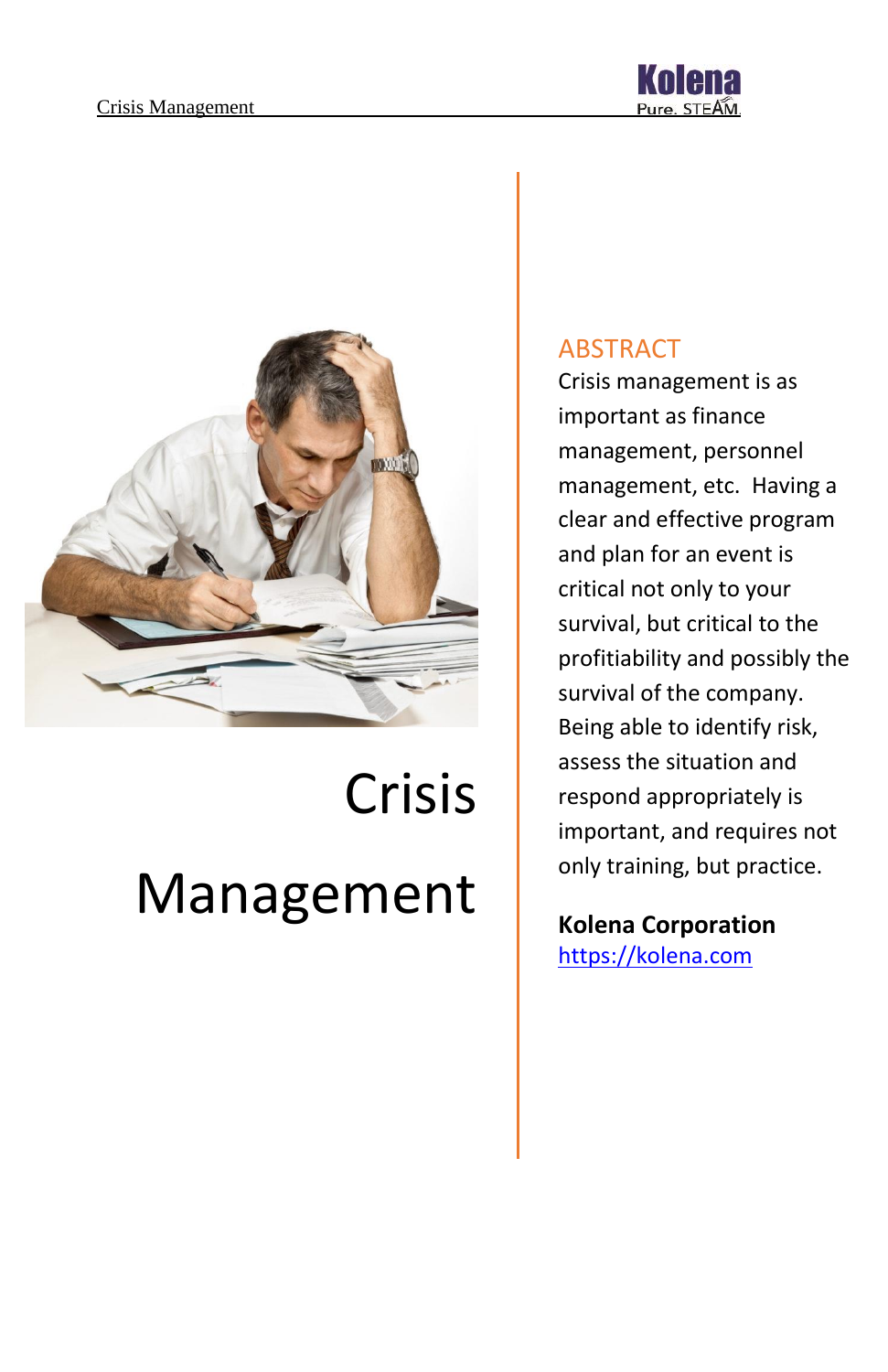

# **Copyright Notice**

Copyright © 2020 by Kolena Corporation.

All rights reserved. No part of this publication may be reproduced, distributed, or transmitted in any form or by any means, including photocopying, recording, or other electronic or mechanical methods, without the prior written permission of the publisher, except in the case of brief quotations embodied in critical reviews and certain other non-commercial uses permitted by copyright law. Permission requests should be submitted to the publisher in writing at one of the addresses below:

13110 NE 177th Place #1008 Woodinville, WA 98072 United States of America

Web: [https://Kolena.com](https://kolena.com/) Phone: 425.276.2523 Email: info@kolena.com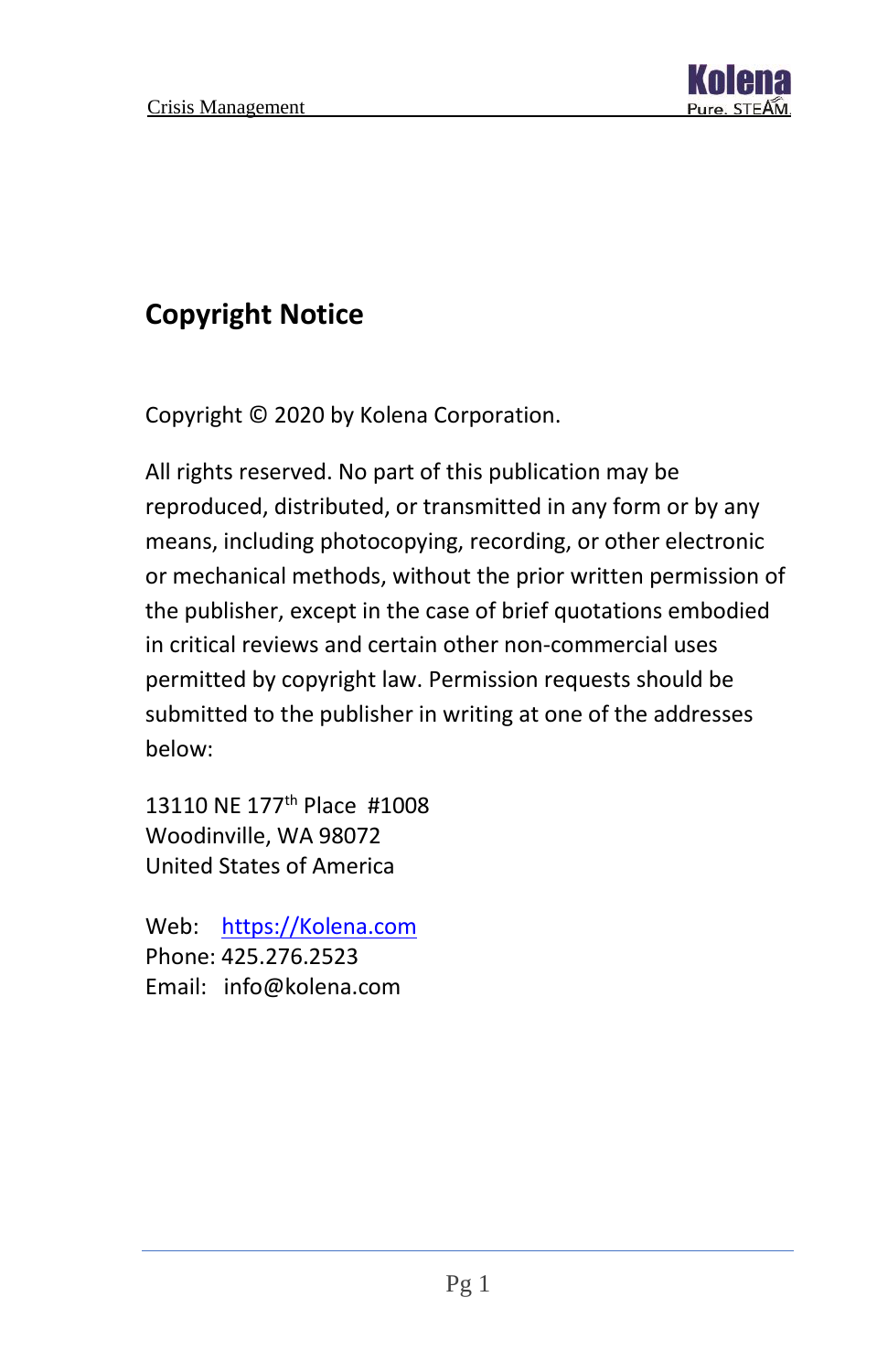

# **Table of Contents**

| Chapter Six: Domestic Violence Indicators  35    |  |
|--------------------------------------------------|--|
| Chapter Seven: Triggers of Workplace Violence 41 |  |
|                                                  |  |
|                                                  |  |
|                                                  |  |
|                                                  |  |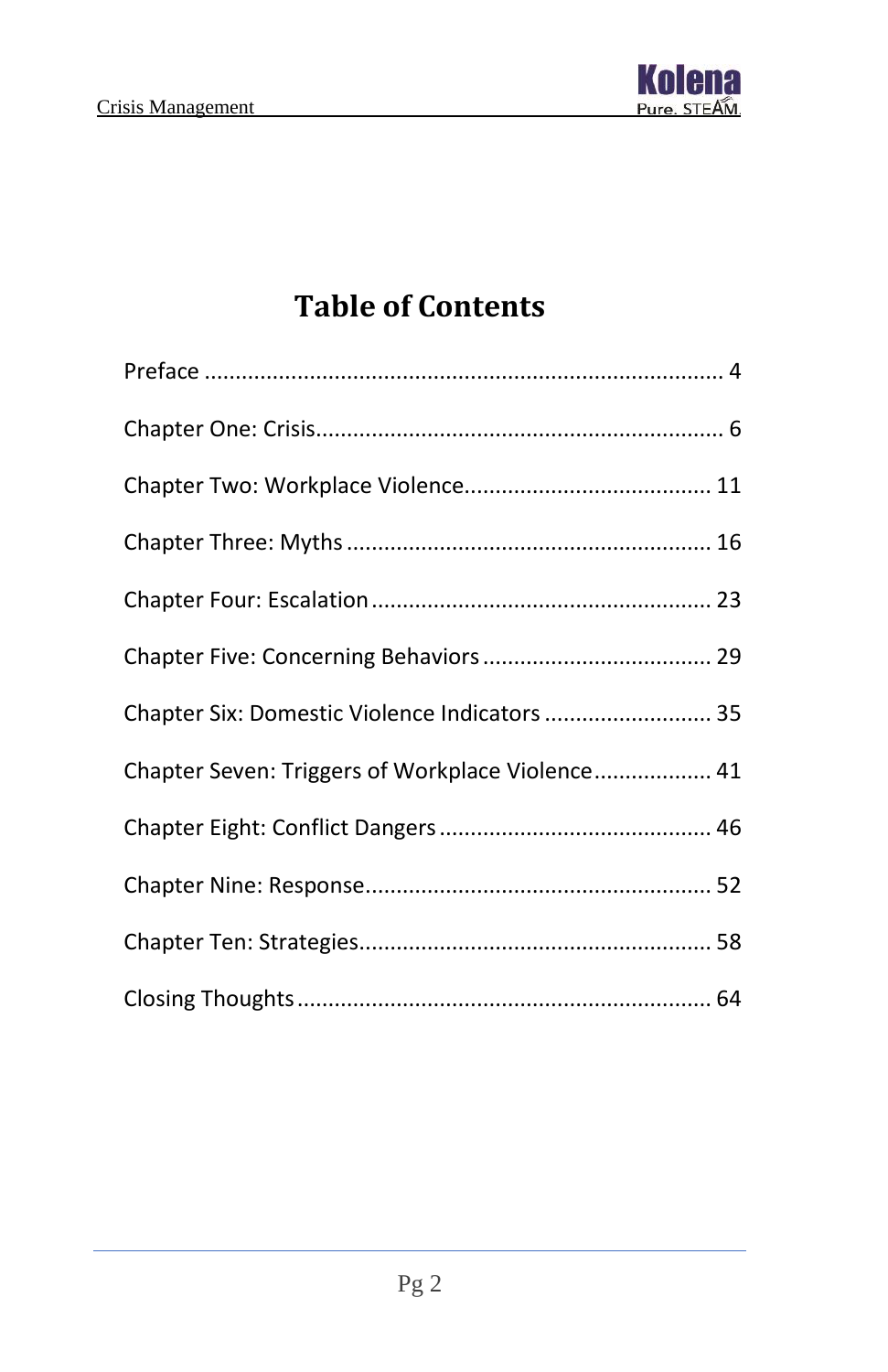

*The Chinese use two brush strokes to write the word 'crisis.' One brush stroke stands for danger; the other for opportunity. In a crisis, be aware of the danger--but recognize the opportunity.*

*John F. Kennedy*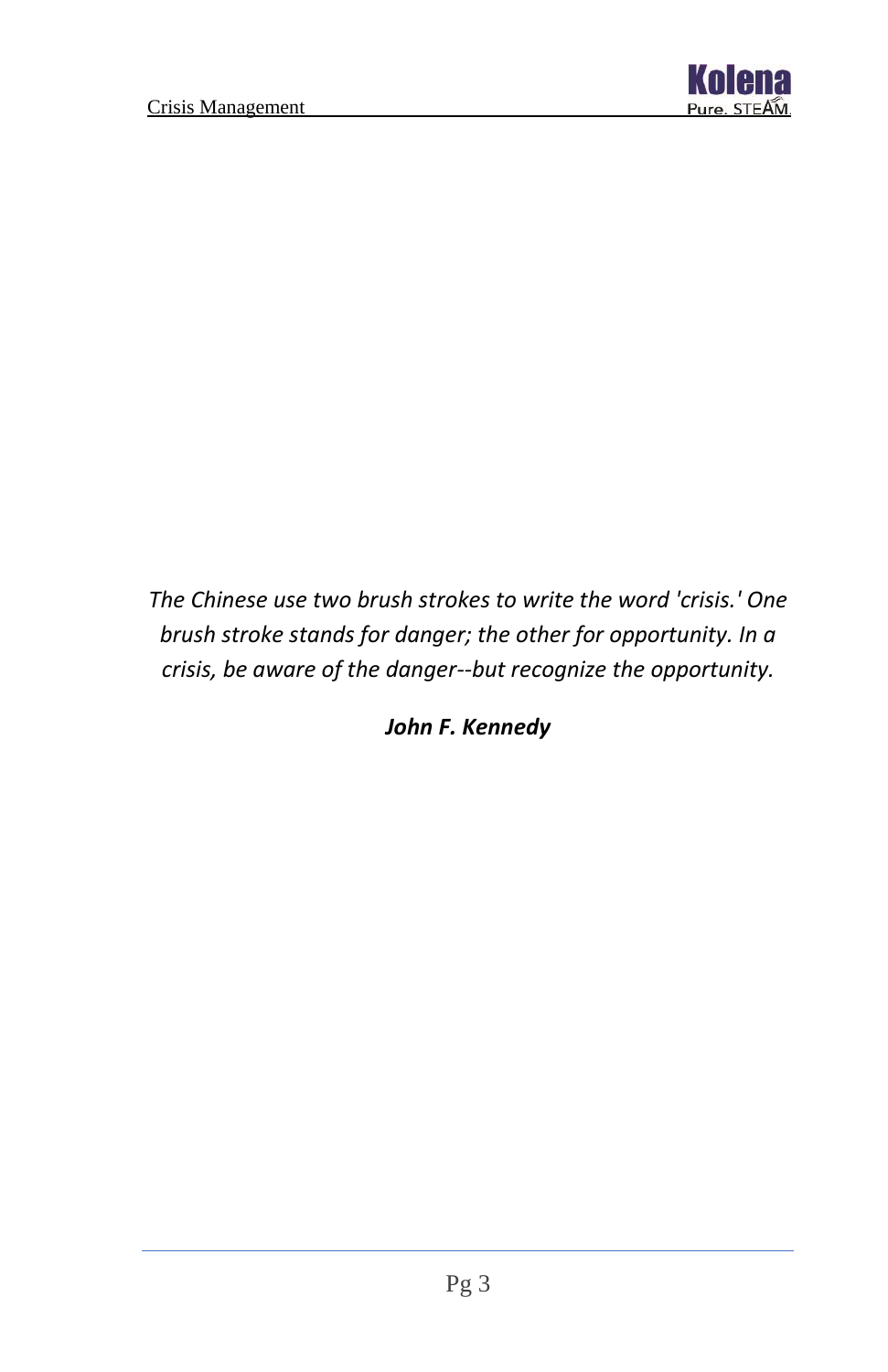

## <span id="page-4-0"></span>**Preface**

Crisis management is as important as finance management, personnel management, etc. Having a clear and effective program and plan for an event is critical not only to your survival, but critical to the profitiability and possibly the survival of the company. Being able to identify risk, assess the situation and respond appropriately is important, and requires not only training, but practice.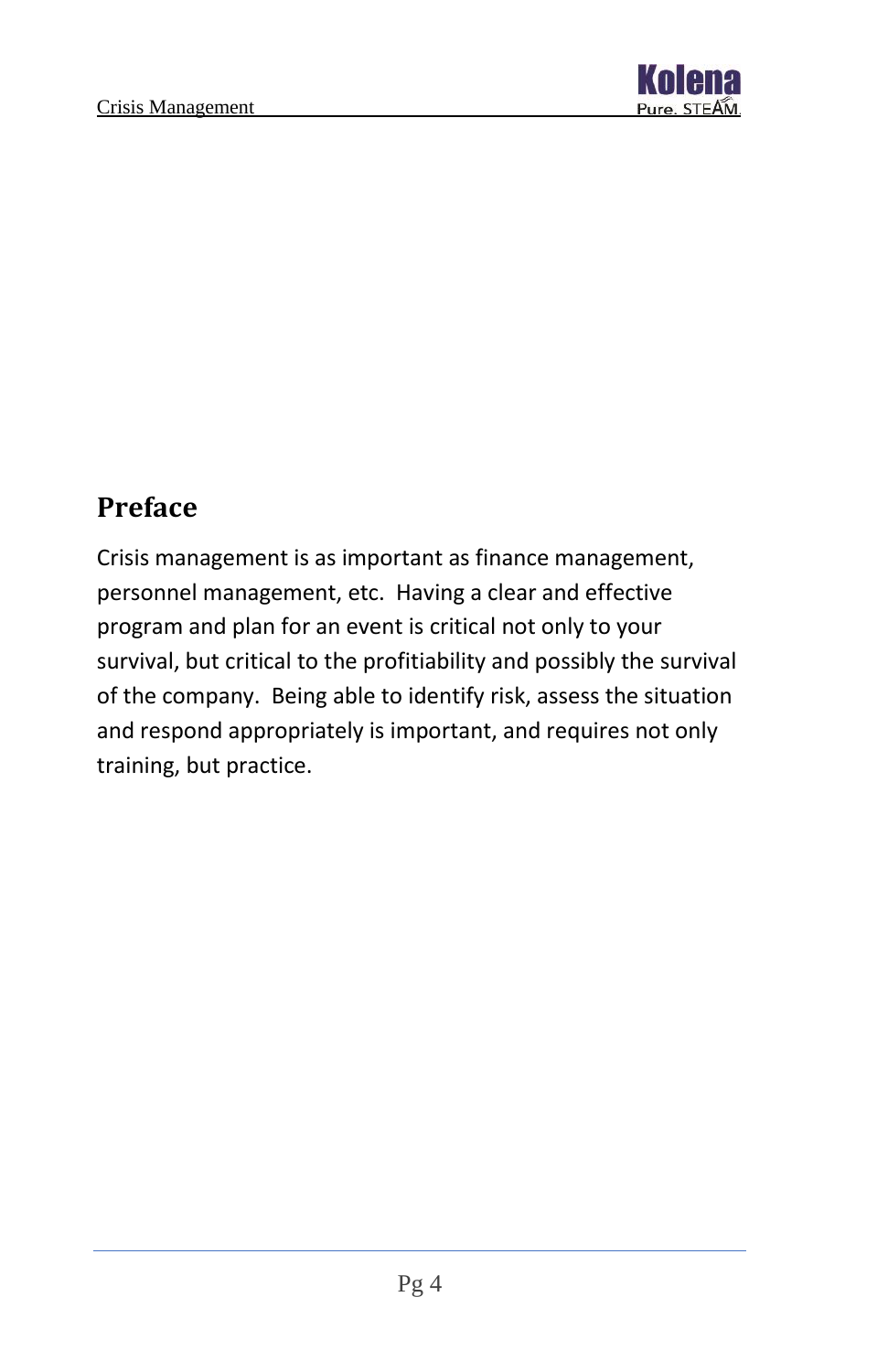

### *Those who manage their way into a crisis are not necessarily the right people to manage their way out of the crisis.*

#### *Albert Einstein*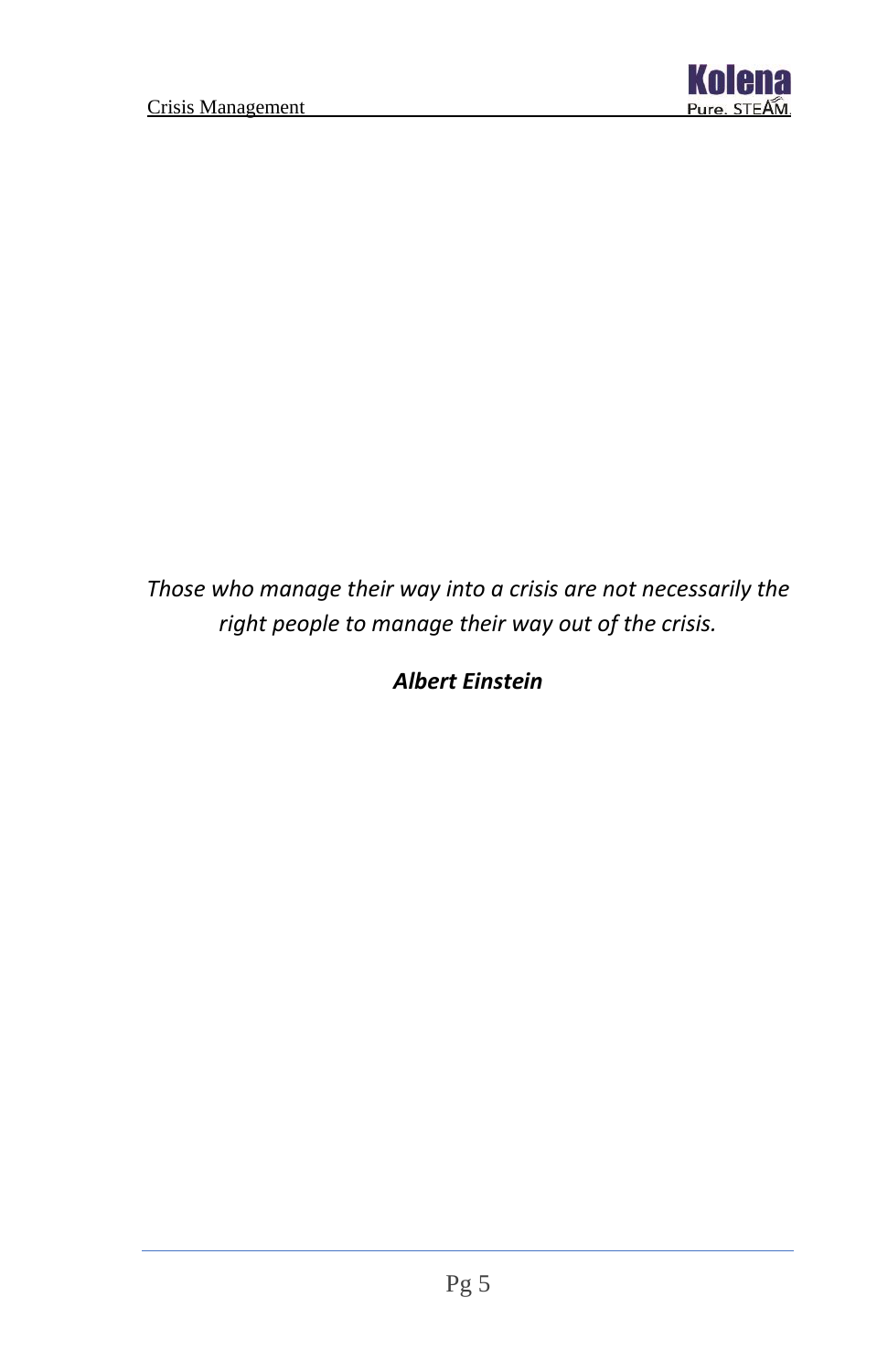# <span id="page-6-0"></span>**Chapter One: Crisis**

What is a crisis? A crisis is any event that threatens a person, group of people, or the company itself and its bottom line. Crisis can occur any time, day or night, weekday or weekend. A company that anticipates a crisis, and prepares for such an event, is better able to avoid negative situations completely, or, if the situation occurs, better manage the crisis.

#### **Internal Risks**

Internal risks occur inside of the company property or during company hours involving an employee and their duties. The internal risks to crisis are many. Triggers can occur outside of the workplace, resulting in a reaction or escalation within the company. Vendors, employees, customers, all these people could pose a risk for committing an act of violence inside of the company or on its property. Internal risks are not always a violent act such as an assault, it could also come in the form of threatening emails, unwanted deliveries, etc.

Another source of internal risk for violence, is the company and its management. Understaffed sites, poorly managed departments are another risk that could trigger an escalation to violence. High turnover rates, under equipped areas, and poorly organized departments can be a source of stress that could be addressed before an event does occur.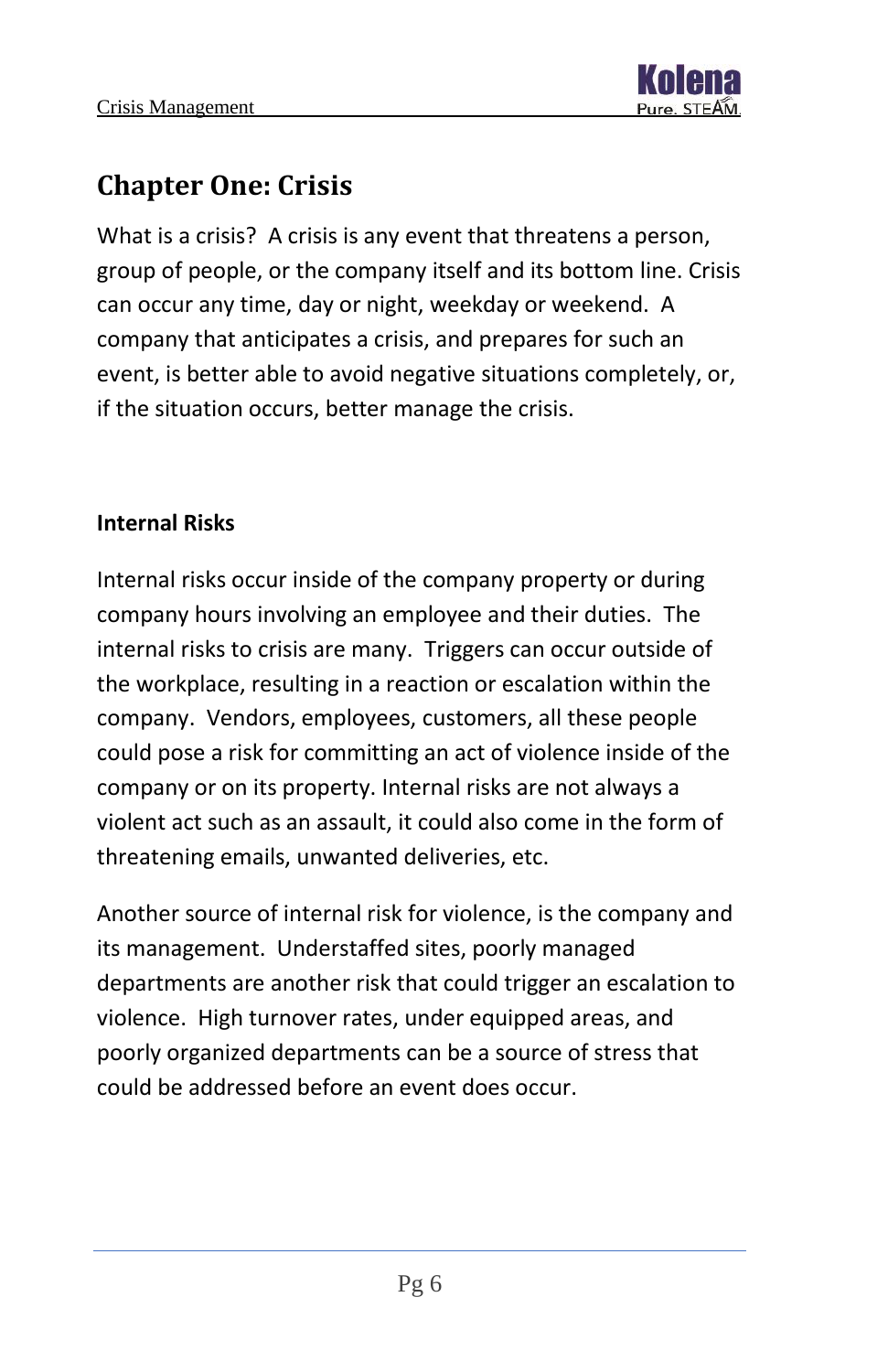

#### **External Risks**

External risks, are just like they sound, they are the risks that the company or employees have from the outside environment. Strangers, non-employees, anyone not related to the company. These risks can include crimes like robbery, larceny, and drive by shootings, etc.

Although external risks are not as easy to control as internal risks, the risk of an event occurring can be lessened. With the proper analysis of the operations of the company, risks can be mitigated such as a drop safe for deposits at the cash register, security cameras, etc.

#### **Aggression**

Aggression is defined as violent or hostile behavior, without provocation. It can also mean the readiness to confront others, especially those perceived to have wronged the aggressor. Aggression usually results in the physical or mental harm to one's self, or others. There are sometimes warning signs to aggressive behavior including a withdrawal from social life and isolation from others, losing one's temper easier than before, and possibly violent displays against inanimate objects or in in art.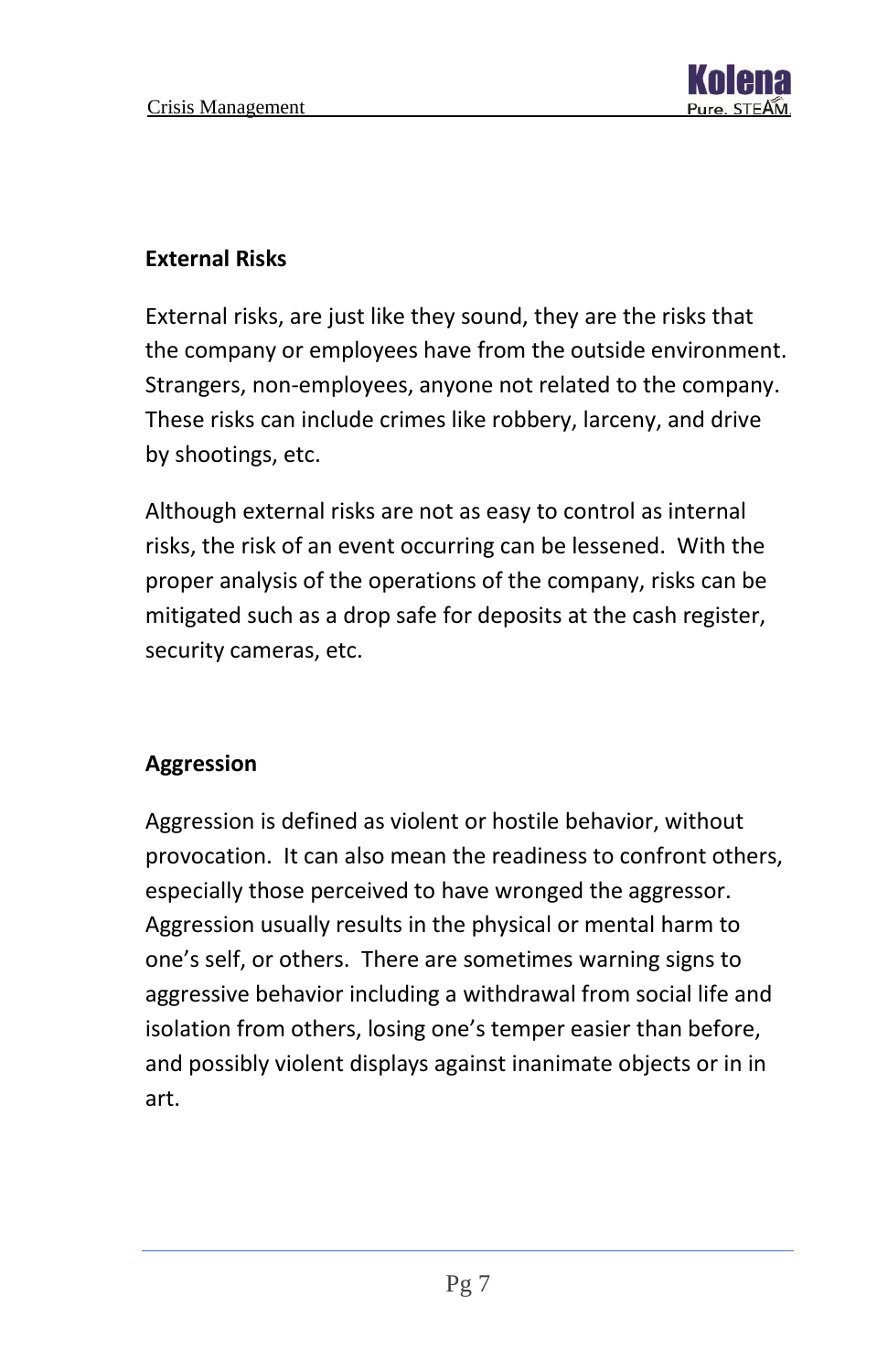

Aggression can serve a number of different purposes for the perpetrator:

- Competition and assert dominance
- Express possession
- Intimidation or threat
- Reaction to fear and loss of control

#### **Violence**

The textbook definition of violence is, "The use of physical force or power to hurt, damage, or otherwise do harm to others or property of others." Other definitions describe violence as a criminal offense of physical force or intimidation; an extreme form of aggression. Workplace violence occurs more often than many of us realize. Violence can be committed by a stranger, a co-worker, a manager, even the owner. Most violent acts, have warning signs; indications that occurred before the act, that indicated that the person's emotional state was escalating, and a danger to others.

Every company needs a stern and well planned policy and program against workplace violence. Every employee needs to be made aware that violence will not be tolerated. A culture of non-violence, is one way to protect everyone, including the customers from an unpleasant event.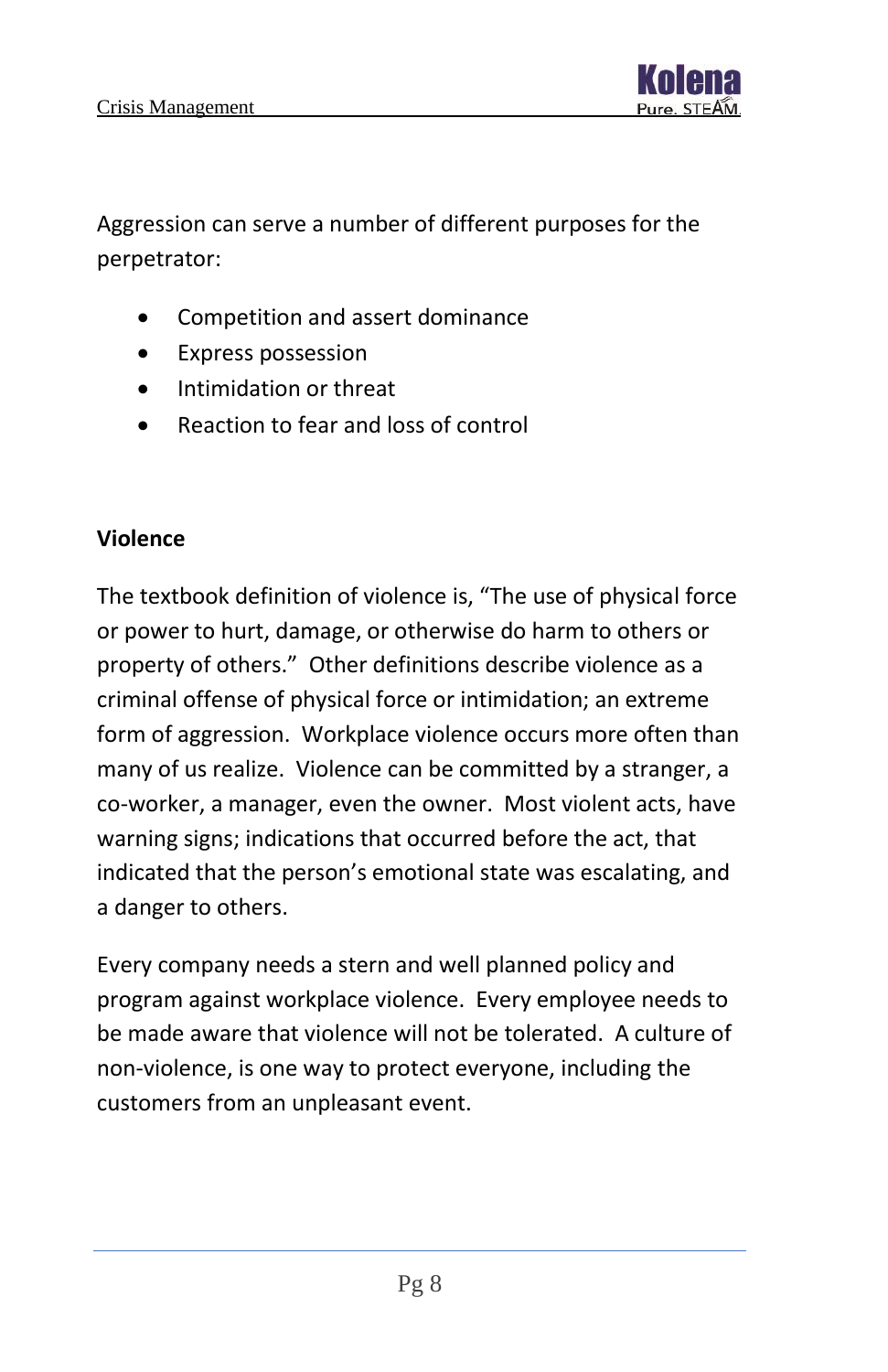

#### **Practical Illustration**

Mr. Smith has just returned from a workplace violence seminar. He asks his department manager, Steve to join him in creating a crisis management plan. First, they need to identify the risks, and complete an assessment rating the risks. Mr. Smith explains that internal risks are those that are within the company, like an employee that has been terminated. Steve says that they also need to consider the external risks like being robbed.

As they are assessing the probability of their risks for violence, Steve asks Mr. Smith what he considers aggression. Mr. Smith explains that aggression is violent or hostile behavior, possible to be powerful or intimidating to someone else. Steve then asks what violence is defined as then, and Mr. Smith tells him what he learned at the conference, that violence is any harmful action that is meant to hurt whether physically or mentally. These definitions helped Steve while he was completing the assessment of risk.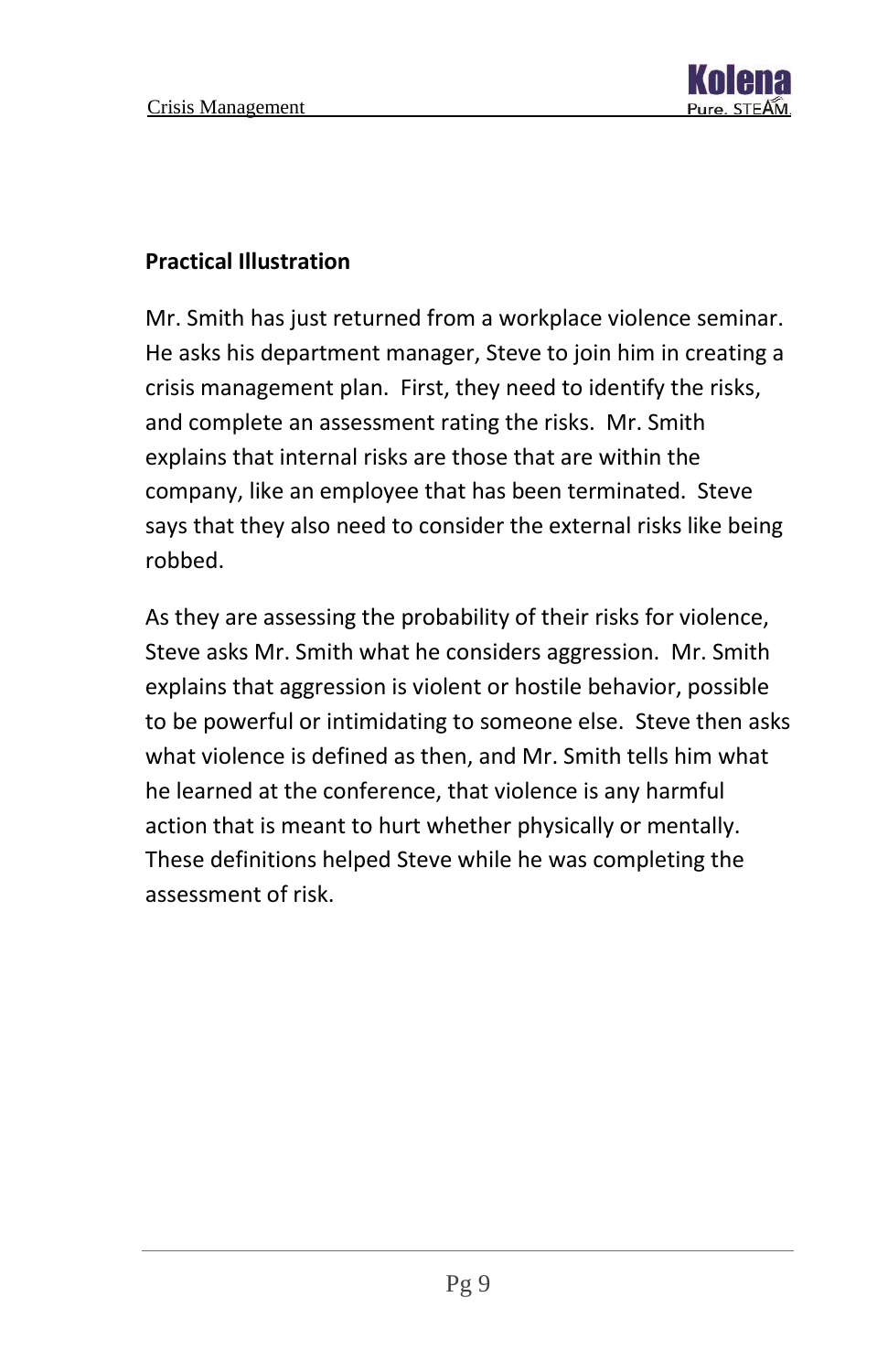

*Violence and arms can never solve the problems of man.*

*Pope John Paul II*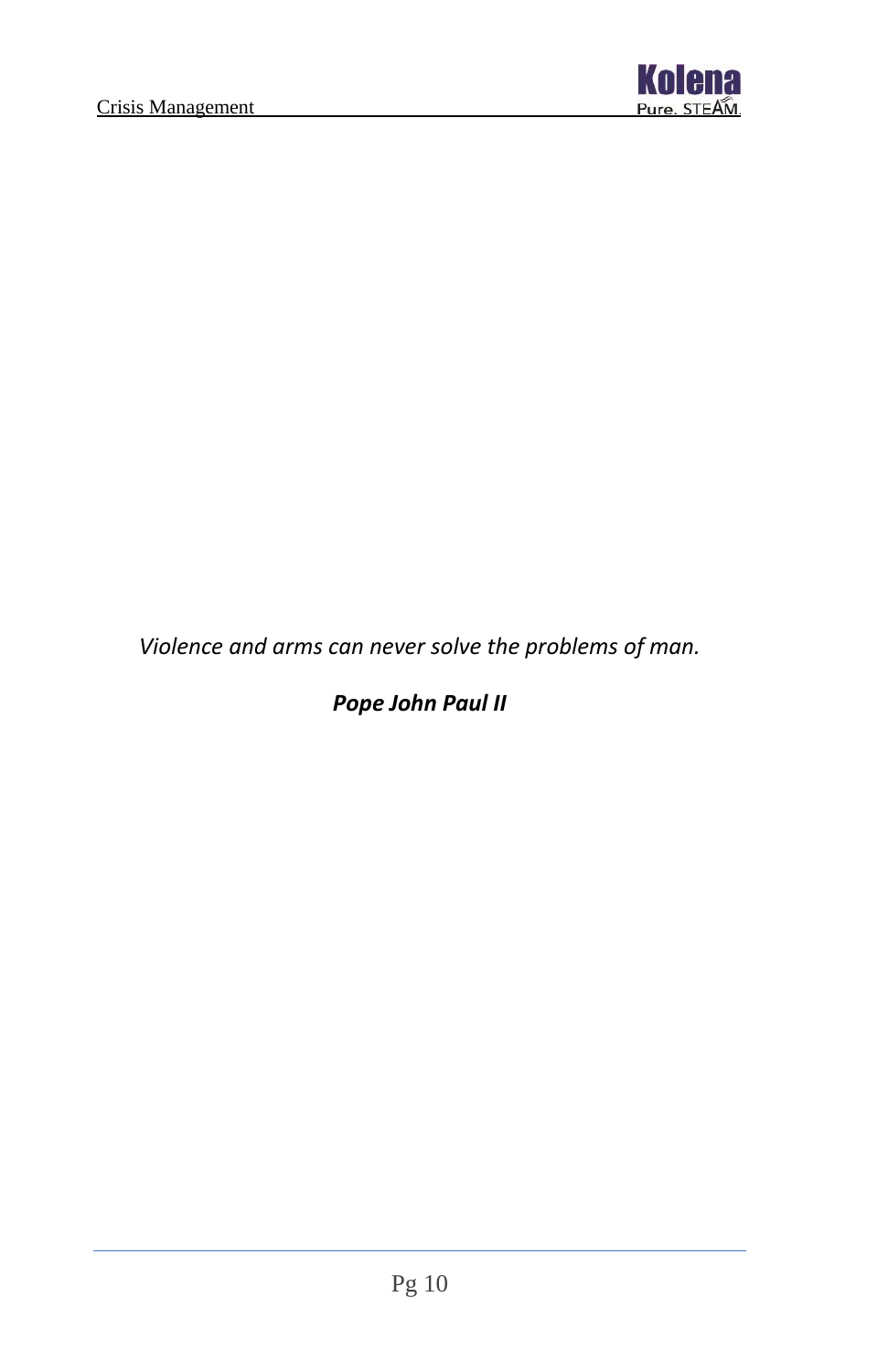

# <span id="page-11-0"></span>**Chapter Two: Workplace Violence**

Statistics all say that most deaths in the workplace occur due to violence. Not death from equipment or death from natural disaster, but from workplace violence. People, both employees and customers, expect a safe environment. Workplace violence can have many repercussions across the company and the marketplace.

#### **Threats**

Threats of violence in the workplace, can come in many forms. Bullying, mailed threats and direct threats of violence are just a few of the ways that violence can be threatened by not only employees and customers, but from complete strangers to the company also.

Threats can be verbal, written, or stated. No threat should be ignored, no matter the circumstances. Employers are not required to tolerate such behavior, and can be held liable if they ever do ignore a threat of violence. Reporting a threat of violence should always include information such as:

- Where, when, where, and how was the threat expressed?
- What was the wording the person used?
- Have there been any previous incidents involving the person?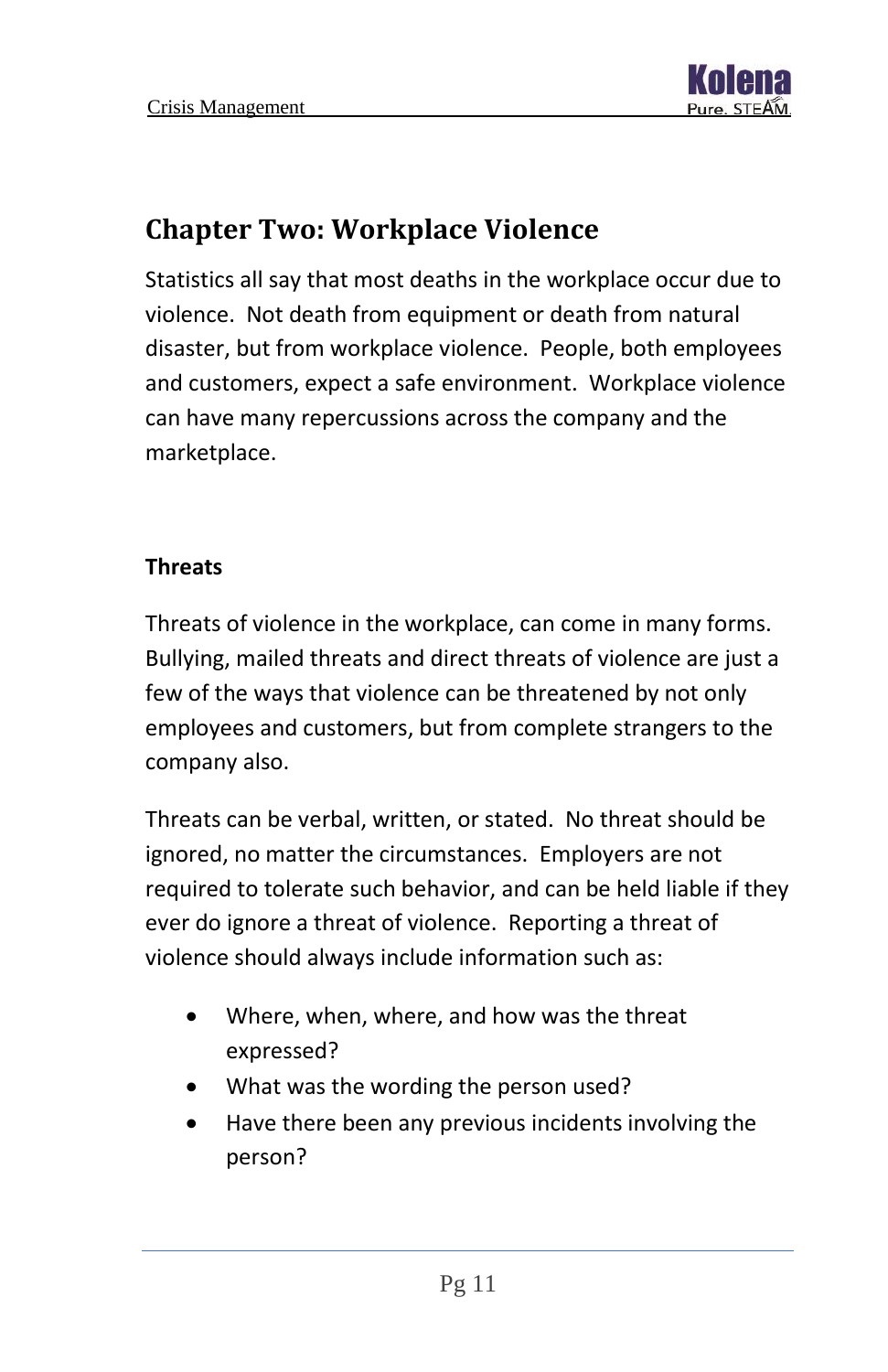

#### **Damage**

Damage from a crisis, or event of workplace violence, is much greater than just the initial loss. Of course, you think of the physical damage of the event such as injury, damage to the property, and the damage to the day's profits. But there are other ways that damage can occur during an event such as this.

There is the damage to the company's reputation, in the form of being known as an unsafe business, being uncaring for the customers and employees, etc. We must also discuss the damage to the emotional state of the people that were present, which incurs more costs for counseling and loss of work of these employees.

#### **Psychological Acts**

What is a psychological act of violence? It is when one person uses hostile behavior against another person, to inflict emotional damage or undermine the other person. This could be in the form of attacking the other person's dignity or integrity, harassment, bullying, or putting the person's employment in jeopardy fraudulently.

Psychological acts like harassment, belittling, and bullying can cause both mental stress and anguish to the victim, and greatly affects his/her quality of life. These effects of these acts can range from anxiety, insomnia, and mood changes to social isolation, PTSD, and cardiac disorders.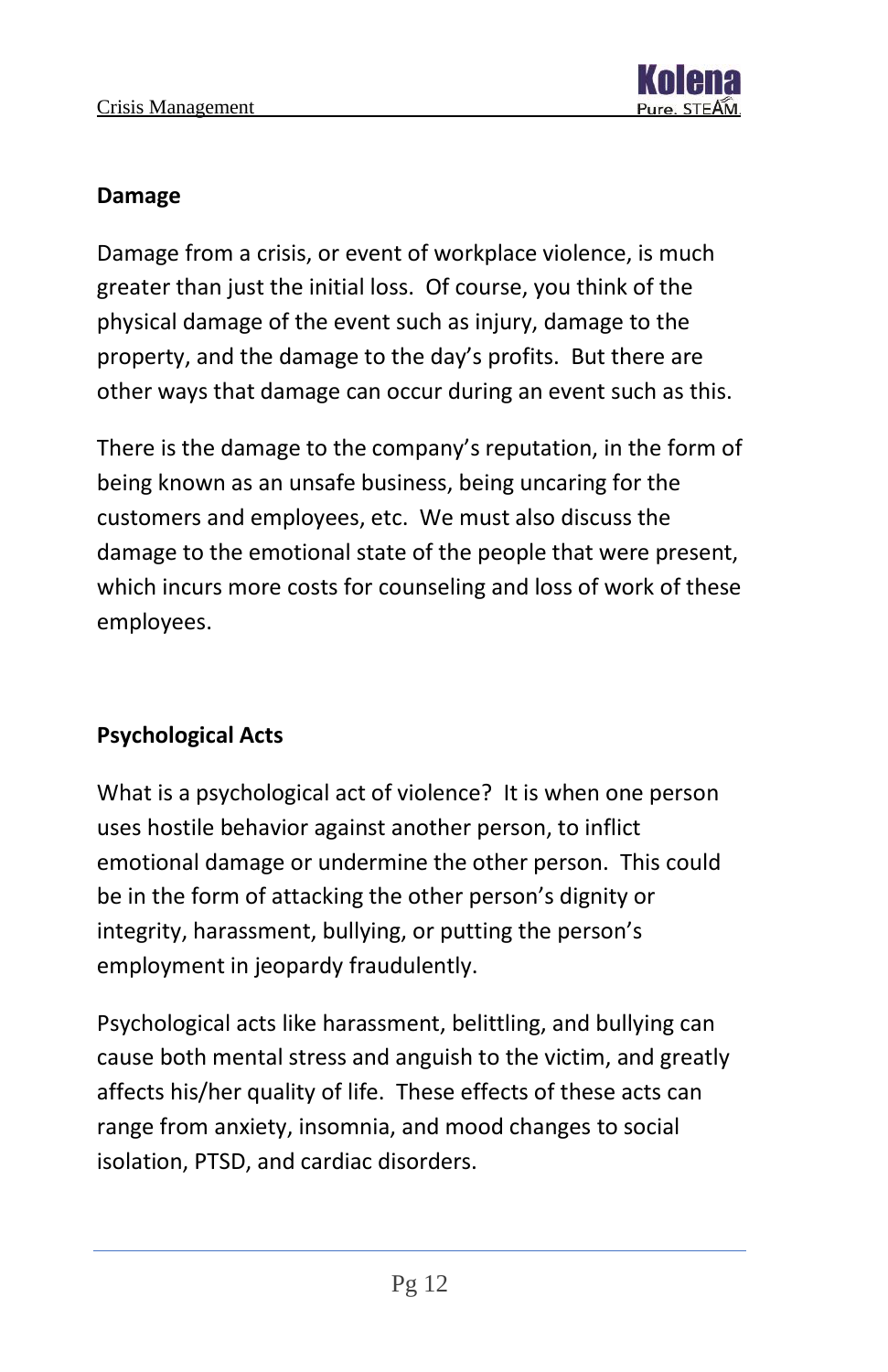

#### **Physical Acts**

Physical acts of violence can be against an employee or against company property. The intensity can range from vandalism to assault to homicide. Some examples would be grabbing, hitting, pushing, and assault with a weapon, just to name a few different cases.

Physical acts can be against an inanimate object like stabbing a counter with a utility knife. It can be against a person, in the case of an altercation. Physical violence not only leaves a mark on the victim, but it also causes great stress on the staff. Physical acts of violence make others anxious, jumpy, and this affects the crew's productivity.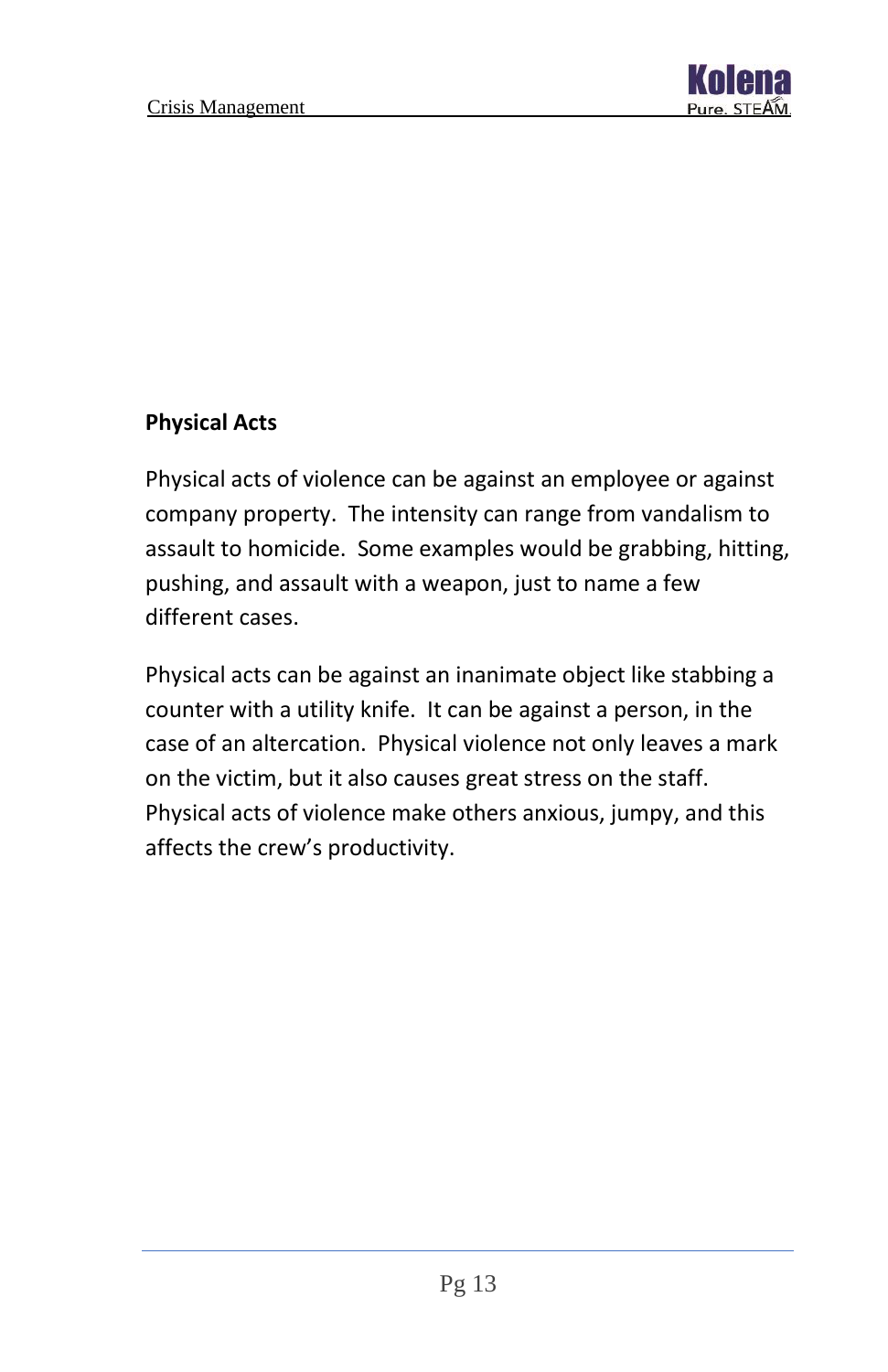

#### **Practical Illustration**

Bob shows the crew a video on workplace violence. The video shows an unhappy employee slamming the door and breaking the window of the manager's office. The team in the video hears the employee state that he will be back to even the score, as he storms off the production floor.

After the video, Bob asks the team to identify the threats of the employee and how this is a psychological act of violence. Steph states that he said his threat to the team as he stormed off, and this could be an emotional stress on the team. Bob then asks the team if there are any physical acts that need to be addressed. Tom states that the damage to the door was a physical act of violence that should be disciplined.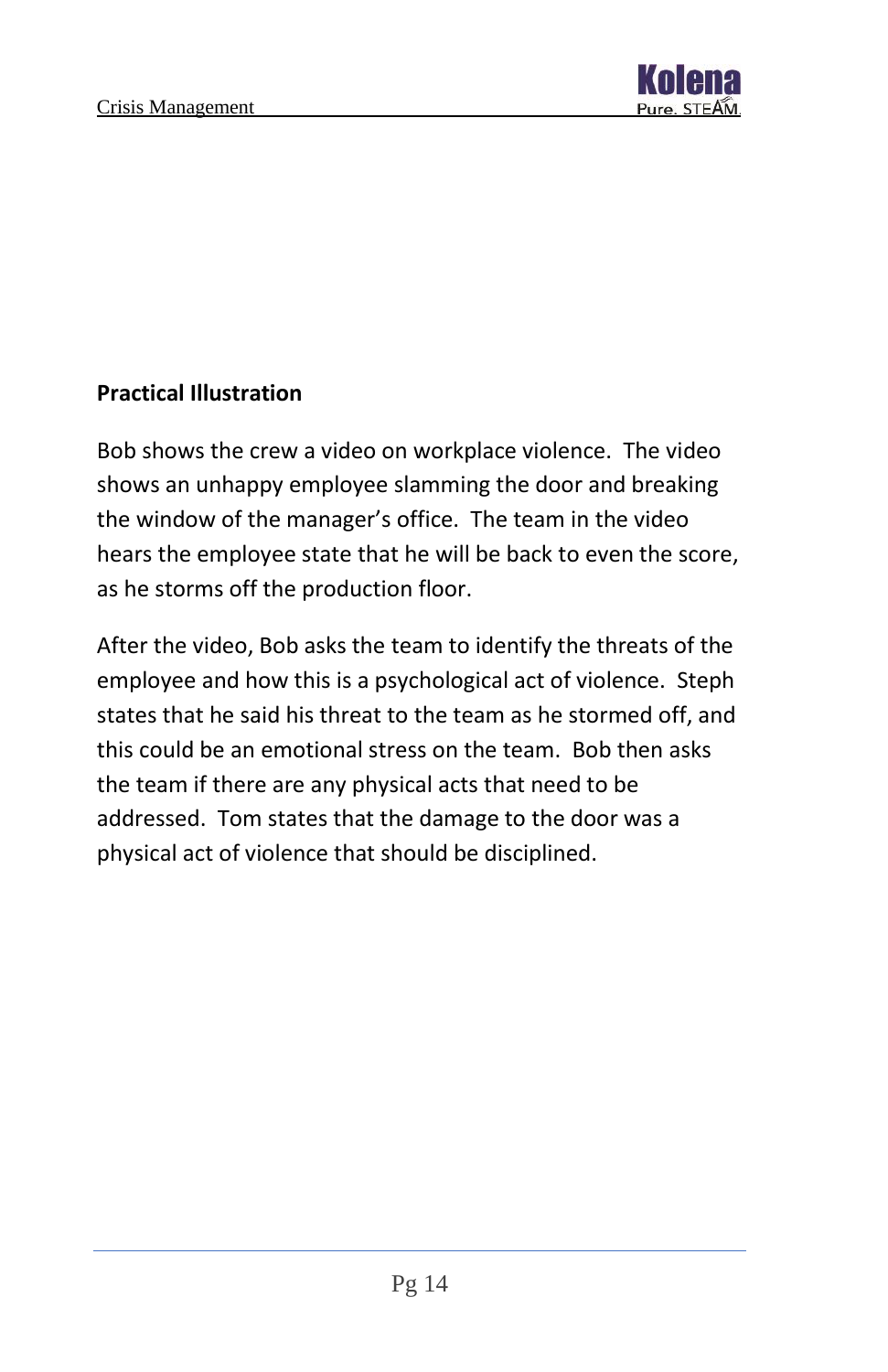

*We must not be hampered by yesterday's myths in concentrating on today's needs.*

*Harold S. Geneen*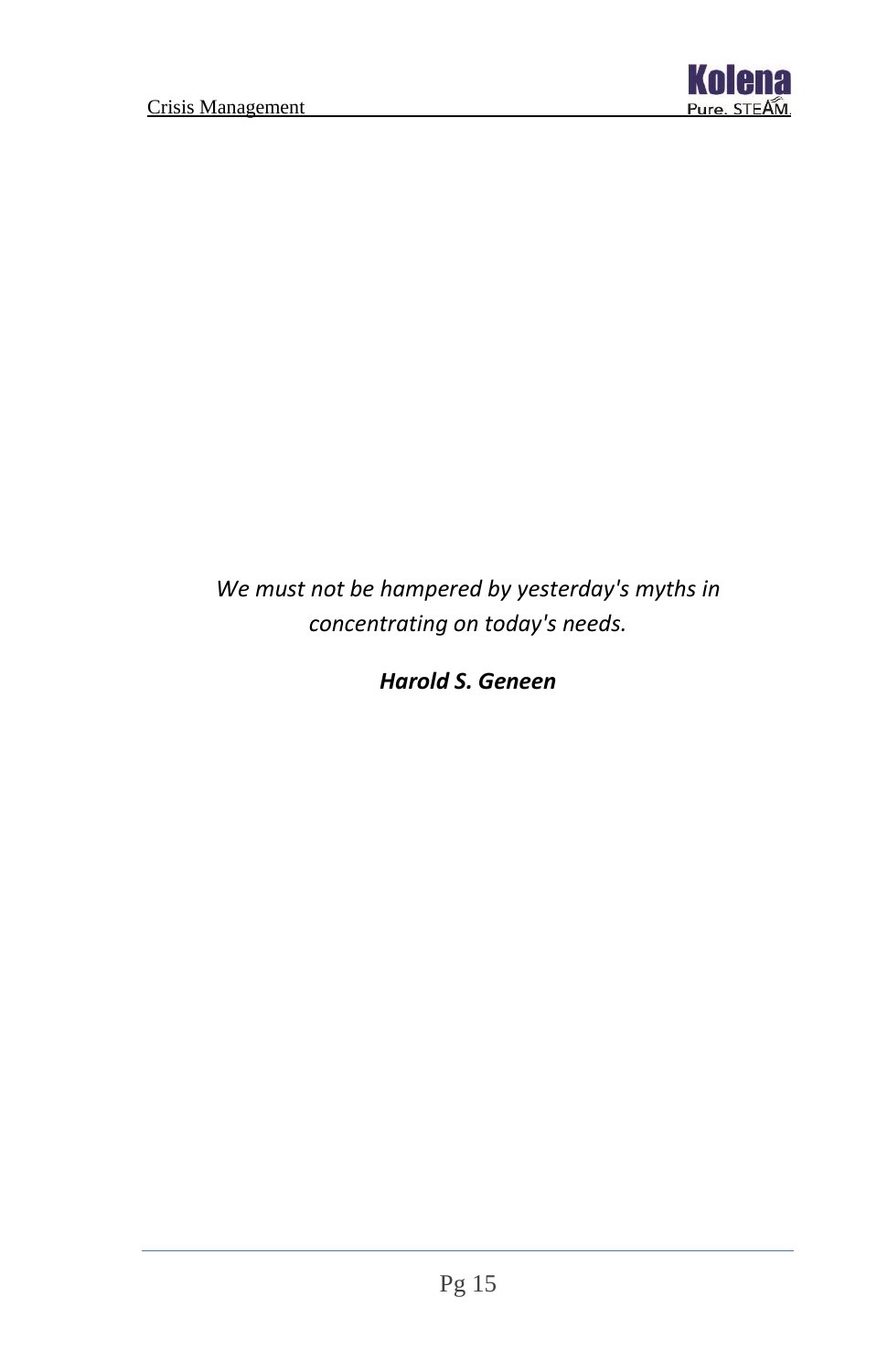

# <span id="page-16-0"></span>**Chapter Three: Myths**

Benjamin Franklin once said, "If you fail to plan, you are planning to fail." The same can be said for crisis management. Choosing to believe the myths about workplace violence, is setting you up for failure, and this is not something that you want to fail. Workplace violence kills more employees, than any other cause. Here are some of the myths that you need to avoid: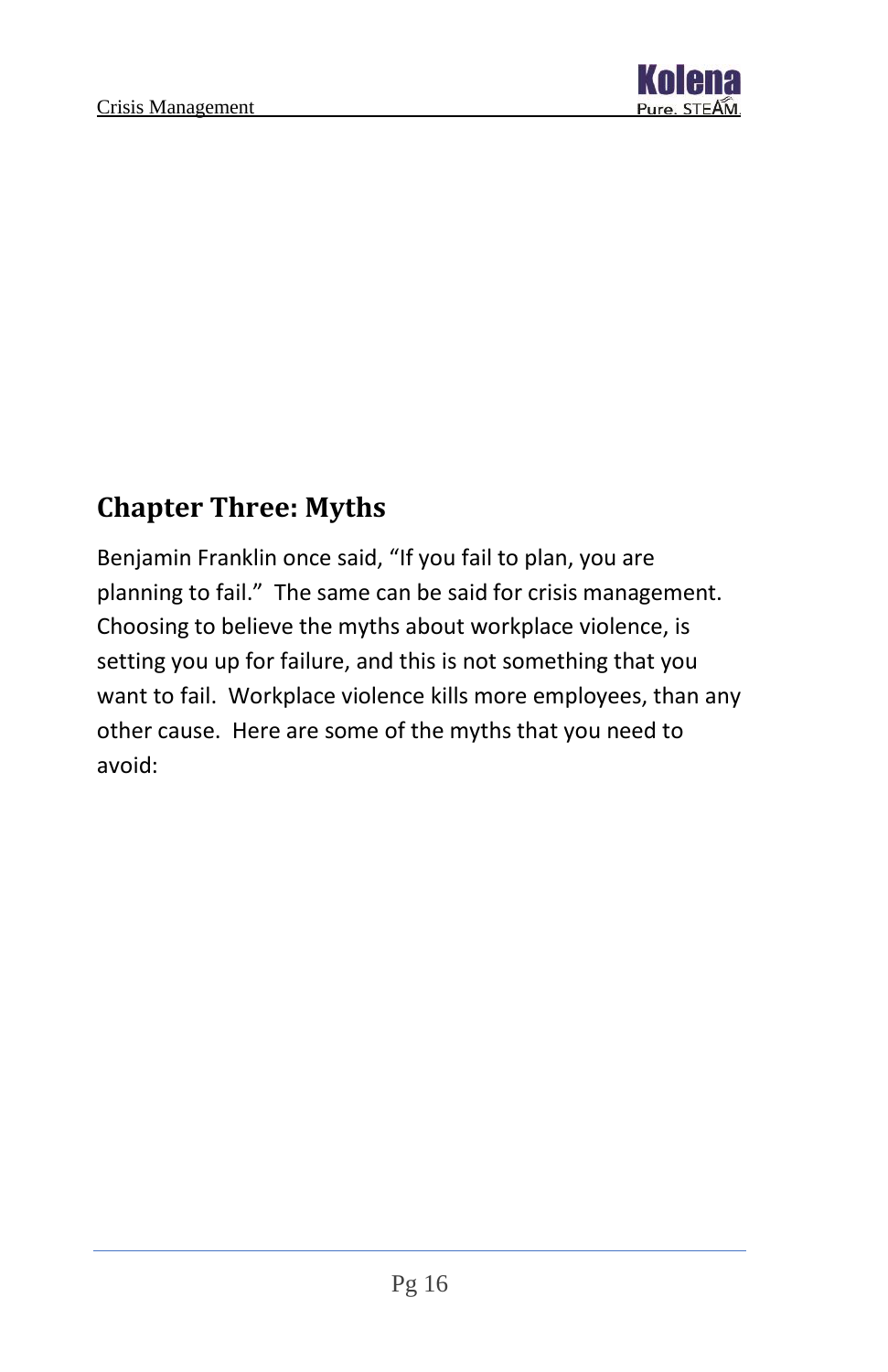

#### **Violence Just Happens**

This is a very dangerous myth. Believing that workplace violence just occurs, and that there is nothing that can be done to prevent it, allows employers and employees to avoid the issue completely. Every perpetrator of workplace violence has had a reason for his/her actions. This person has most likely shown signs leading up to the violent incident. Growing aggression, threats, increased absences are all signs of escalation. These signs could have been noticed and reported.

The belief that violence just happens, it is luck, is a belief that encourages the employees to not be aware of their surroundings, to not report suspicious behavior, etc. This is belief also causes companies not to have training, practices, and programs concerning workplace violence. This belief will end in tragedy eventually.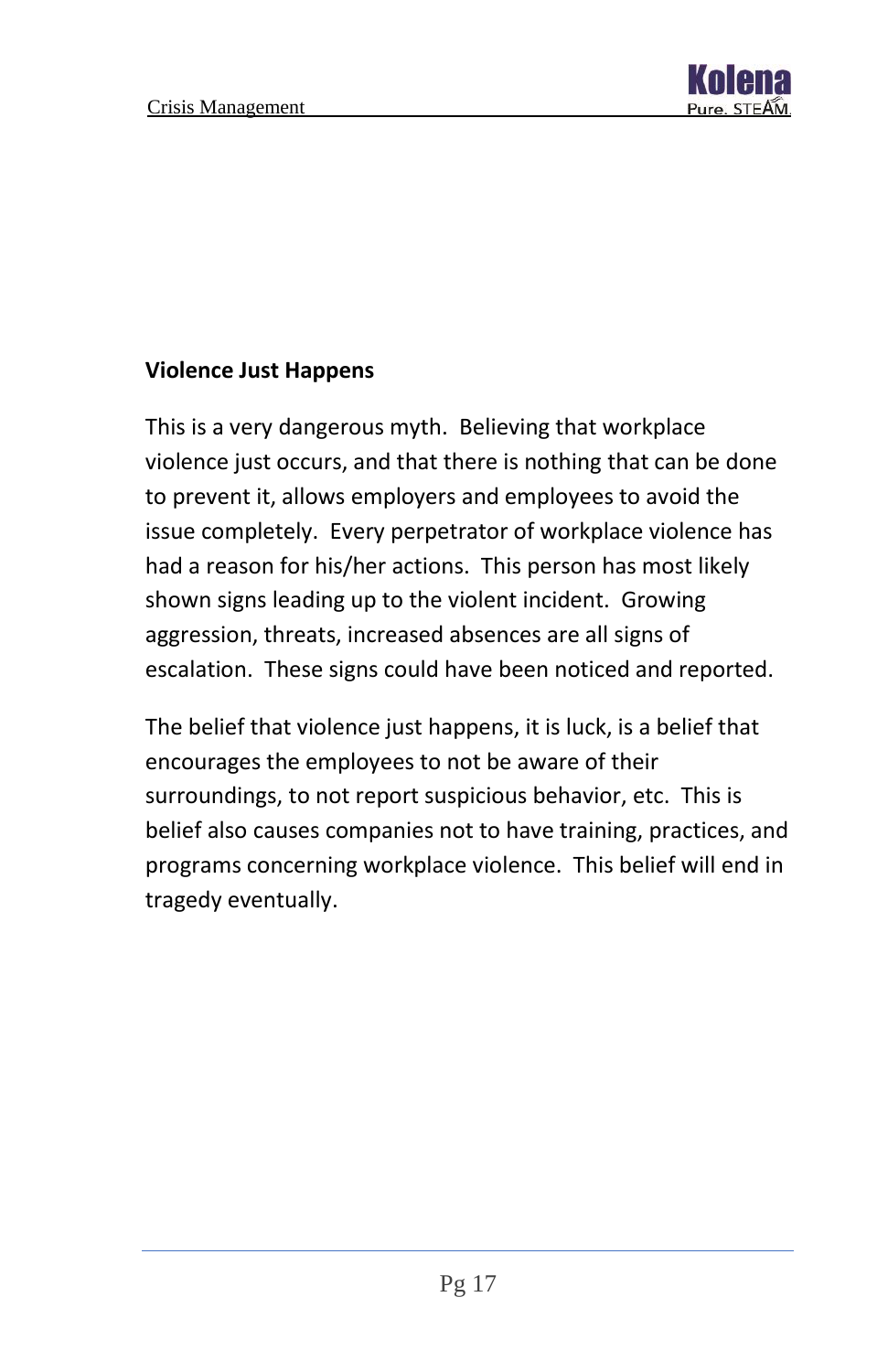

#### **It Is Uncommon**

"Workplace violence would never happen here." Do not ever mistake what has not happened in the past, would never happen in the future. Believing this myth can cause you to ignore any indications or hints that something is about to happen. Believing this myth can cause you to ignore risks that are obvious to those who are aware of the possibility of an event occurring in your location.

Do not believe in luck, and that it just happens to other people or businesses. More often than not, after an act of violence has occurred, the survivors are quoted as saying, "I had no idea," or, "I never saw it coming." Don't be that person. Be aware of your surroundings. Even if it seems harmless at the time, behaviors can escalate and need to be reported.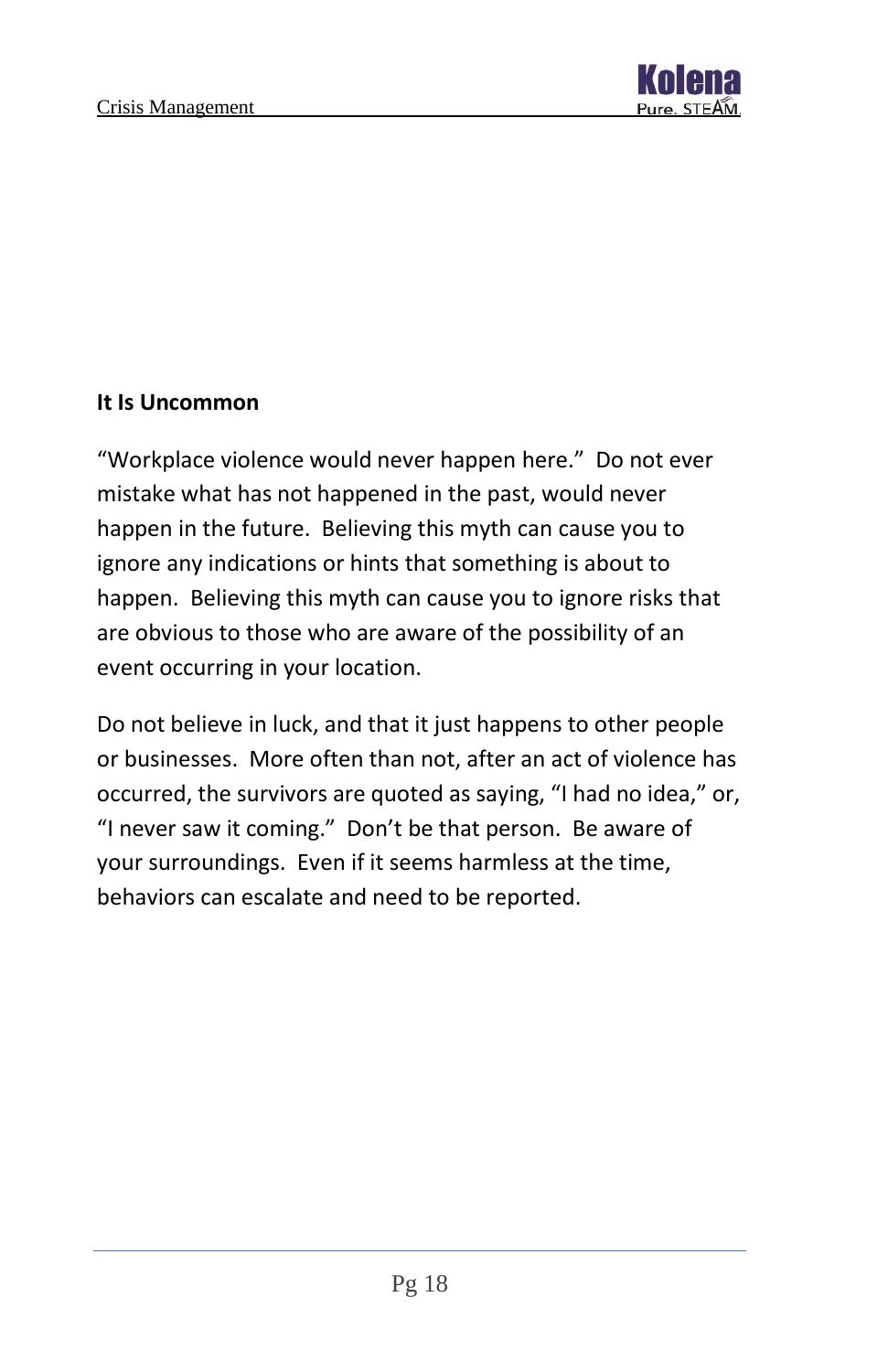

#### **Problems Will Solve Themselves**

Another myth is that workplace issues between employees, or employees and the company, will eventually solve themselves. Wrong! Simply hoping or wishing a problem away is not a successful plan of action. Ignoring a problem only reinforces the behavior, and often allows the problem to grow. Issues that are left ignored give a bad reputation to the team and the manager.

There are many reasons that a manager may ignore personnel issues. Some feel that it is none of their business, when in fact, everything involving the team, is the manager's business. Some managers feel that it isn't their job, that they have more important things pending. But what could be more important than the safety of their employees and customers? Providing programs that employees can use to report issues, and work through their own issues, like an EAP, is not the manager getting involved in personal issues, it is being responsible.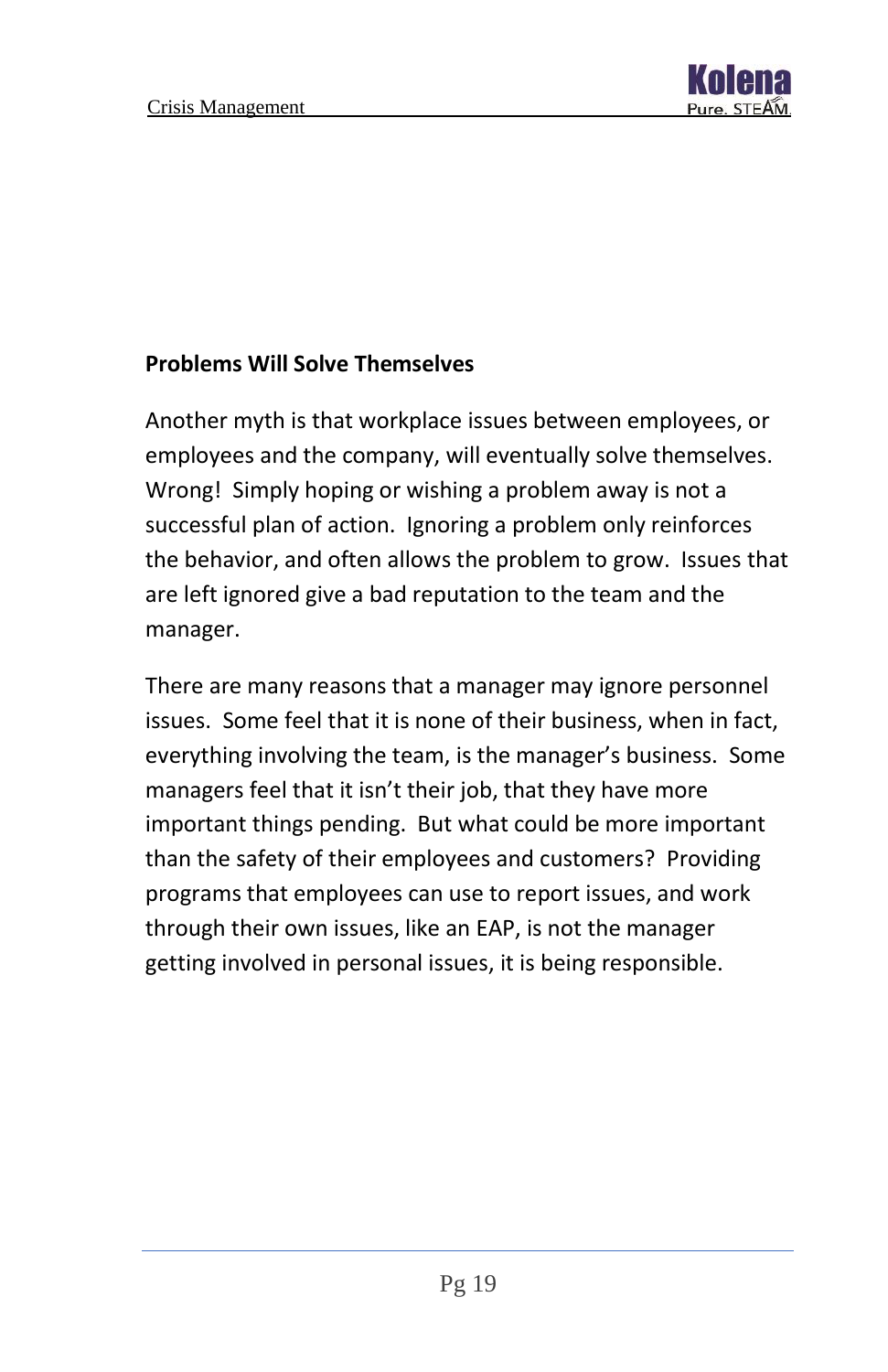

#### **It Is Not Possible to Prevent Violence**

Many people believe that it is not possible to prevent violence because it is unpredictable. "He/She just snapped!" We have heard this phrase many times. But is it true? No, this is a myth and a way of avoiding the issue at hand. In fact, many statistics will say that in most situations of workplace violence, there were in fact warning signs to the impending acts and in fact preventable.

Usually these acts of violence are planned, and focused on specific targets. The perpetrator has had a long time of build of negative events such as a bad breakup, a termination, or financial problems. Very seldom is the trigger a sudden and traumatic event. Knowing this can make you more aware of others and their possible changing behavior. Being aware can not only save costs, property, but also lives.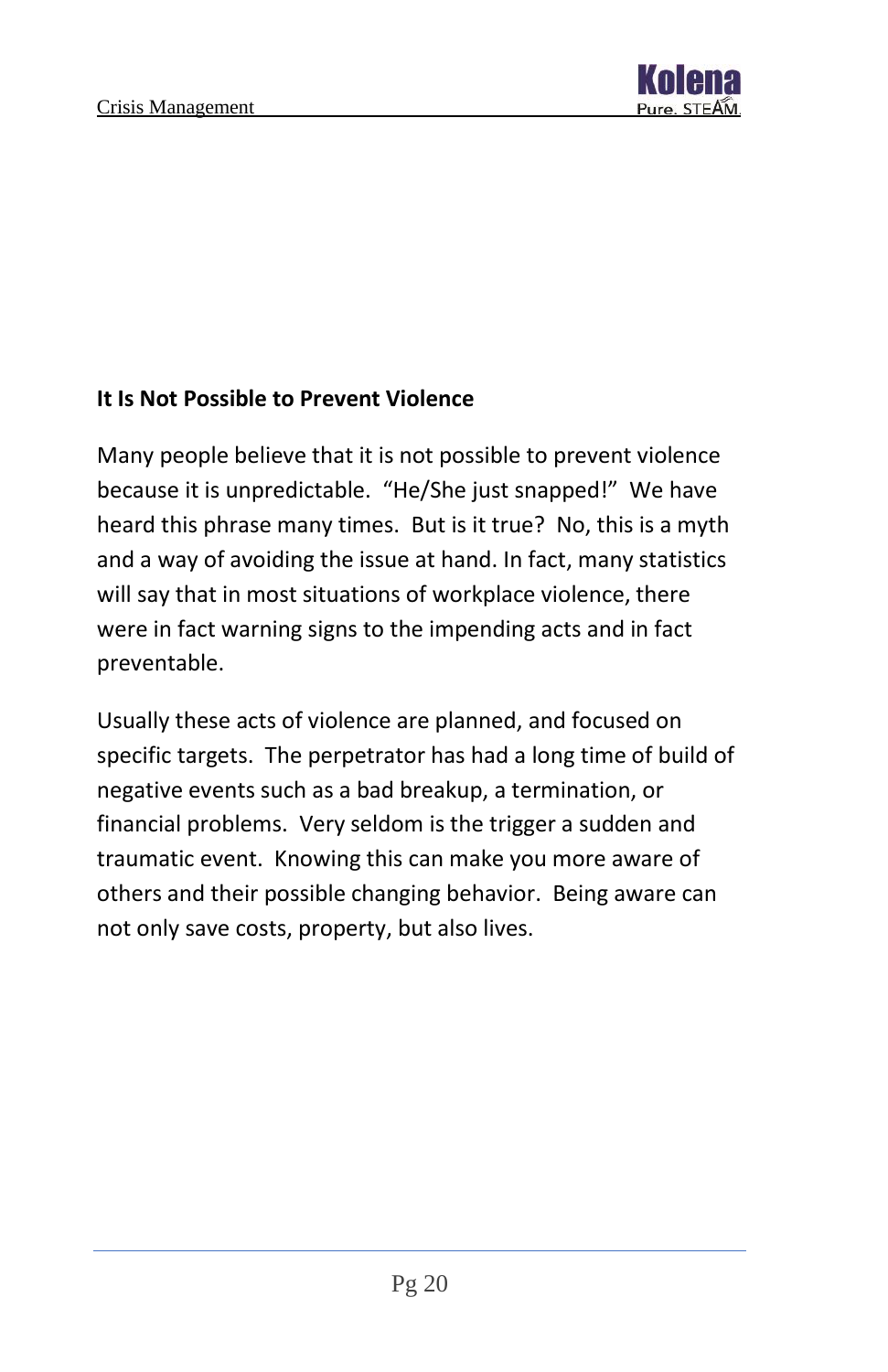

#### **Practical Illustration**

Tom and Maria are both managers at a shop in the mall. Maria has proposed that they create a crisis management program that includes a workplace violence police. Tom thinks that this is a huge waste of time and money. Maria did some research and wanted to visit the subject again. Tom's response was that workplace violence is uncommon and when it does happen, there is no way to prevent it. Maria pointed out that it never "just happens," there are almost always warning signs, and if they knew the signs, they could watch for them.

Tom then used the arguments that it isn't their job to get involved and they have better things to do at work. Maria pointed out that safety is number one, and it goes a long way with the shop's reputation. She also points out that problems never work themselves out, they only escalate. Wouldn't he rather be prepared, than surprised? Tom says they will start working on the plan, and doing research. Maria is much happier.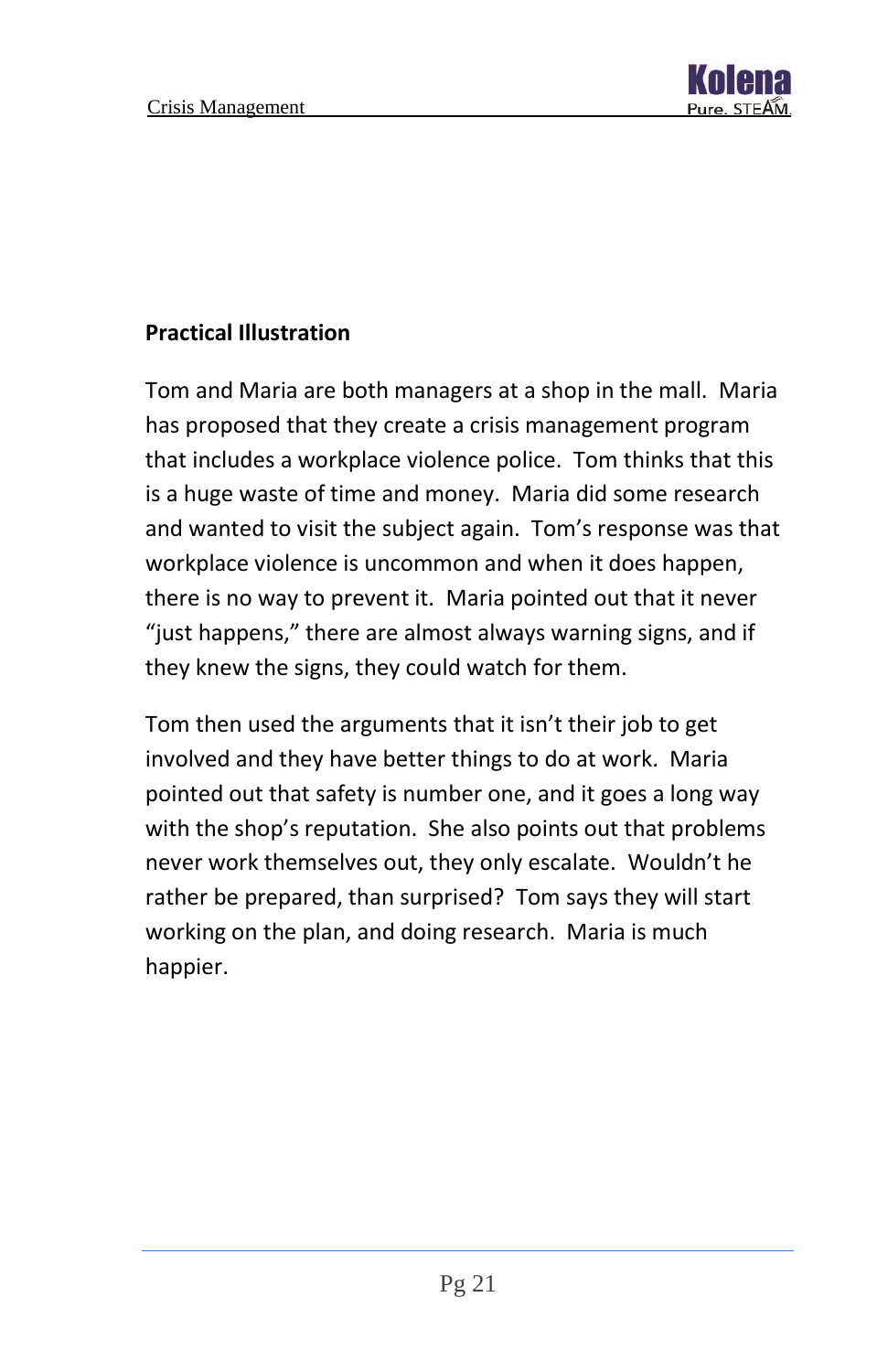

*Nothing good ever comes of violence.*

#### *Martin Luther*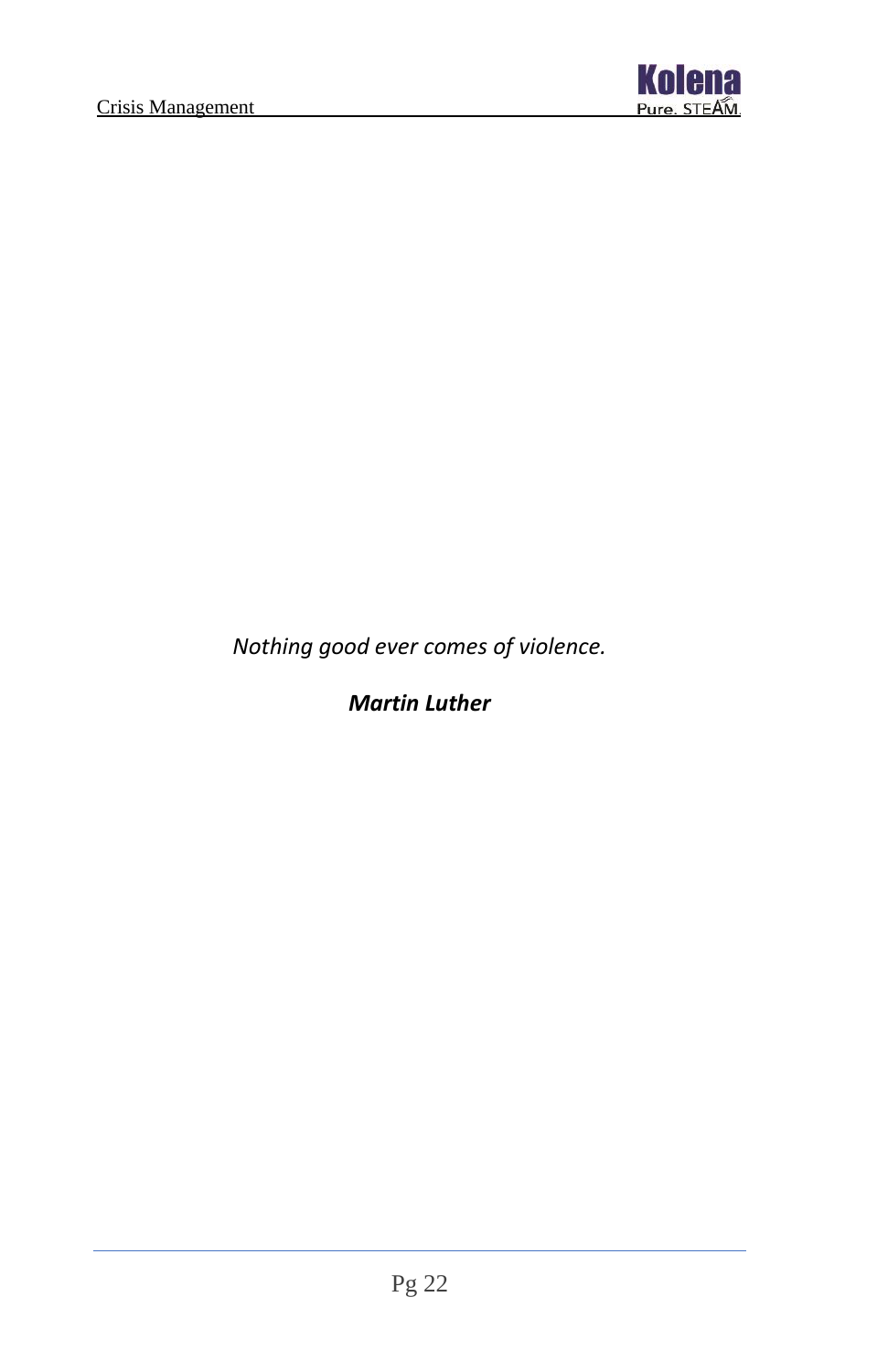

# <span id="page-23-0"></span>**Chapter Four: Escalation**

Escalation is usually defined as a rapid increase or an increase in intensity. In the subject of workplace violence, escalation means to increase the intensity of the conflict or the ways of instigating conflict in the workplace. Arguments can escalate into threats, which can then escalate into wanting to inflict harm on another person. Often, the perpetrator believes that it will pressure the other side into bending to their will or perform a certain way.

#### **Threats**

The threat of violence is a coercive technique, used to control and have power over another. All threats of violence must be taken seriously and reported for documentation. As a situation escalates, the threats are a critical part of the consideration given the situation.

Threats often are an escalation from an argument or difference in opinions. Feelings of injustice are also a trigger for an escalation into threats of violence. The perpetrator needs to feel power over a situation in which he/she feels helpless. Threatening an act of violence is a way that this person feels that this will force the results they are striving for.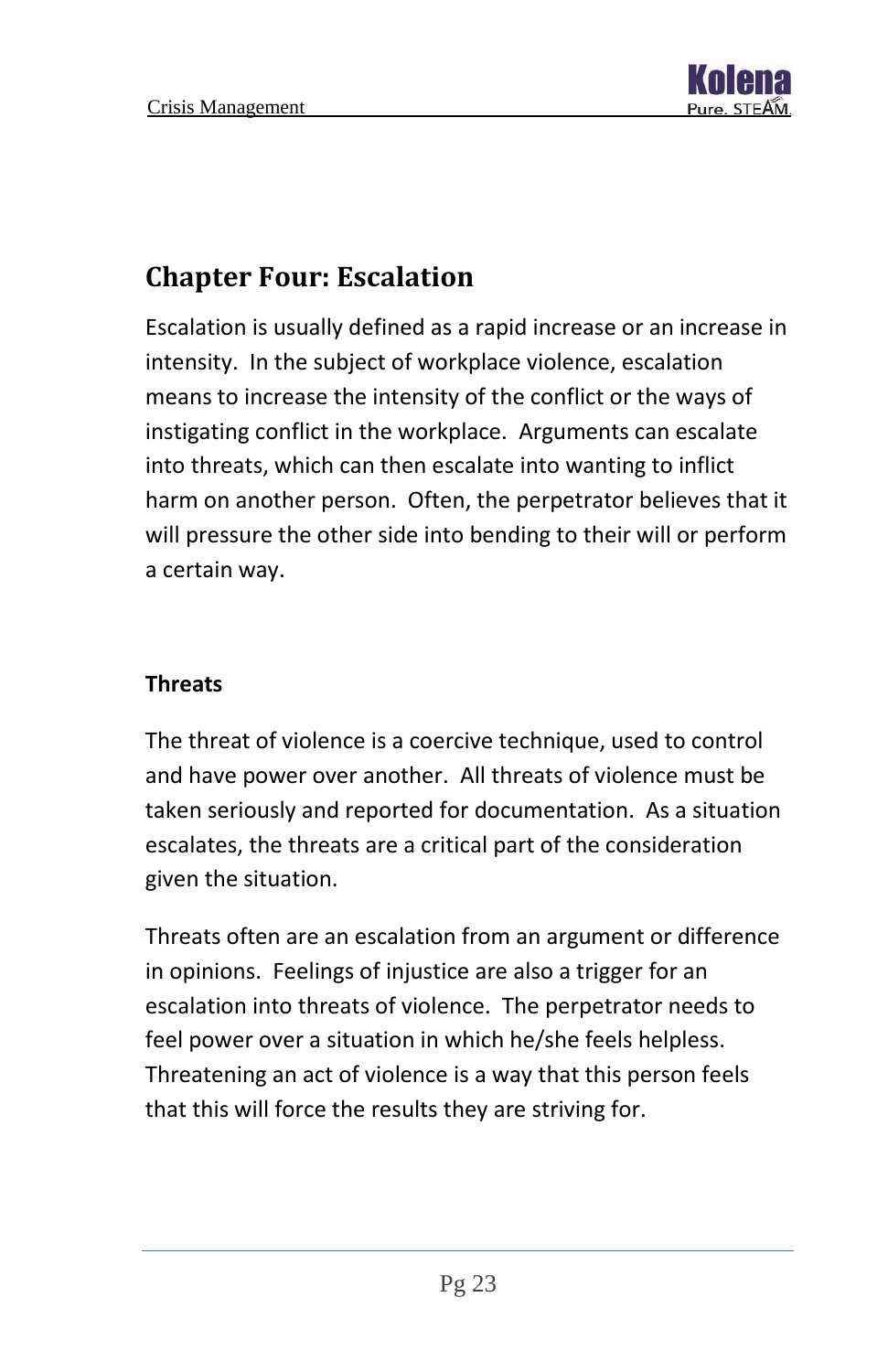

#### **Stalking and Bullying**

Stalking, like bullying, an escalation of a pre-existing issue that a person has against a person within the company. Although hard to define, it includes any act that would make any regular person feel ill at ease. Stalking includes, but is not limited to any unwanted contact like the perpetrator "just showing up" in odd places, spying, leaving unwanted gifts, etc. Stalking and bullying can both be conducted not just in person, but also through email, regular mail and packages, etc. It often begins with the spreading of rumors and falsehoods, but can escalate to something much worse if left unchecked.

This kind of activity robs the company of much more than just time on the clock. It affects so much more in regards time lost due to the hostile activity. The victim has increased mental stress, with contributes to increased absenteeism, loss of initiative, distraction from the job at hand, and sometimes termination in employment. Victims often choose to leave the hostile environment, or are terminated due to poor job performance or high absenteeism.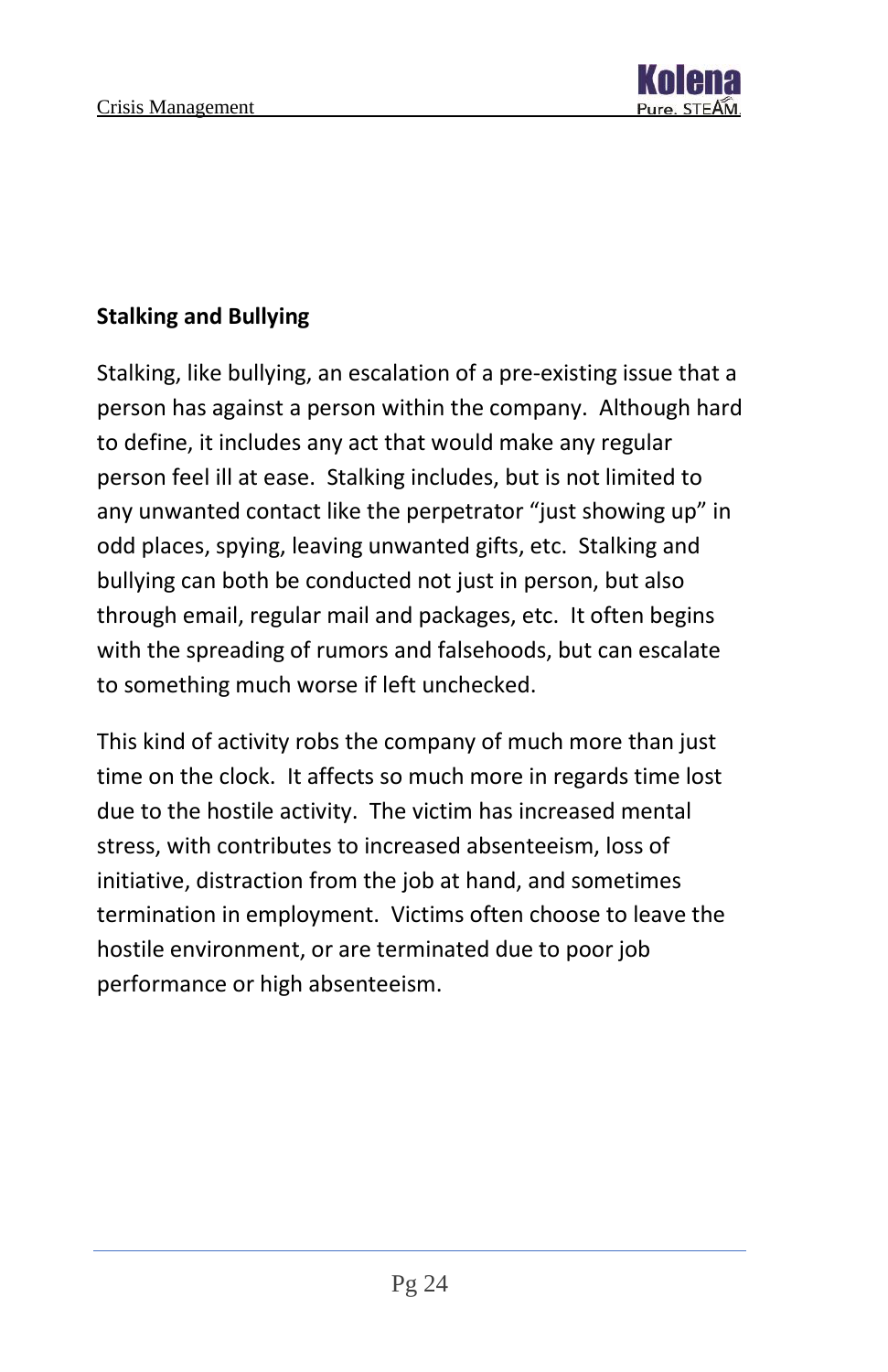

#### **Injury**

Injury is usually defined as harm or physical damage to the body, caused by an outside force. Injuries in the workplace, not due to the job description, but due to workplace violence, is extremely common. This injury could occur from a person shoving an employee, slapping or hitting an employee, or even worse, using a weapon against an employee. Injuries from another person cause not only physical harm, but psychological harm from emotional stress of the event. Injuring another person is against the law and punishable not only through the company code of conduct, but also criminally.

Any injury, or threat of injury, needs to be reported and documented. Security needs to be informed of the injury and the proper managers alerted. Injury to an employee, not only affects the employee, but the co-workers and company. The company is no longer viewed as safe as it was, hurting their reputation. The victim's co-workers can also be hurt, emotionally. The stress of the incident affects everyone, and everyone needs to be counseled. The company's EAP should assist in this action.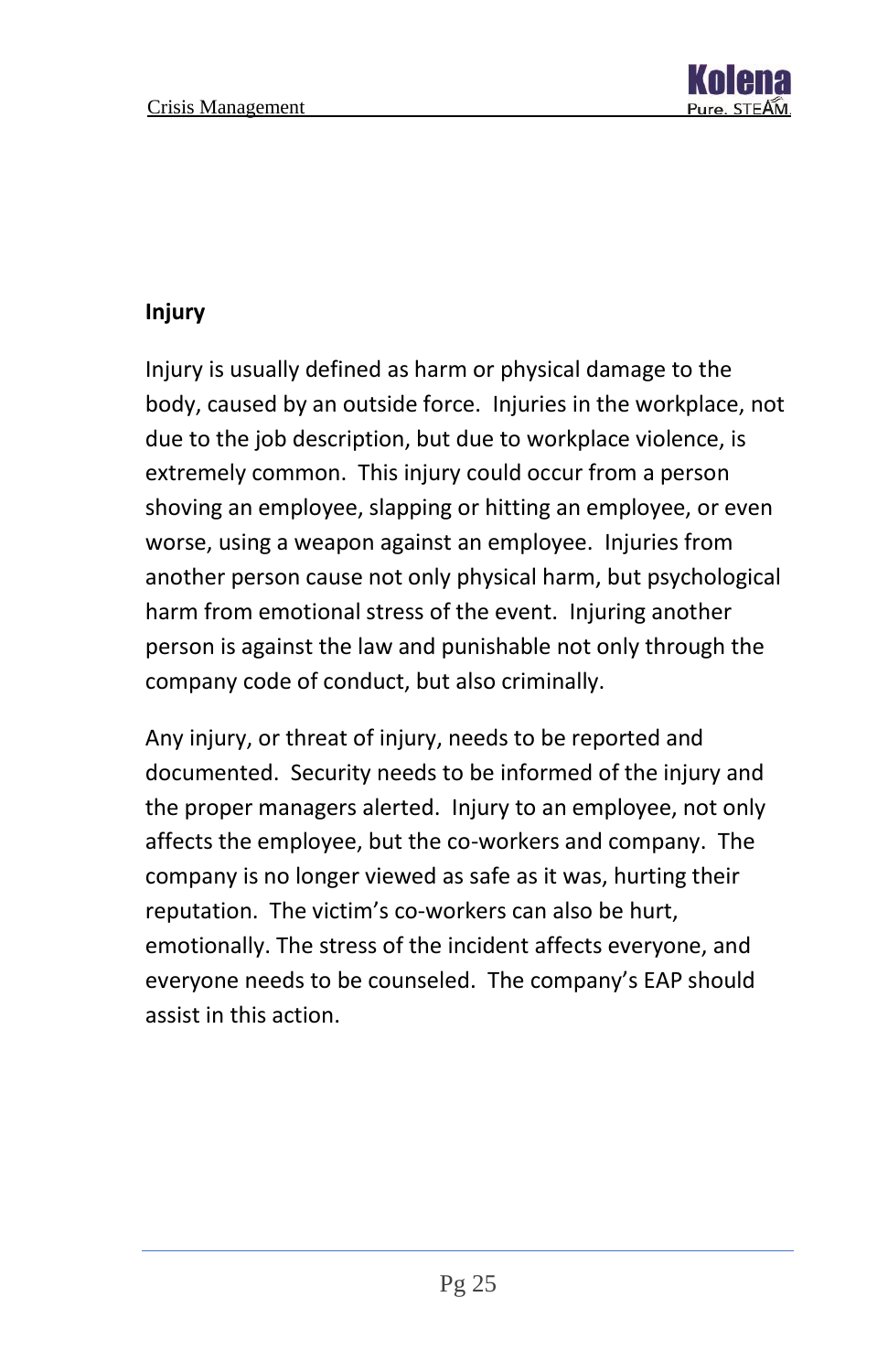

#### **Death**

Death, a very serious outcome, something that no company wants to happen. Death in the workplace often occurs due to workplace violence. For the last few years, homicide has been in the top five reasons for death in workplace.

As we have discussed before and will get into further, is the fact that there are always warning sign to violent incidents, that escalate to someone losing their life. With some training and practice, you and your co-workers can acknowledge these warning signs and hopefully avoid escalation, and save your life.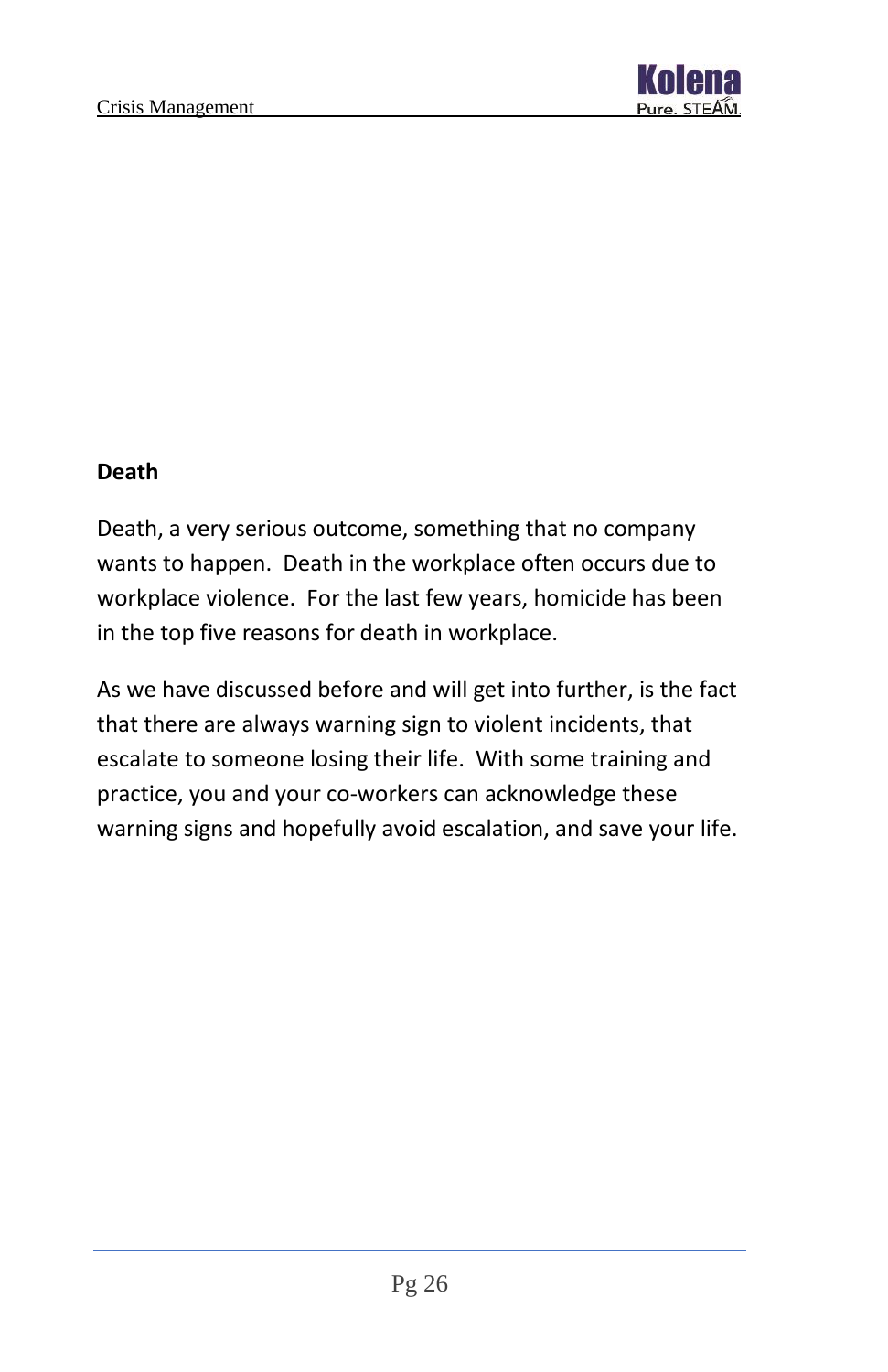

#### **Practical Illustration**

Fiona and Anne work next door to an office that had a workplace violence event. They sat at lunch the next day, discussing the need for awareness of their surroundings, and all the ways that an unhappy person could escalate to an unfortunate incident at work. Anne first mentions that threats get thrown around, but no one really pays attention to them. They decide that that should be noticed more by everyone in the company. No threat should go unnoticed. Fiona mentions that there are some bullies on their crew. This would fall into the stalking and bullying category. She also mentions the creepy guy at the mall, he could be watched for stalking behaviors.

The ladies further their discussion to when things escalate to something worse. The crisis that occurred next door was an all too horrible of a reminder. They discuss they people they knew that were injured and of the man that lost his life. Fiona mentioned that she read somewhere that homicide is one of the leading killers in the workplace. She thought that it would be equipment failure, but it isn't.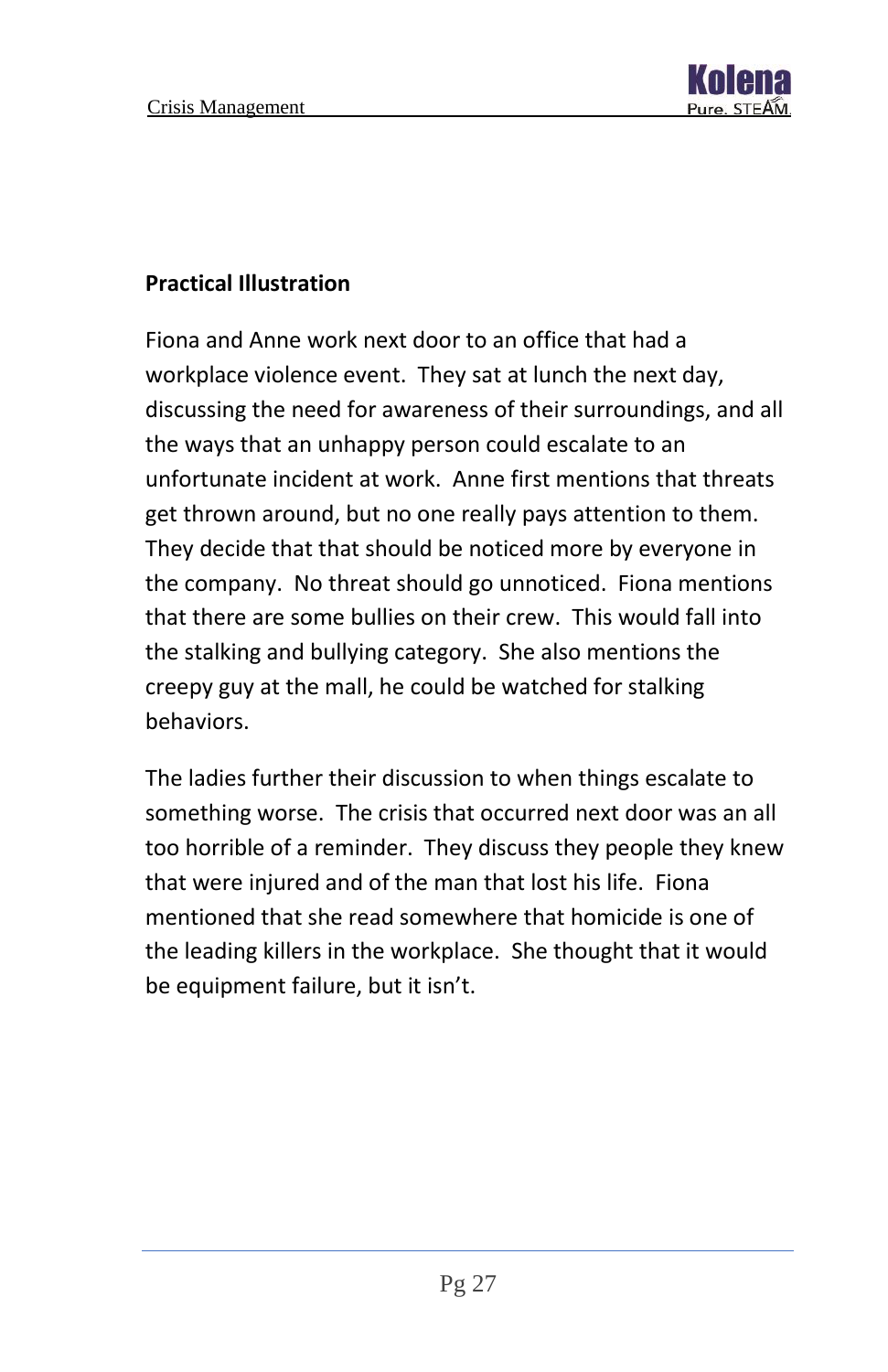

*Ignored behavior is condoned behavior.*

*Anonymous*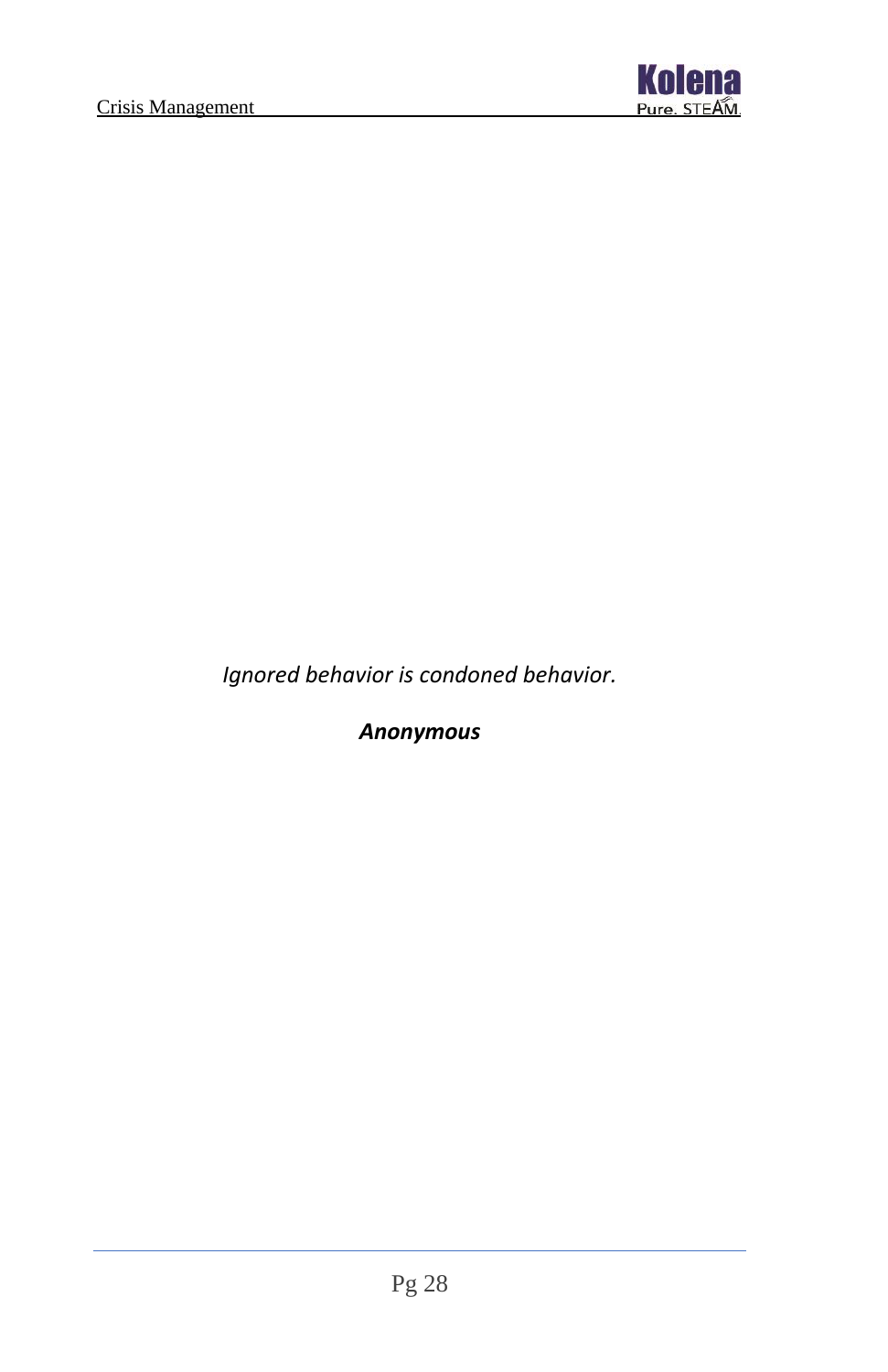

# <span id="page-29-0"></span>**Chapter Five: Concerning Behaviors**

As we covered before, there are always signs before an incident of violence is committed. You should always take notice when someone's behavior patterns change or the frequency and intensity of the person's behavior is disruptive to others and the work environment. If a person is exhibiting many of the following behaviors discussed in this chapter it should be reported to the appropriate manager.

#### **Disruptive**

Being disruptive is one of the warning signs of a distressed coworker and impending issues. Disruptive behavior is anything that impedes the employees/company from operating in a normal manner. Customers and co-workers are all affected by this behavior. Slamming doors, crying, sulking, and having temper tantrums puts the entire team in a negative working environment.

Repeated acts of testing the limits of the company regarding personal behavior and a disrespect for authority are also disruptive behaviors, not conducive to the team environment. Continually blaming others and constant complaining is also disruptive to all. This behavior, if allowed, will more than likely escalate.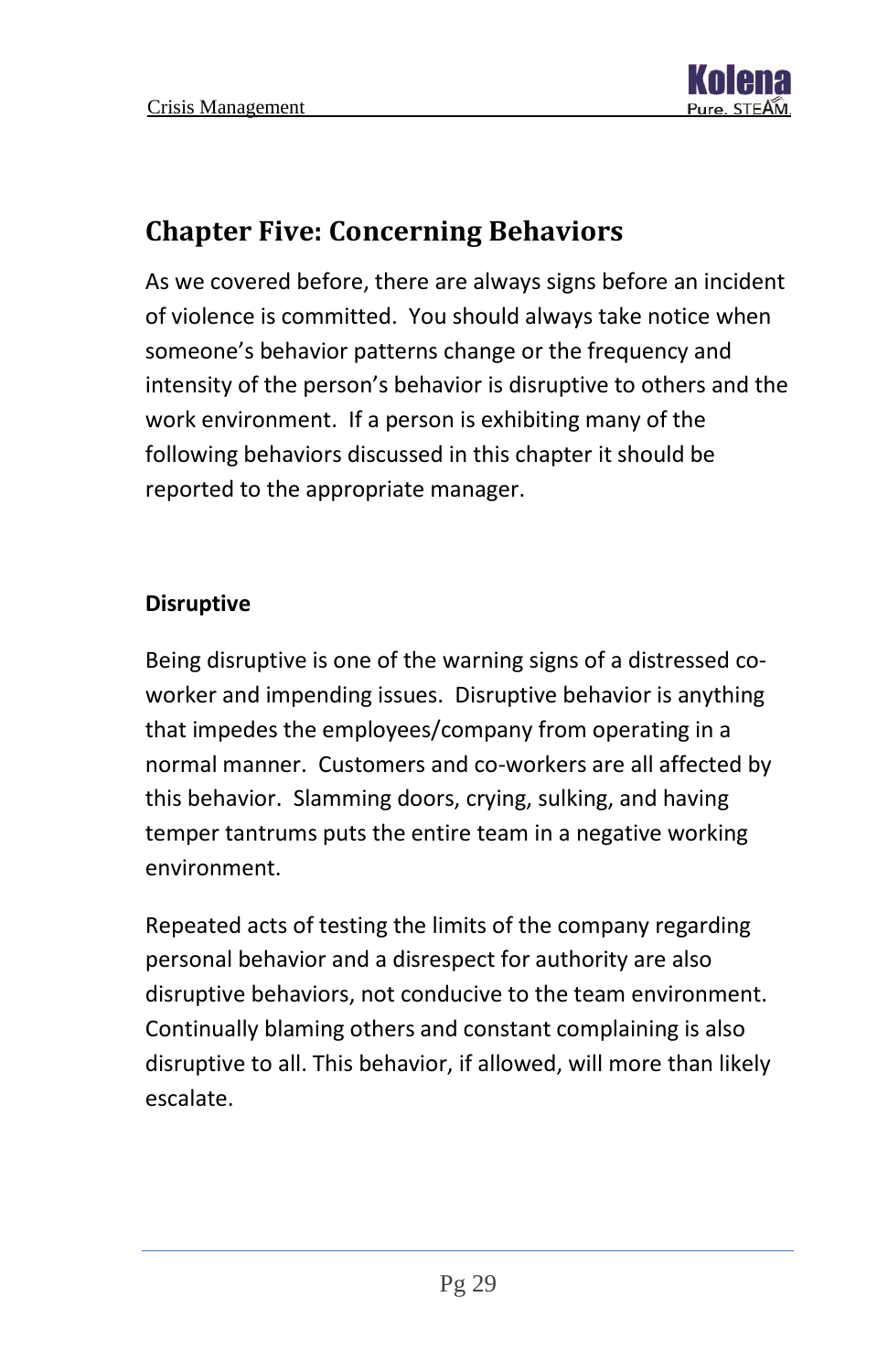

#### **Emotional Abuse**

Emotional abuse is intended to degrade, or humiliate another person. It causes emotional pain and isolation of the victim. Emotional abuse can occur in many forms, it is the purpose of the act, that makes it abusive. Emotional abuse can come in the form of exclusion from a group, undermining another person's reputation, sabotage of another's work and bullying are all good examples of emotional abuse.

Emotional abuse costs the victim in loss of productivity in absenteeism, loss of motivation, and increased health issues. It also costs the company in time documenting and investigating the incidents, loss of the productivity of the employees, and increased health care costs for the affected employees.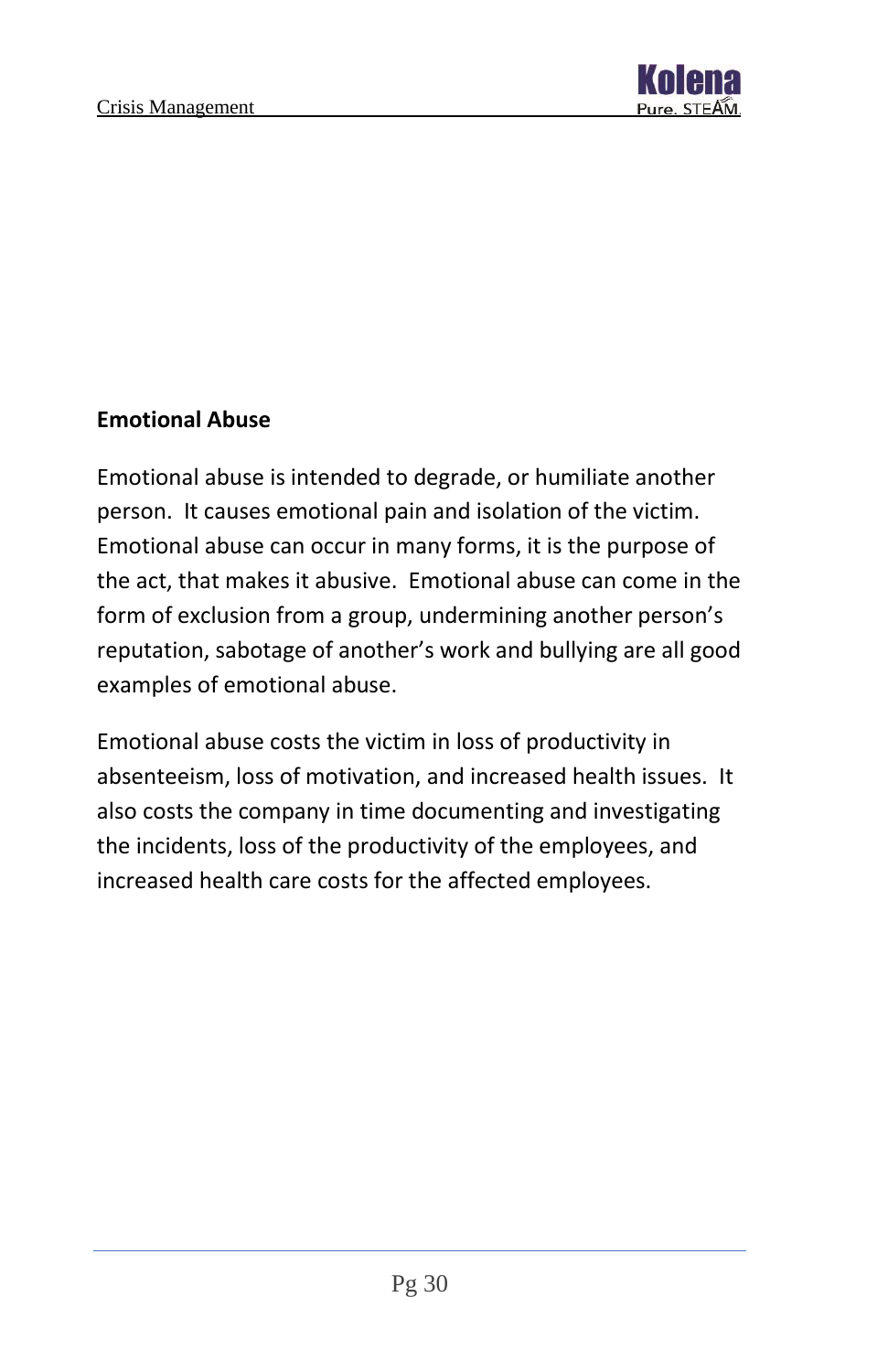

#### **Causes Anxiety**

Another behavior that could be a cause for concern is a person's disregard for other's feelings in that they have no problem causing other anxiety, and may go out of their way to behave in a way that causes anxiety in co-workers, customers, and management.

How could one person cause a team anxiety? This behavior could be displayed in the destruction of company property, such as throwing things; it could also be displayed in emotional language such as swearing. Another behavior that causes anxiety on the crew, someone who is never wrong, that handles criticism poorly and holds grudges especially against management. This type of person makes others walk on eggshells around them, avoiding this person often.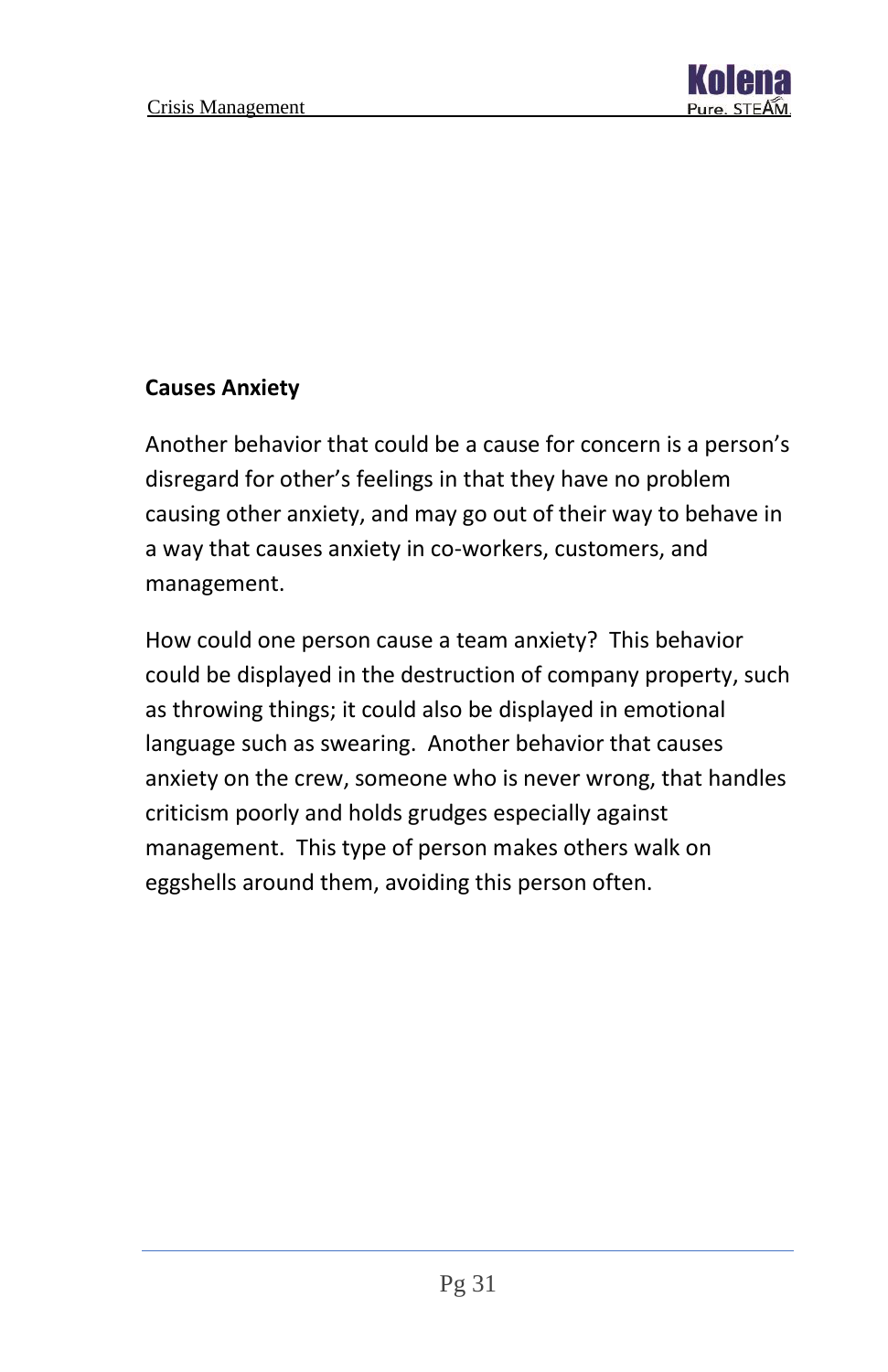

#### **Examples of Behavior**

Other examples of warning signs that need to be reported are a sudden change in behaviors like absenteeism, tardiness, confusion and distraction. This not only costs the company money in production, but also indicates a lack of regard for the company. Someone that no longer takes care of themselves, in regards to personal hygiene, or becomes isolated, with no friends or limited contact with others are more behaviors that need to be noted.

In many cases, there have been clear patterns of warning behaviors prior to escalation. A person that has displayed violence towards inanimate objects in the past, or has a preoccupation with violence. These behaviors need to be reported to the proper manager, to be documented for future reference.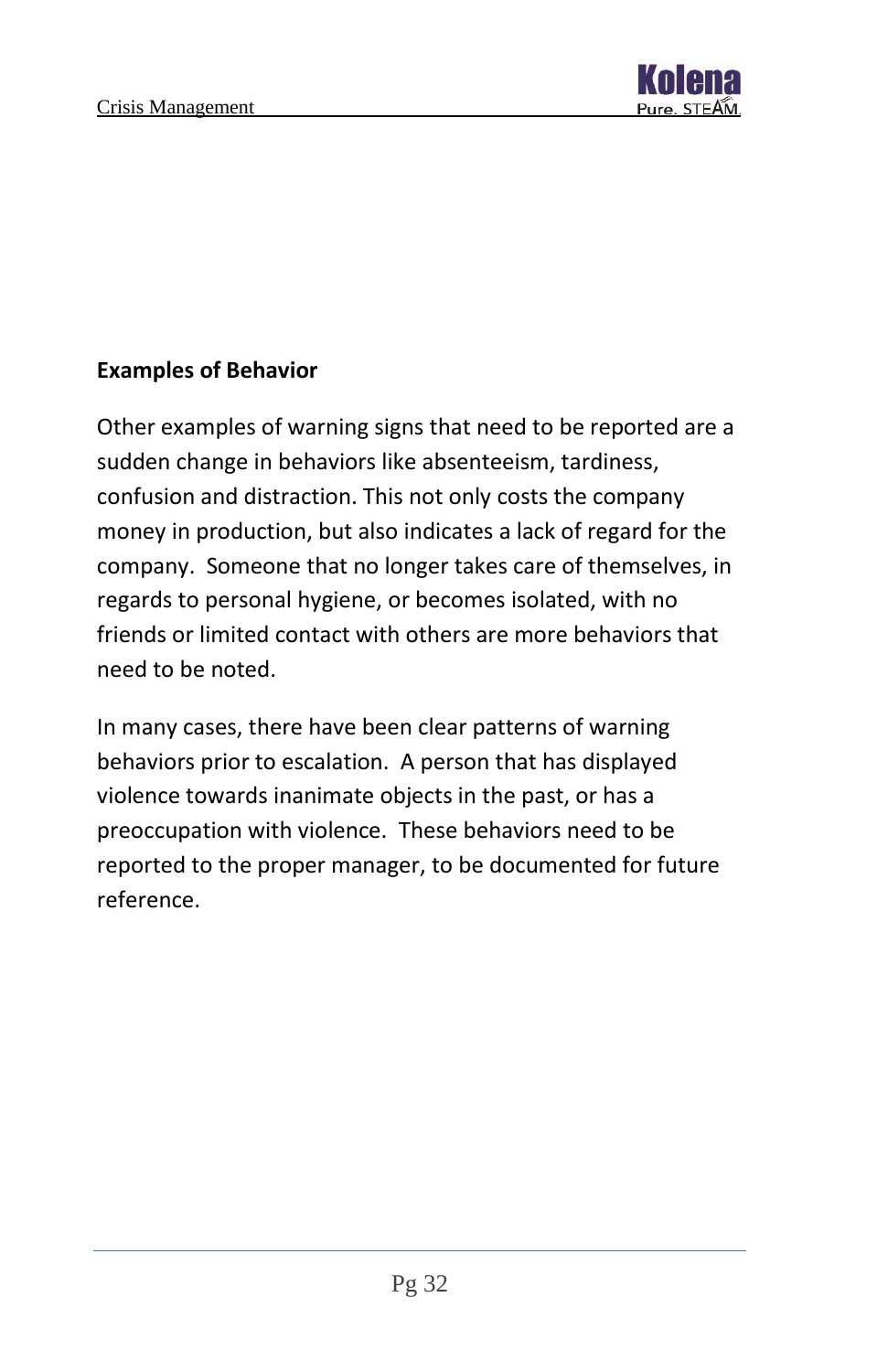

#### **Practical Illustration**

Steve and Ian carpool together every day. They are both signed up for the crisis response team training next week. Steve wants to go over situations in preparing for the course. Ian asks Steve about concerning behaviors in co-workers. Steve responds that anyone that is continually being disruptive, could be having issues that need to be addressed. He also tells Ian about the emotional abuse that some insubordinates may feel exists. Ian agrees and says these are things they could report to HR.

Ian says that being disruptive, could also go with causing anxiety. People who act this way, sometimes cause anxiety in the new employees and customers. Steve agrees with Ian. He says that changes in behavior and isolation would alert him to a problem. Ian also adds that any behaviors like bullying, threatening, etc. are a given that they should always be reported immediately.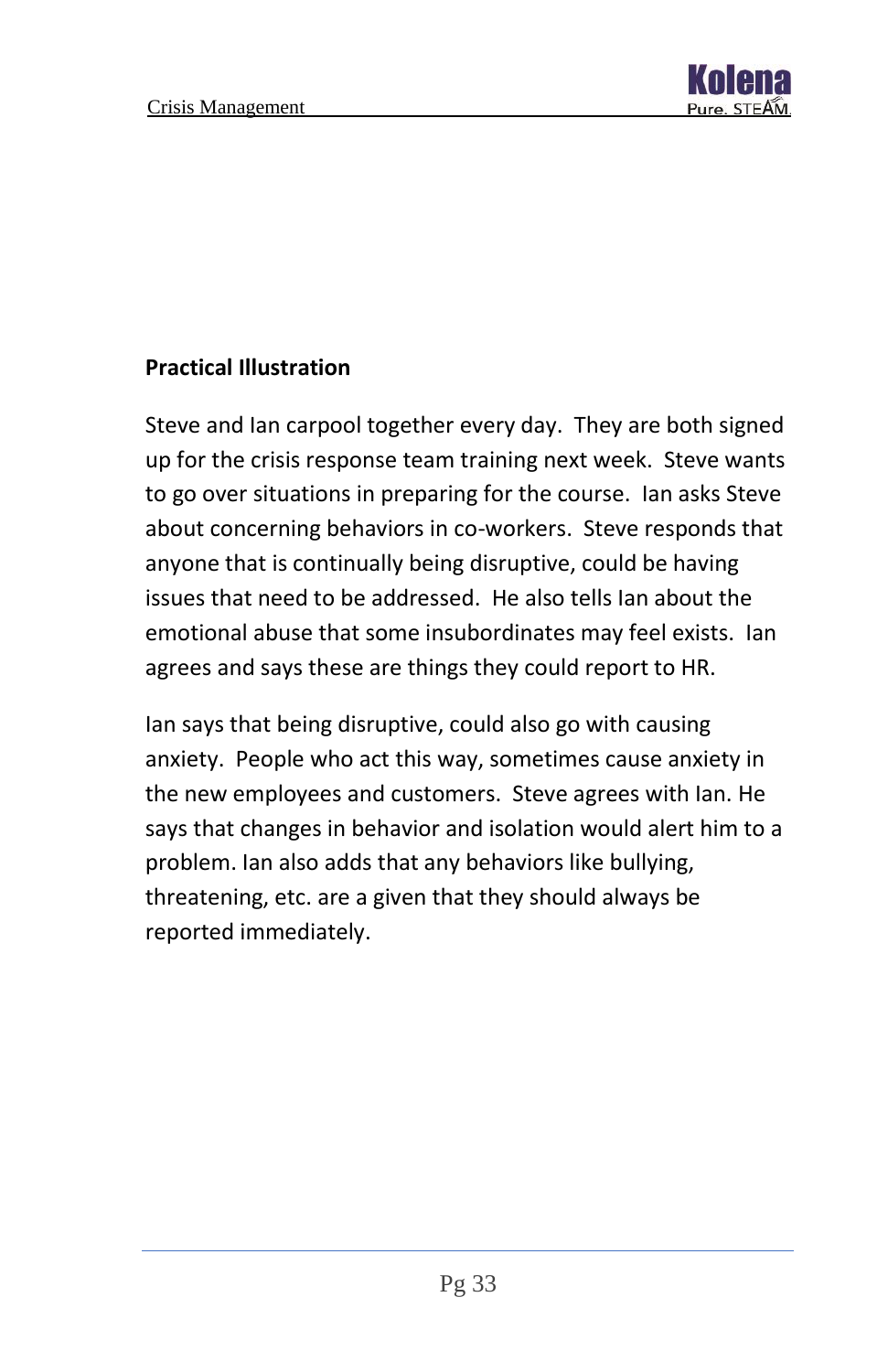

*Anger doesn't solve anything, it builds nothing, but it can destroy everything.*

*Lawrence Douglas Wilder*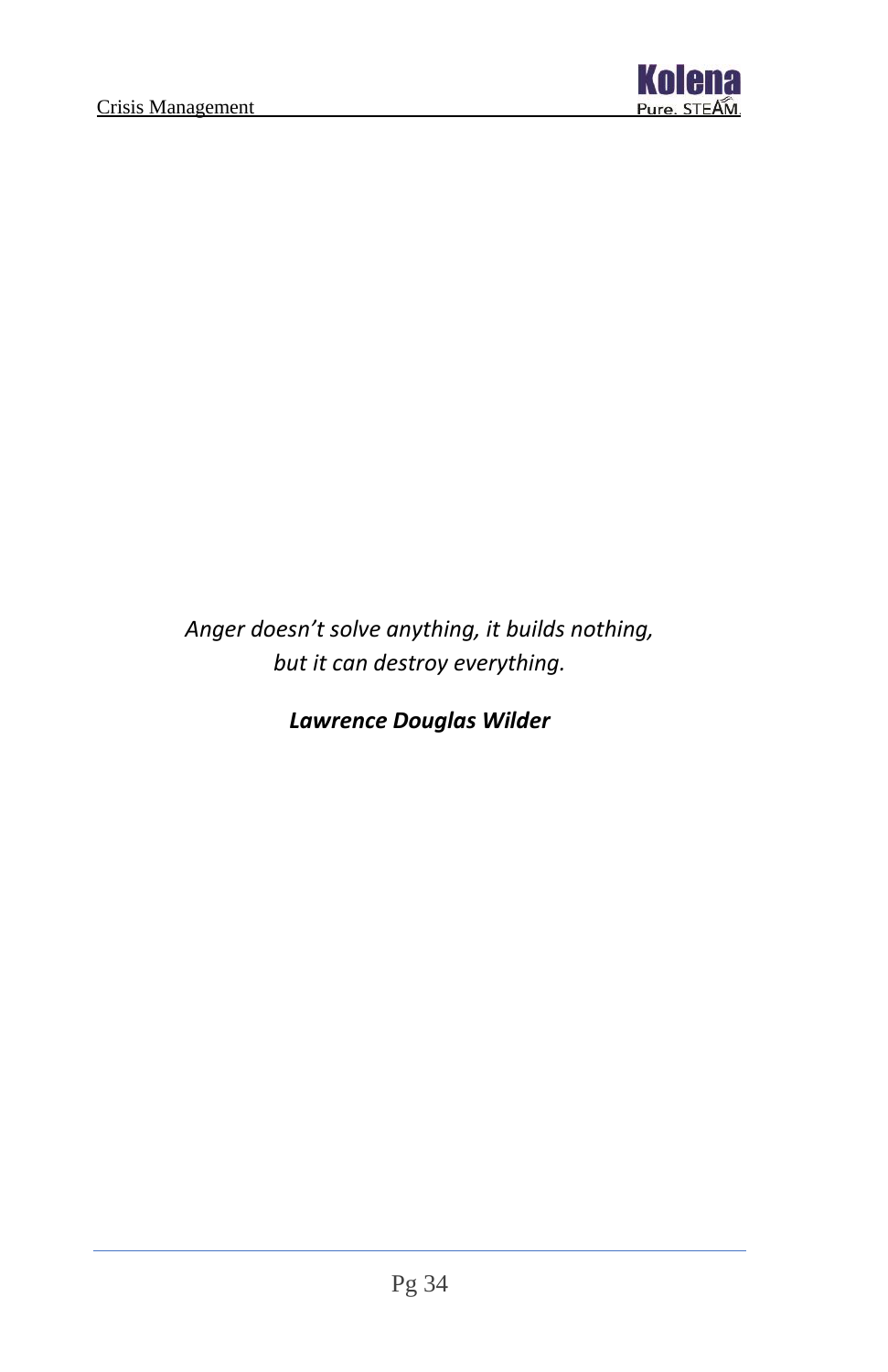

## <span id="page-35-0"></span>**Chapter Six: Domestic Violence Indicators**

Domestic abuse may not begin at the workplace, but it affects the victim's workplace. It can happen to men or women, but more often women. There are many warning signs that an employee is experiencing domestic abuse. Changes in behavior, subordinate behavior, and many other tell-tale signs, can indicate abuse in the relationship of a co-worker. Remember, there is one place that the abuser knows the victim will always be – work.

#### **Disruptive Calls**

Any phone calls that are not work related are a disruption to the work day. But when they are numerous, abusive in nature, and from a significant other, these could be signs of domestic abuse at the home. These calls not only come to the victim, but also to co-workers, the abuser seeking information on the victim and their activities.

The victim, often, not only feels anxiety due to the content of the calls, but tension from the calls coming at work. The employee knows that the calls are against company policy, but cannot stop the calls from coming in. This causes even more stress for the victim. Threats via the phone calls, cause the victim to be uneasy, distracted, and unable to concentrate on anything except the abuse. All the signs that we will discuss, need to be reported to the proper manager.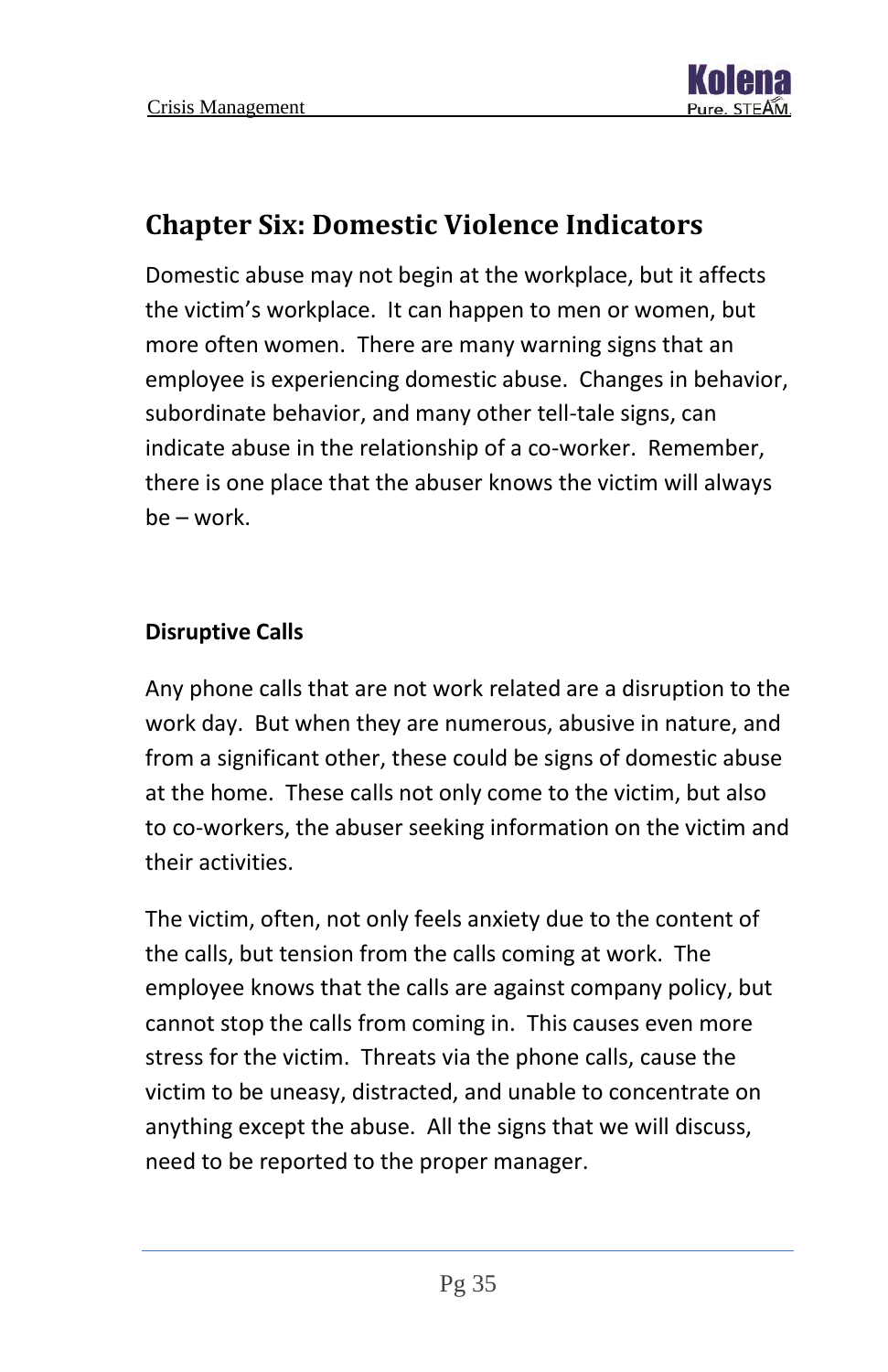

#### **Poor Concentration**

One of the most glaring indications to a problem at home, is a good employee that suddenly has poor work performance. The employee seems distracted, maybe he/she takes longer to complete the tasks at hand, this is a behavior to note. This person's concentration is not on work anymore, but on something else, probably the abuser. The victim is planning a get-away, planning how to hide the bruises, planning what to say to the abuser, but not planning on how they will get the work complete.

This lack of concentration can cost the team time, energy, and cost the company in productivity. In essence, the violence that occurs outside of the company, is costing the company in the end. Identifying changes in the victim's behavior, like this, could help in identifying the problem and getting the victim the help that they need.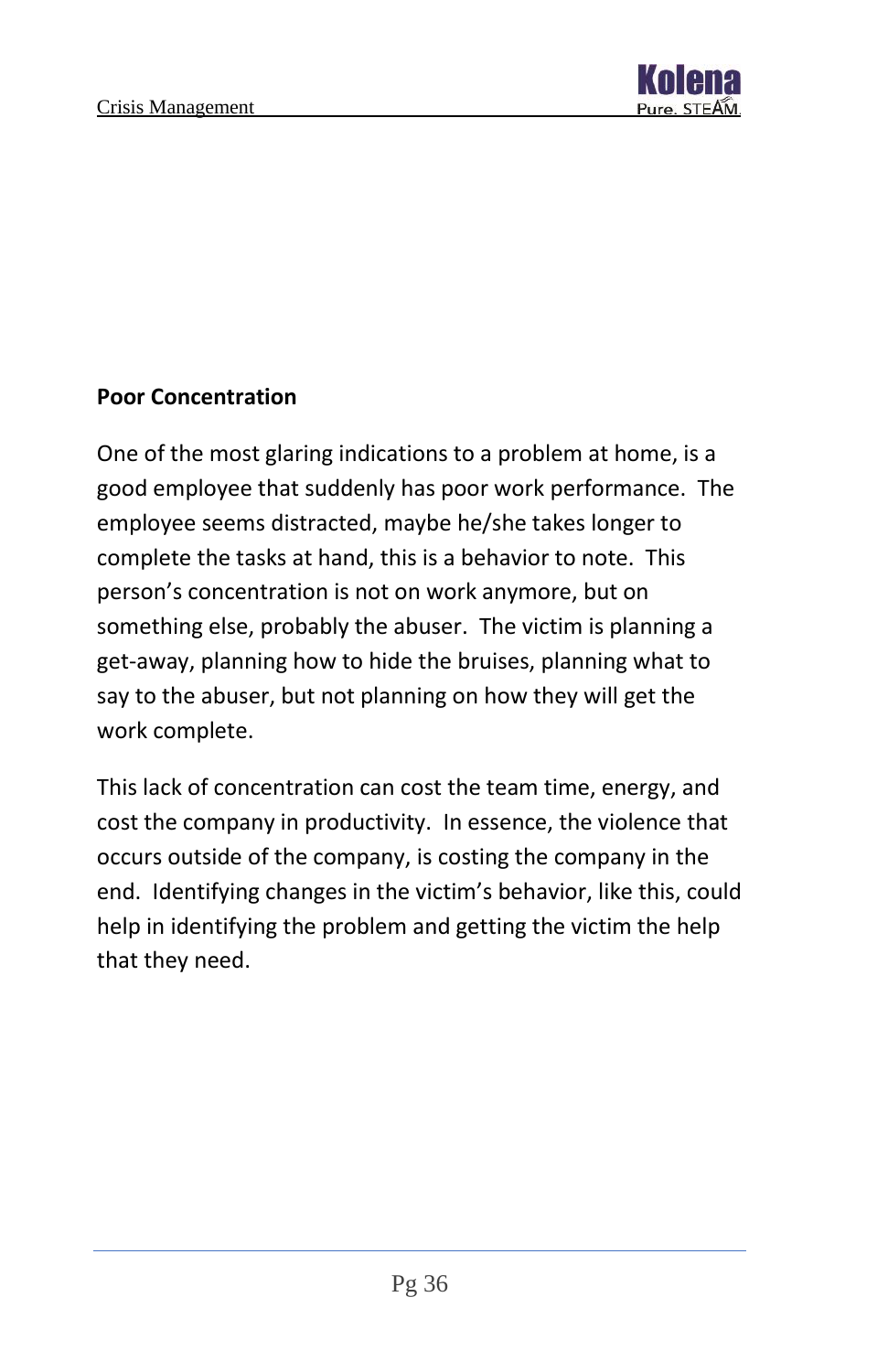

#### **Bruising**

Black eyes, bruising, broken bones, these are all signs of abuse. Adults typically do not fall, run into doors, or slip and fall, in normal situations. But when the employee explains away injuries with convenient accident stories, further investigation is warranted.

Another warning sign is inappropriate attire or dress. For example, when the victim dresses in long sleeves on hot days, or wears sunglasses inside the building, this is to hide the bruising. The victim is covering the signs of the abuse with their dress. Wincing in pain when touched can be a sign of an underlying condition. Being suddenly startled, or unconsciously ducking when surprised can also be signs of physical abuse and possibly injuries.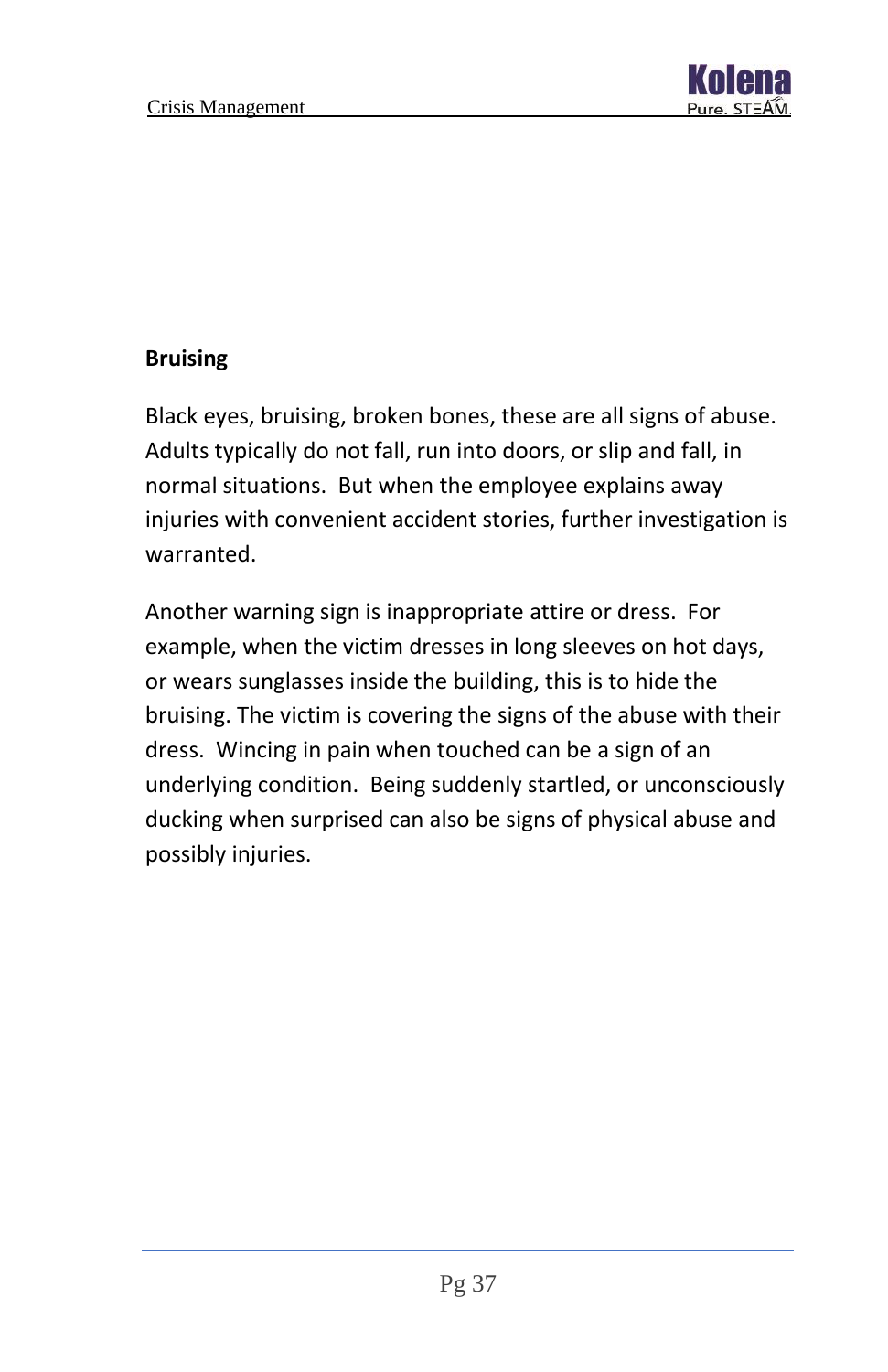

#### **Absences**

Due to the circumstances at home, victims of domestic abuse frequently have high absenteeism rates. Victims often take unplanned vacations, and sudden uses of earned time. Absenteeism is frequent so to hide the injuries, but also due to the emotional abuse taking its toll on the victim's physical condition. These absences cost the victim money, the team in time and recovery from the loss of a member, and the company in profits, and productivity of a trained employee.

Domestic abuse and the stress it exerts on the victim, often causes many other physical conditions, much like bullying. The victim can have health effects such as insomnia, headaches, gastric issues like ulcers, and even cardiac issues. This contributes to the increasing absenteeism of a domestic abuse victim.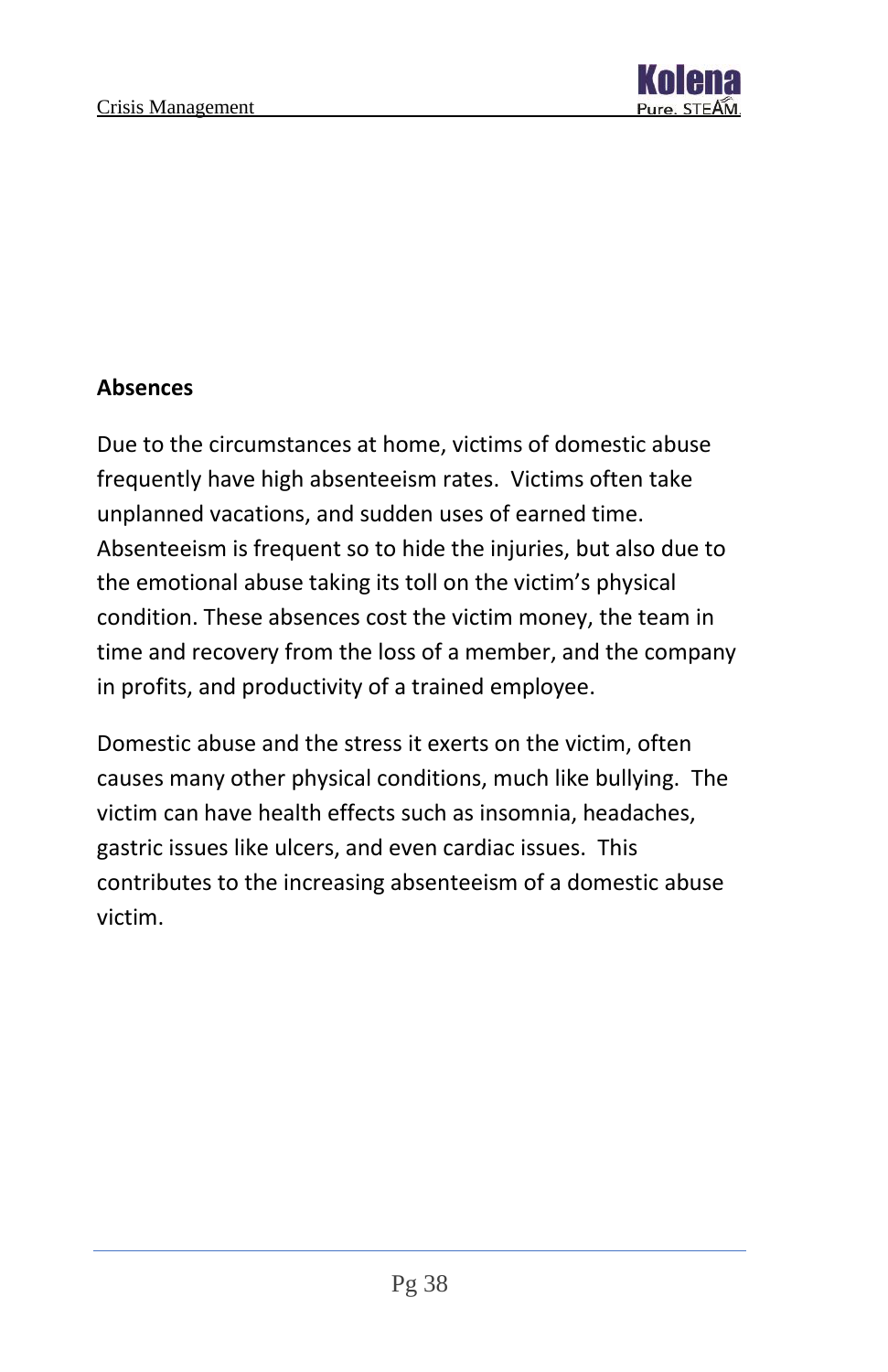

#### **Practical Illustration**

Nick notices that Sandra has been missing a lot of work lately. And when she is there, her work is subpar. He calls his manager Stacy and reports that he thinks that Sandra may be a victim of domestic abuse. Stacy asks him to elaborate, a few absences does make a domestic abuse case. He tells her that Sandra has been wearing long sleeves, and it is July in Texas. This is not normal. He also mentions that she has been getting a lot of phone calls from home. Her husband called Nick last week, asking if Sandra was at work that day. Stacy agrees that there may be a problem and thanks Nick for his observant nature and reporting.

Stacy calls in Sandra, and offers her assistance. She tells her that there is also an Employee Assistance Program that she can use, free of charge, anonymously. Sandra makes an appointment with them for next week.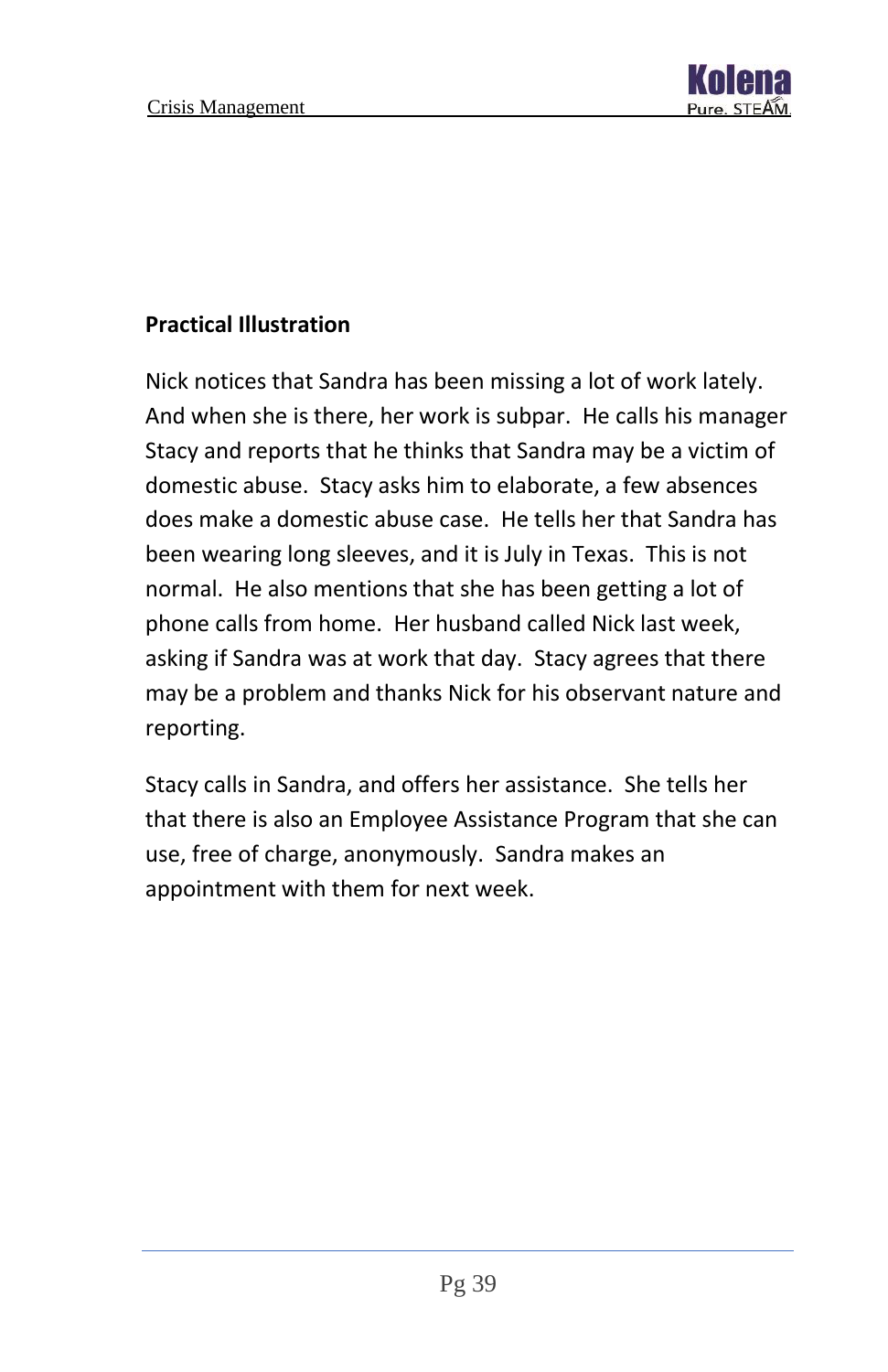

*Successful emergency management relies upon experience and expertise.*

*Leo Bosner*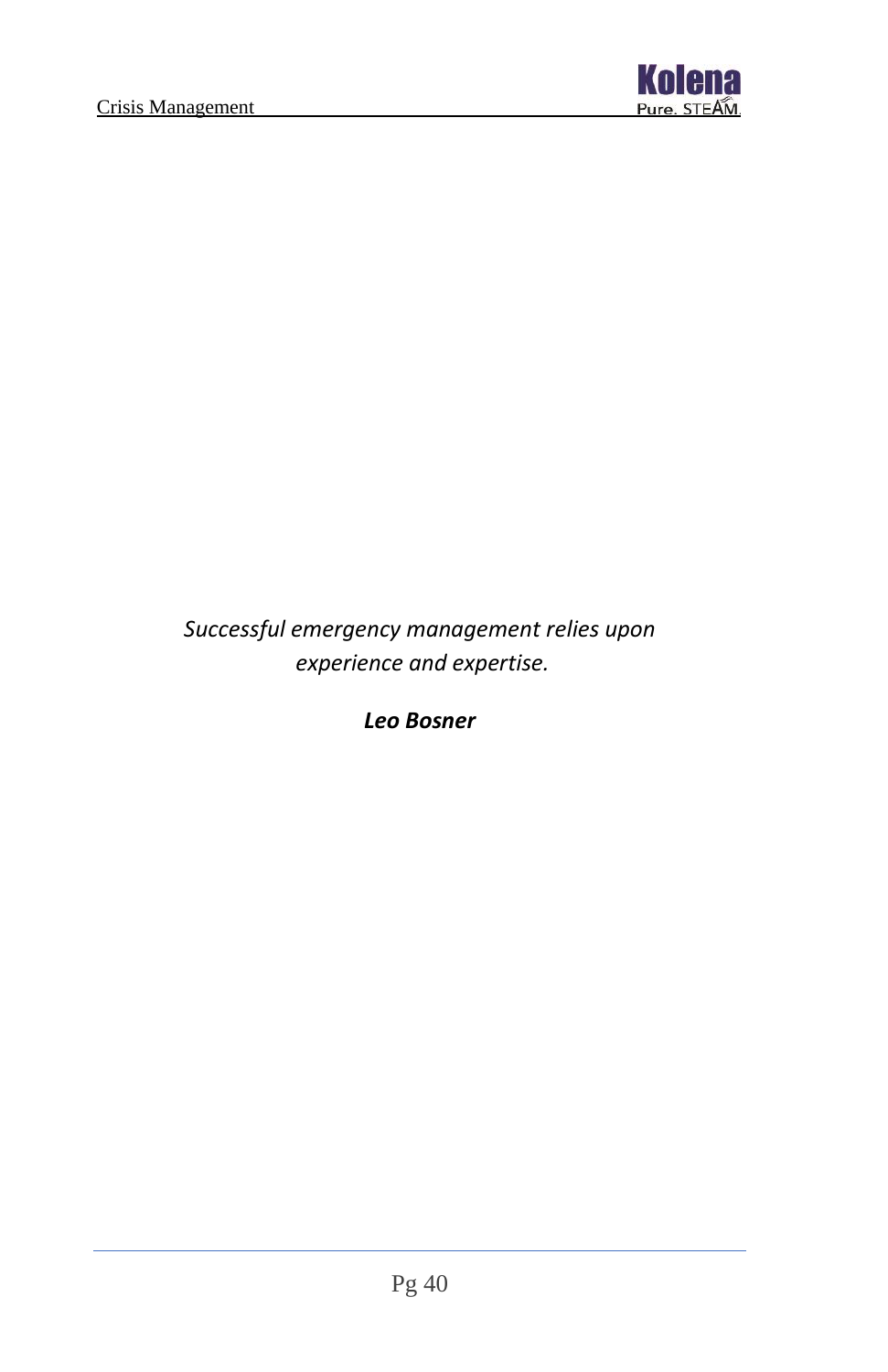

# <span id="page-41-0"></span>**Chapter Seven: Triggers of Workplace Violence**

Studies on past crises, have shown that workplace violence always has a trigger. Most offenders do not just get up and decide to commit an act of violence. The triggers that cause a person to commit workplace violence are many, but can roughly be put into three main groups. The person feels that circumstances are: unfair, personal, or out of his/her control.

#### **Reprimands and Terminations**

Persons that are prone to violence, often are unable to accept responsibility for their actions, unable to accept criticism, etc. Reprimands and terminations, to these people is an act of aggression, just another time that the company is "picking on them." They do not feel that they have done anything wrong and the discipline often makes them angry or emotional.

Disciplinary action against an emotional employee is always a task that the HR department dreads. It always needs to be performed according to the company's policy. Luckily HR employees have been through the training needed to do it with tact and grace, hopefully avoiding any confrontation. The security and human resource department need to train together for situations such as these.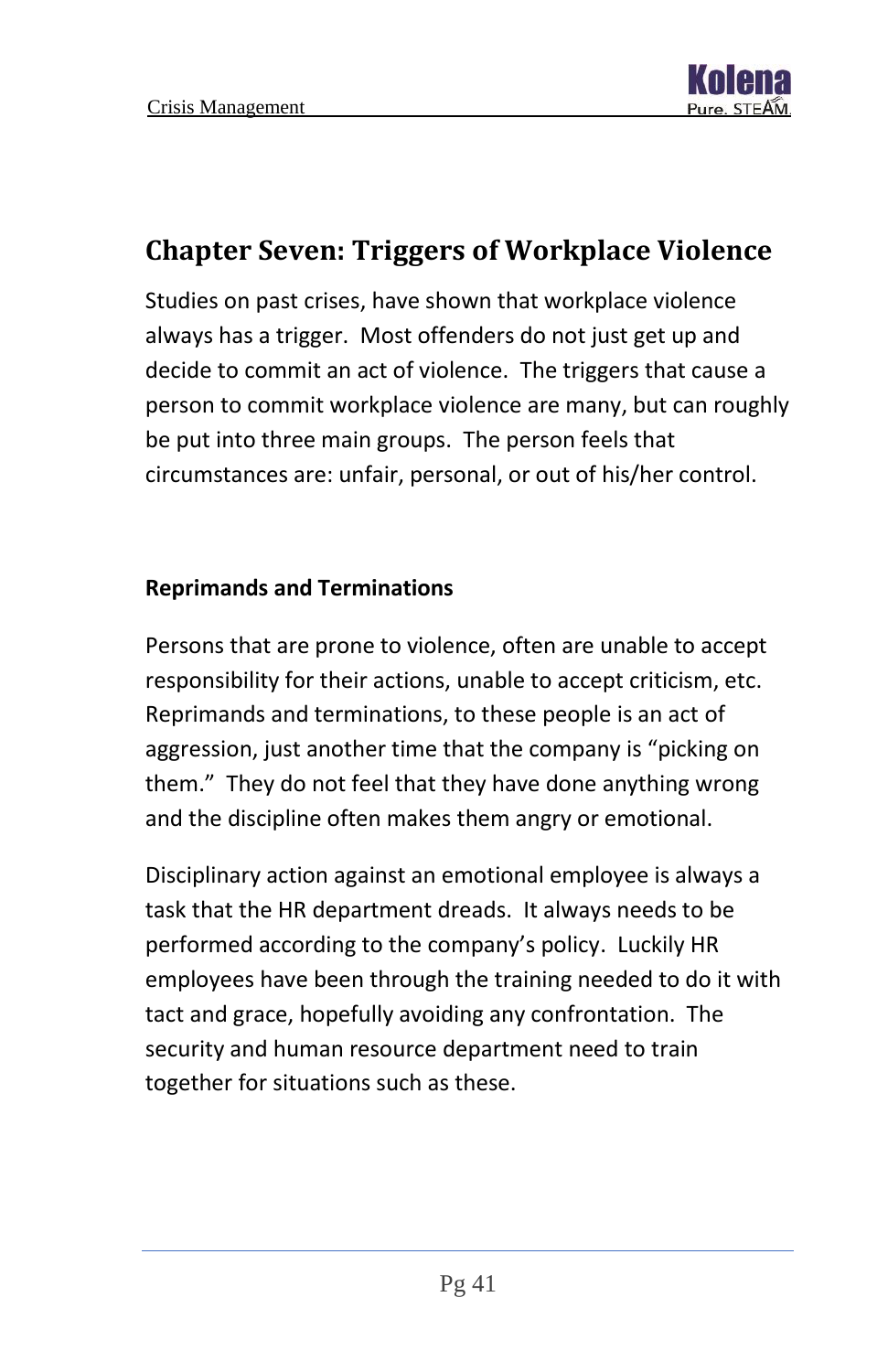

#### **Financial Strain**

We all wish we had more money. The family would be taken care of, emergencies taken care of quickly, and we would enjoy our leisure time more. We spend most of our time trying to make money. We all have financial woes at one time or another. We all respond to this stress in a different way. Some behaviors however can escalate to violence, and that violence could occur at work.

Financial strain can often seem overwhelming or out of control. Some people respond to this stress with anger. He/she is angry with the boss for not giving them the promotion with more pay. They are angry at the company for not paying more in wages. They are angry because they don't win the lottery and fix all their problems. This anger can easily escalate to illegal activities and even violence if not addressed.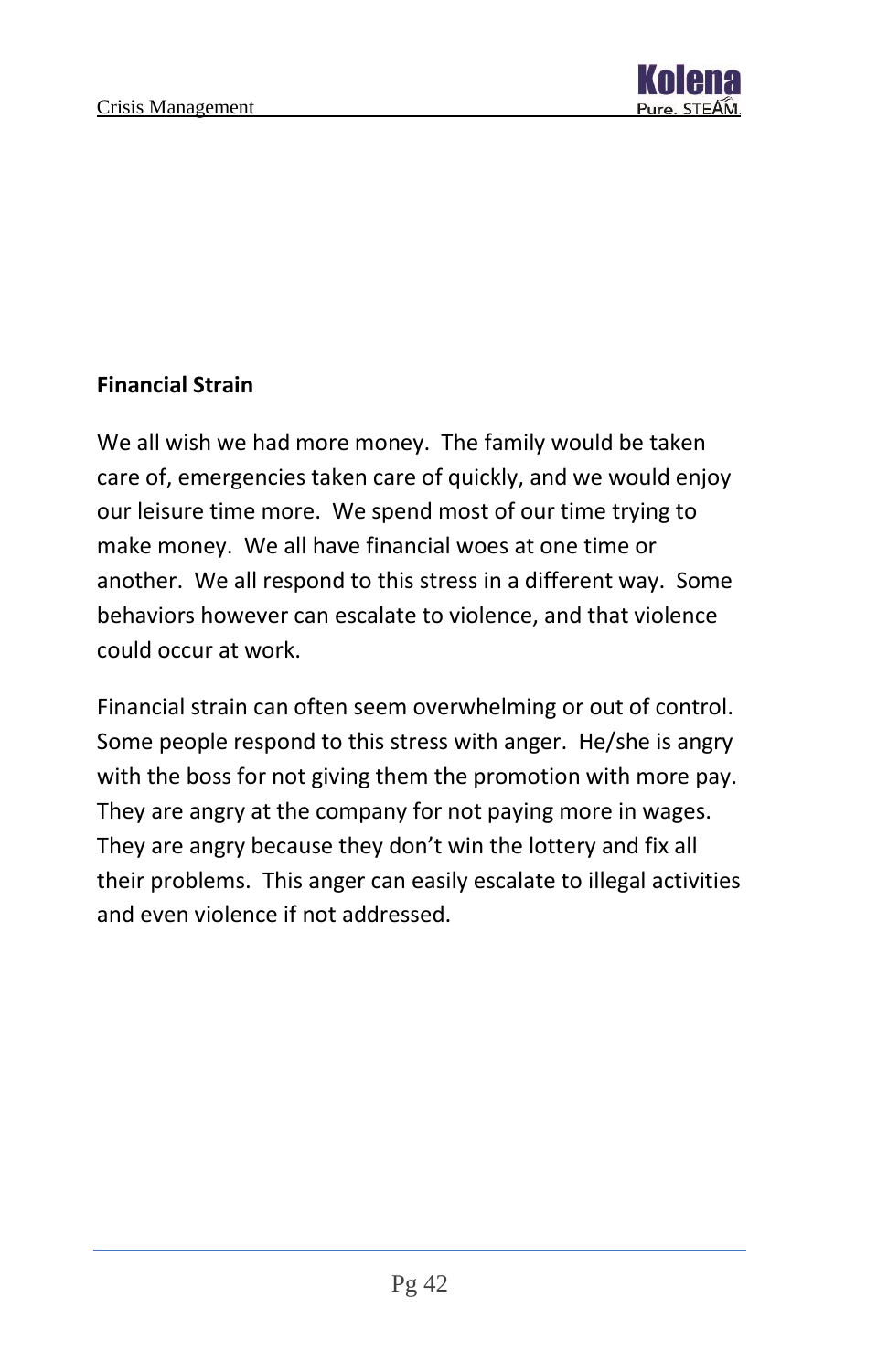#### **Loss of Loved One**

Day to day life is stressful for all of us. But when the loss of a loved is added, it is more than some people can handle. The distress on the person surviving, can be unbearable, and along with the feeling of "what more world?" can leave him/her feeling out of control. Even the change in the day to day routines of the survivor can be hard to accept. These intense feelings need an outlet, unfortunately, it can be in the form of lashing out at others.

Sometimes the loss of a loved one can trigger a depression that needs to be addressed. Depression can escalate into hopelessness, isolation, and a perception that their life is meaningless. Depression is a condition that needs to be reported and dealt with by professionals. Depression just doesn't go away, and needs to be treated.

#### **Perceived Slights**

Often, the person that is prone to workplace violence, has a belief that the world and everyone is against them. They believe that they are superior to others, and any criticisms are not accurate, and possibly even an attack. The perceived slights of others could range in a cross look to an attack on the integrity of this perceived victim.

These perceived slights will often escalate into anger. This can be: anger towards authority that tells them how to live, anger towards co-workers who are inferior to them, anger towards customers that interrupt their day.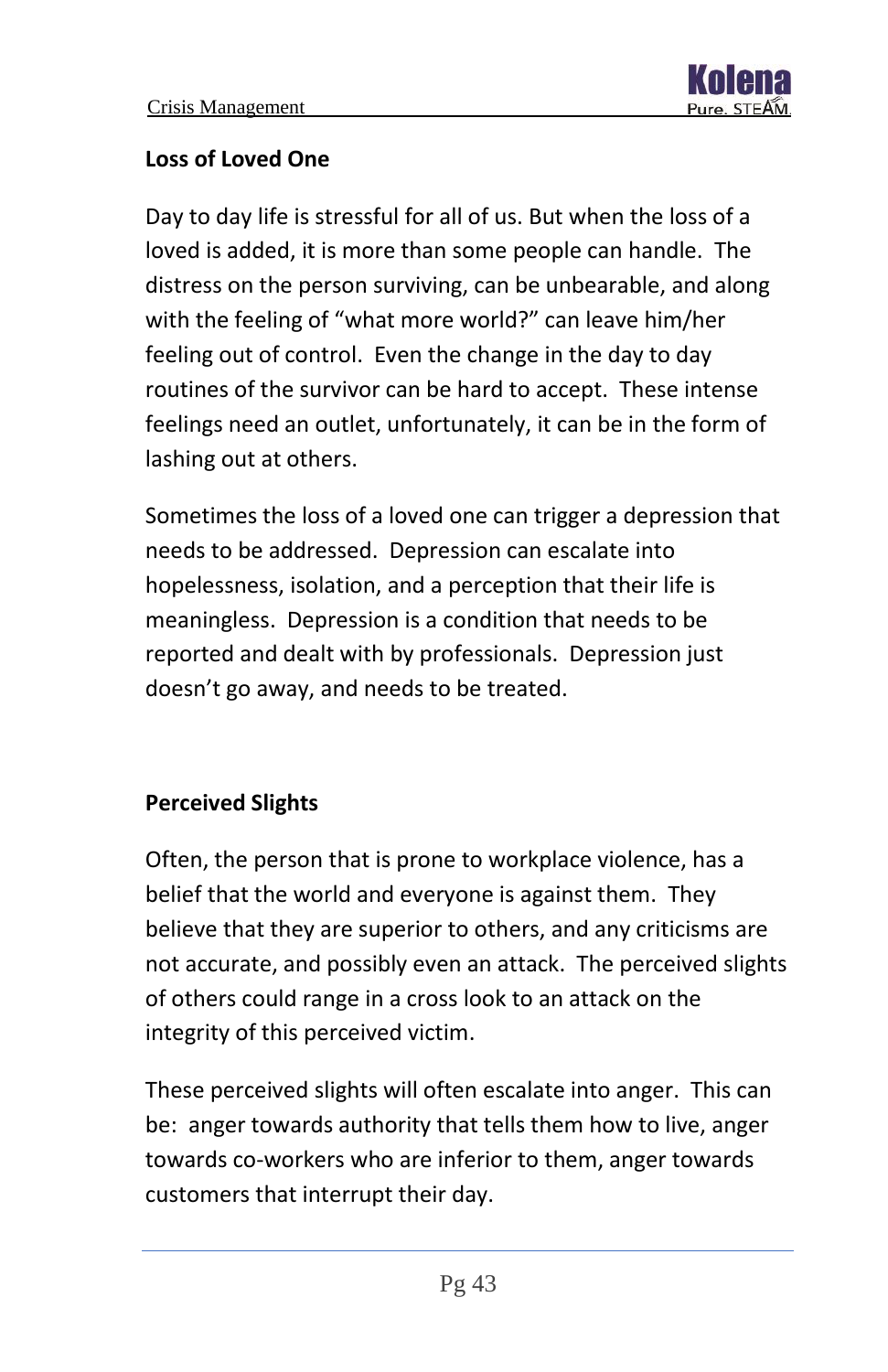

#### **Practical Illustration**

Sarah and Megan have been tasked with writing a draft for a portion of the company violence program. They are assigned the section on triggers to violence in the workplace. They both decide to form an outline first. Sarah wants to use the most obvious trigger of reprimands and terminations at the job. This is the first thing she thinks of when workplace violence is the subject. Megan agrees, and thinks another common trigger would be financial strain. Since everyone has this stress, Megan feels it is good to include it also.

Sarah says," My cousin just passed away and I felt like I couldn't go to work for a few days. The loss of a loved one has got to be a trigger also." Megan agrees, and gives her condolences, and says, "that would be a good example." The last one that the ladies are going to include is perceived slights. Sarah thinks that they need to fully explain this concept as an imagined act of aggression. explain this concept. Megan wants to include plenty of examples, like bumping into someone accidentally. Sarah agrees, and the women begin to write their rough draft.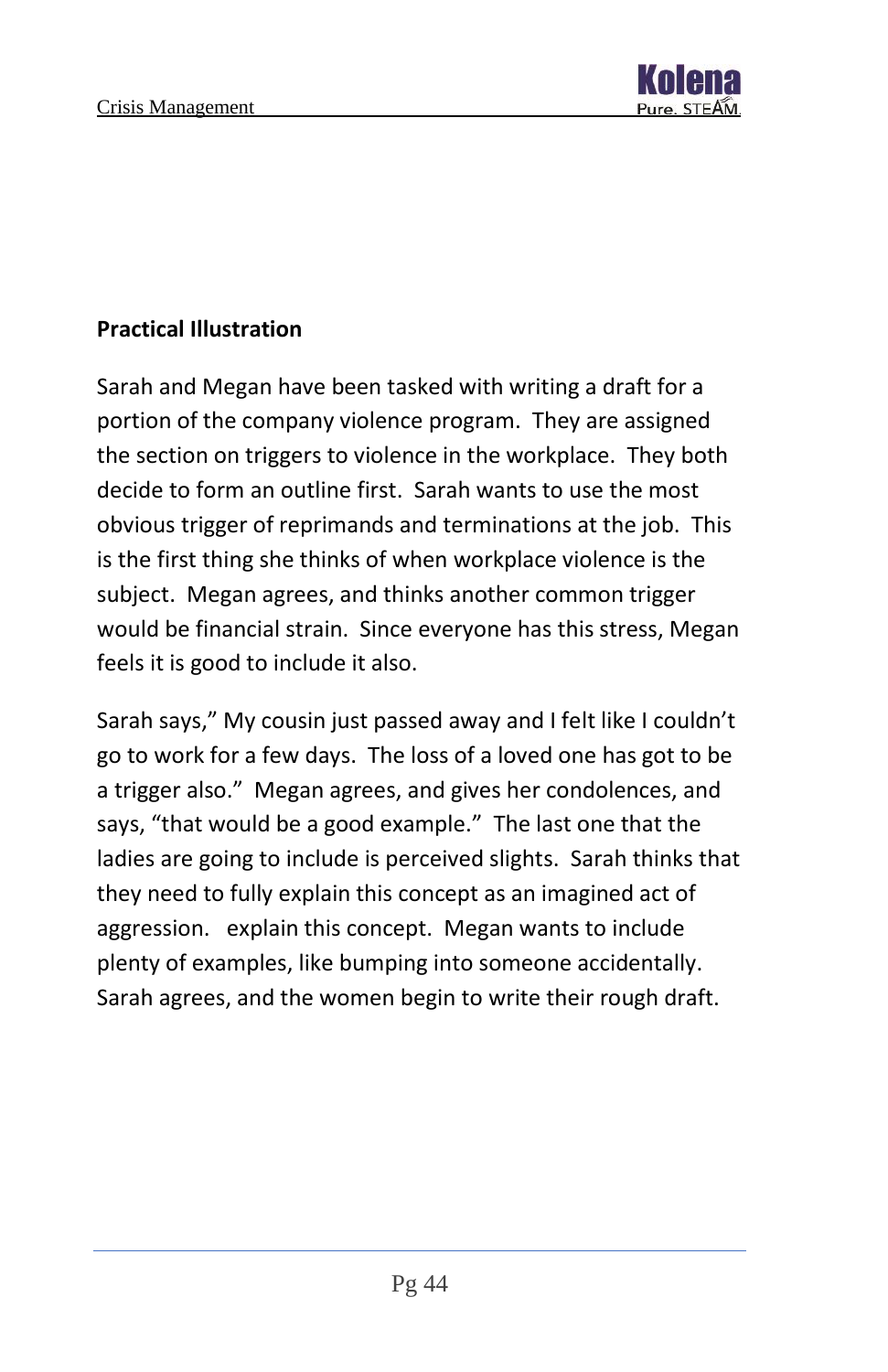

*The secret of crisis management is not good vs. bad, it's preventing the bad from getting worse.*

*Andy Gilman*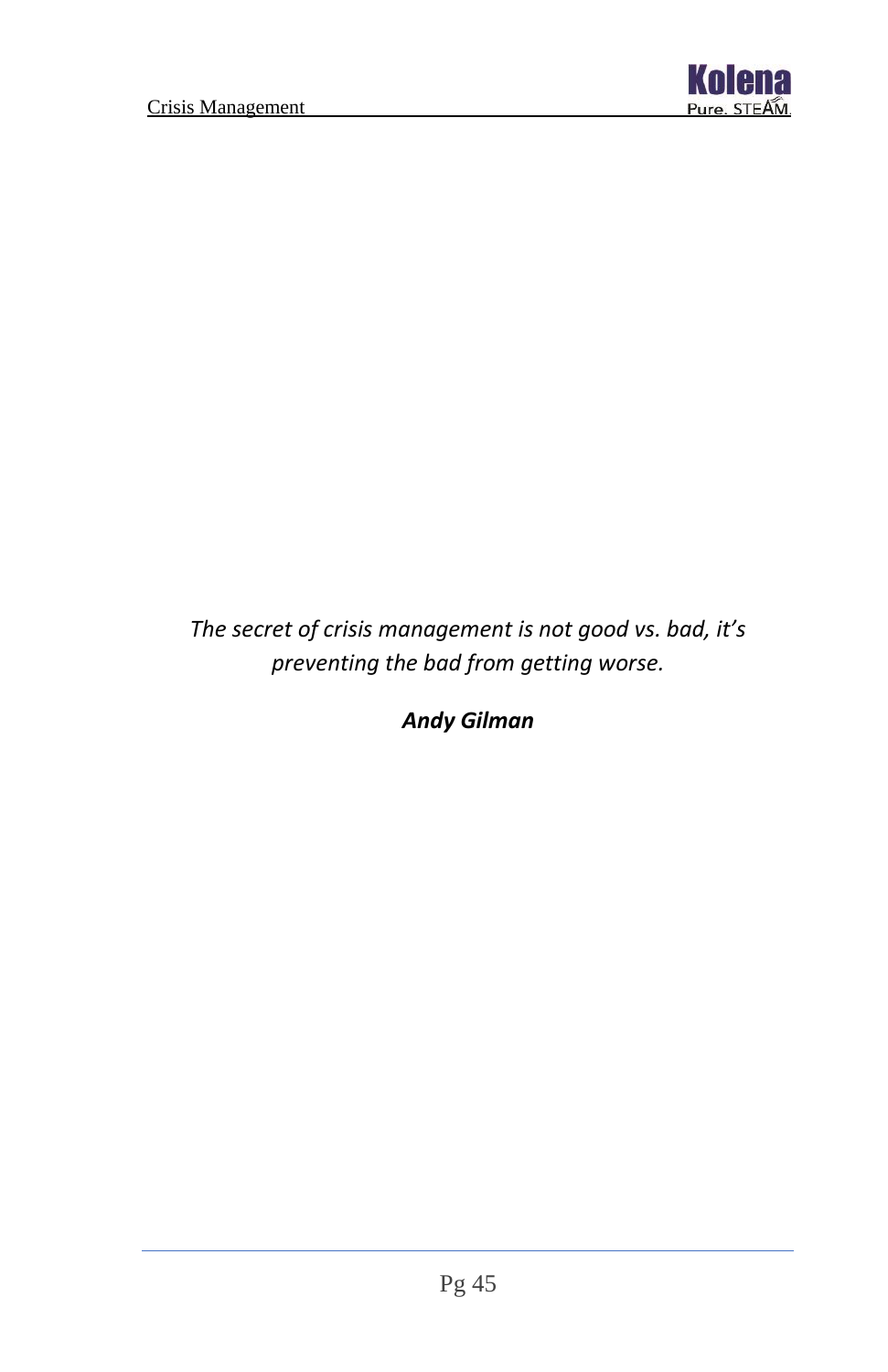

# <span id="page-46-0"></span>**Chapter Eight: Conflict Dangers**

Everyone disagrees, especially in the workplace, where you spend more awake time than anywhere else. It is natural. Conflict is an escalation of a disagreement. The danger to unresolved conflict can be enormous. Allowing bottled up feelings and unresolved conflict can escalate into a verbal or even physical response. By not stepping in and finding a resolution, you are ignoring a very important trigger, and possibly inviting a much larger incident.

#### **Triggers**

A trigger is an event that causes another event. For example, the trigger for the 9/11 attacks was terrorism. The triggers to conflict can occur anywhere, not necessarily at the location where the violence may occur. Being aware of the different triggers that may escalate into further bad behavior, will allow you to be able to report the behavior to HR or the appropriate manager.

A trigger could be:

- Reprimand from the supervisor
- Mistake pointed out by the manager
- Customer that did acknowledge the person's presence.

These could all trigger aggressive behavior in some people. The trigger may not even be work related, possibly personal issues at home, but a trigger none the less, to more hostile behavior.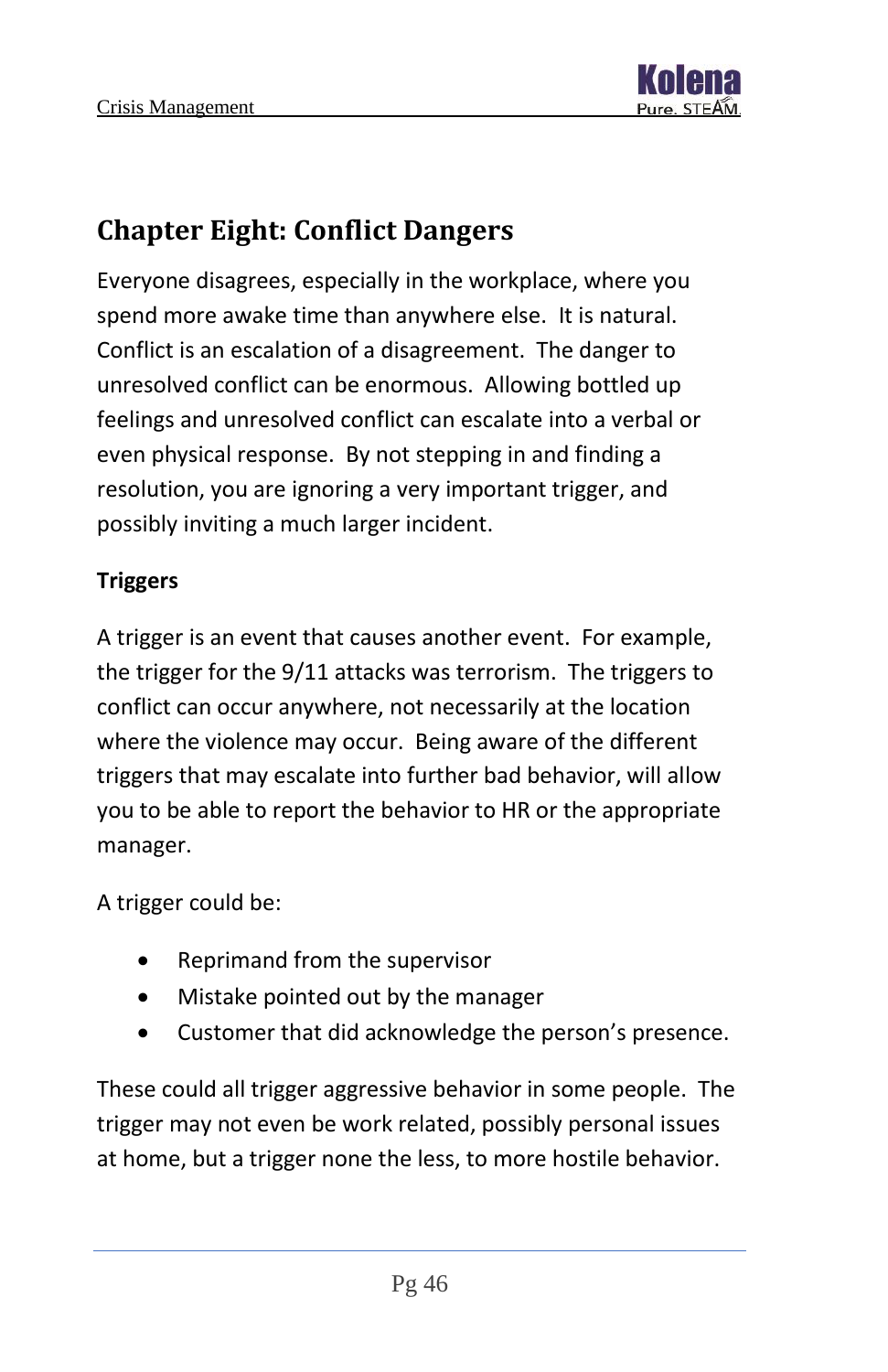

#### **Action Point**

The action point is considered the point in the timeline where you recognize that violence is a probable outcome and you must respond. When investigators have analyzed past workplace violence episodes, they have found that there are many times there were action points leading up to the incident.

Identifying the event is probably going to occur and being the first to move, gives you the advantage. An example is how everyone moves away from an argument, when it looks like punches are going to start to fly. Identify that a trigger has occurred and an incident is probably going to happen. Notify the proper managers or departments. In most companies, security needs to be informed of the issues. After this proceed with your company's outlined procedures.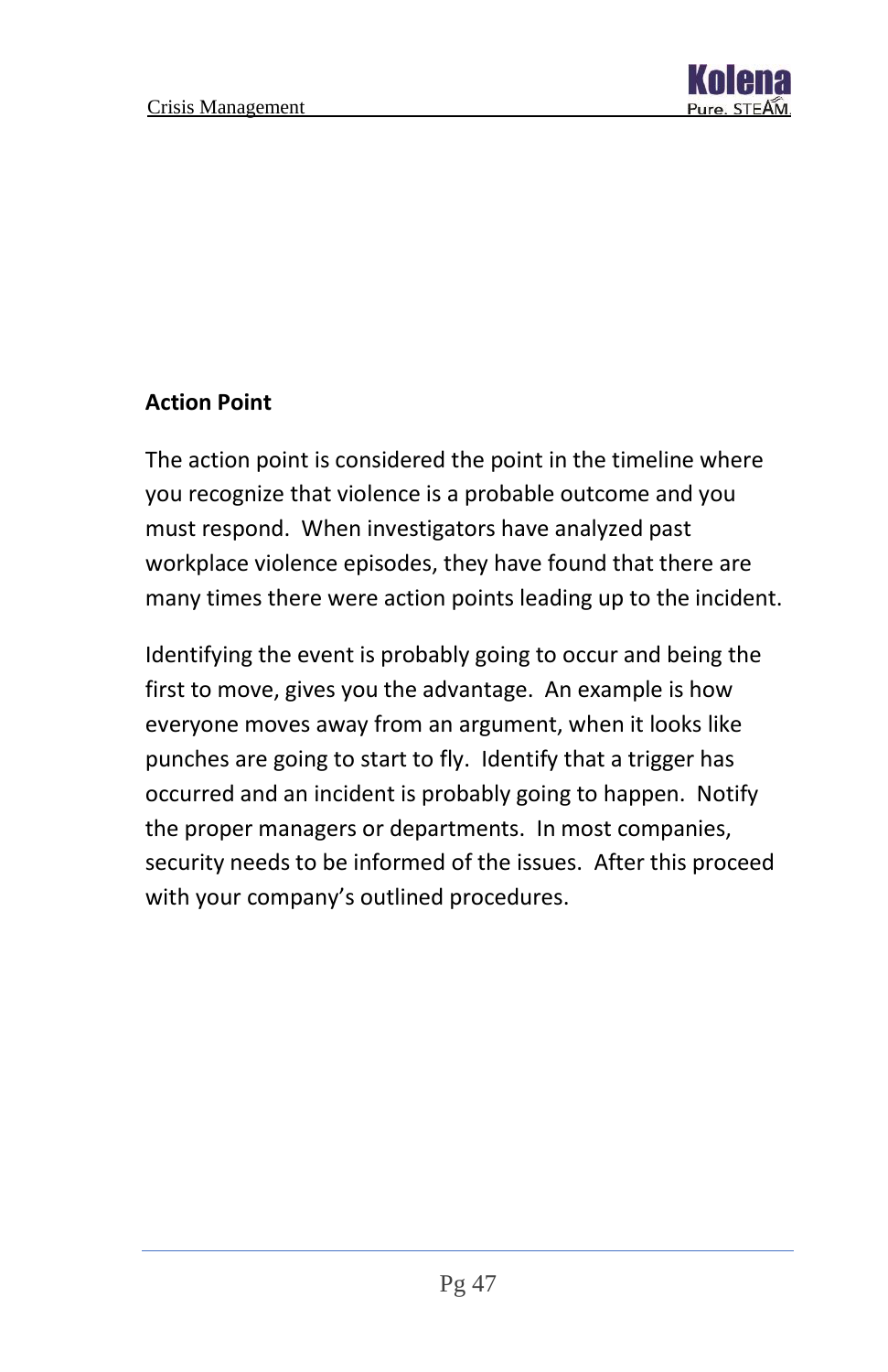

#### **Flashpoint**

The flashpoint of an event is the point in the timeline, where the violence actually occurs. In a robbery, it is at the cash register, in a disagreement it is when the first punch is thrown, etc. This is the point of no return for the perpetrator. Your responsibility is to act, and act as quickly as possible, in accordance with the company policies and procedures.

The location of a flashpoint can vary. The flashpoint is not always at the trigger point. The trigger can push the perpetrator over the edge, but he/she may not act until at another location. Do not hesitate to think that the abuser may be triggered by a home event, and come to the victim's workplace and carry out an attack. Being prepared and aware for the worst case scenario will help you respond during the event.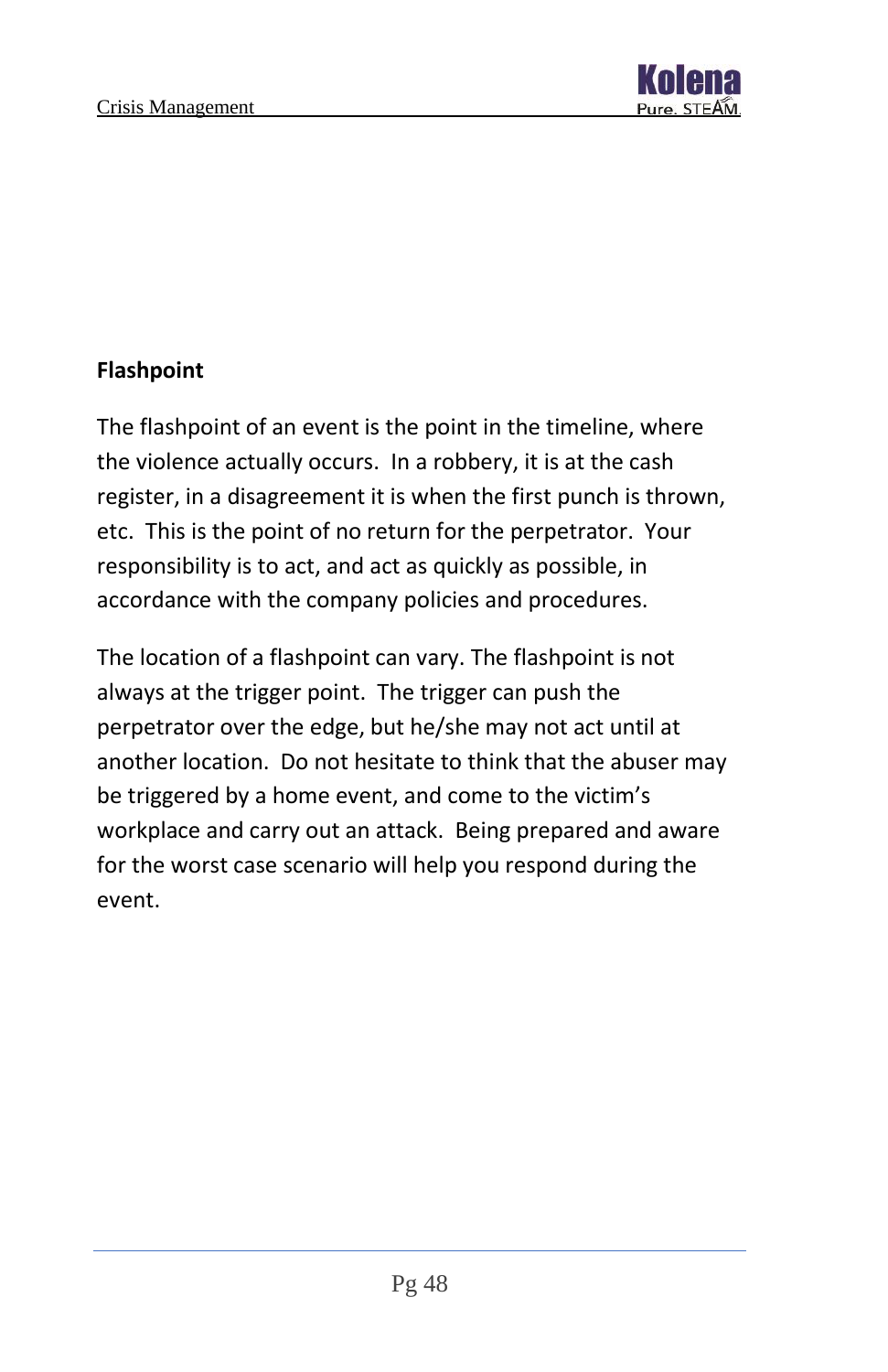

#### **Identify**

The first mistake most people make is the lack of awareness of their surroundings. Be knowledgeable to the behaviors and triggers that can escalate into a crisis, always. Your first line of defense is your ability to identify the situation, and properly respond, and as quickly as possible.

Another mistake is people are unsure of the seriousness of the situation. Do not discount what your eyes may see. You would much rather be safe than sorry. If you sense something, or witness something, say something. Report it to your supervisor, to the security department, anyone, but do not ignore the situation in hopes it will go away.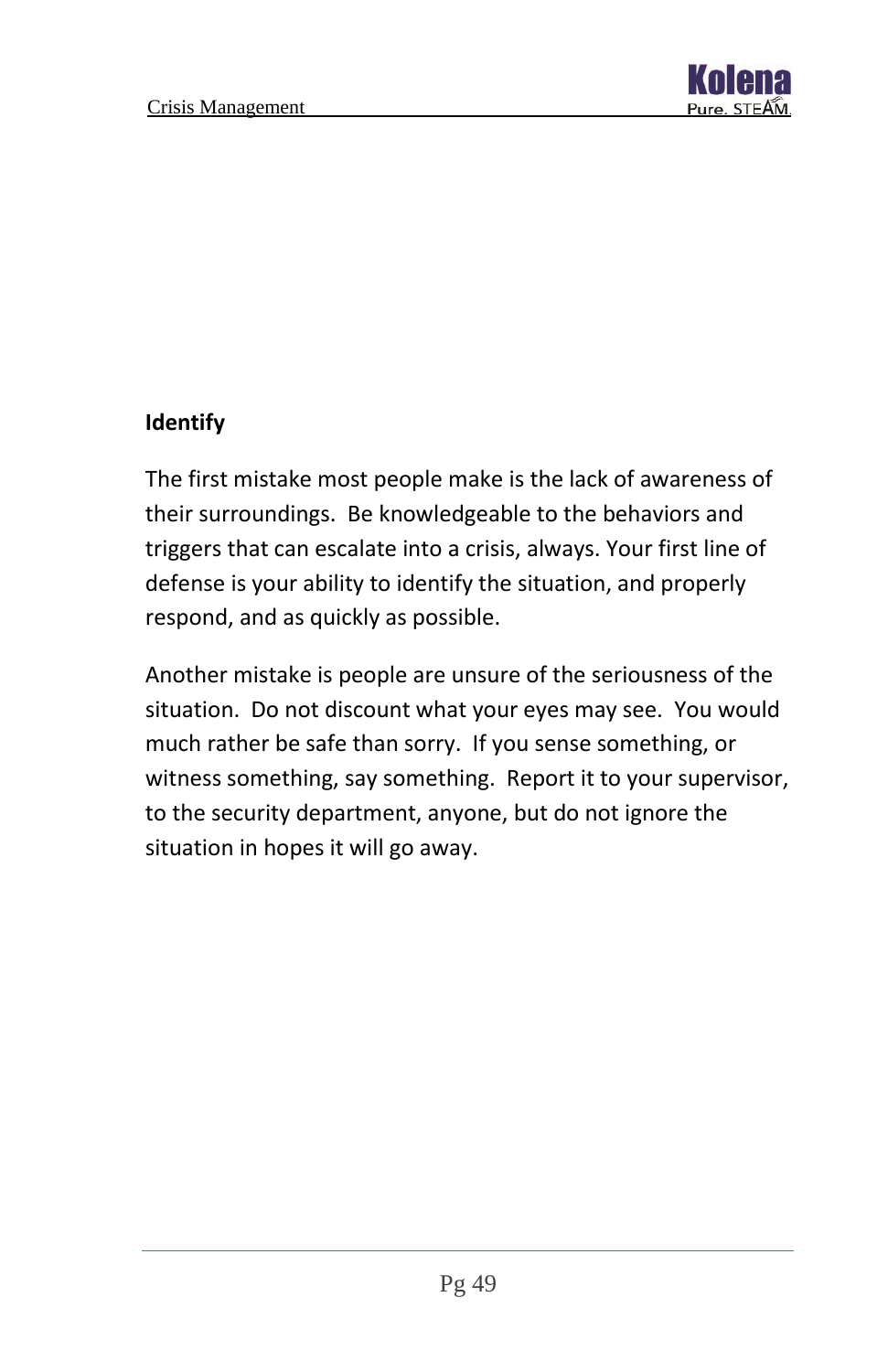

#### **Practical Illustration**

Tonya and Gina are watching a training video including a simulation of a robbery. They need to answer the questions that are asked as the video progresses. The first scene shows a man getting fired and being sent home. Gina states that this is a trigger to many emotions, including anger with the manager. The video continues and shows the same man returning to the workplace that afternoon. Tonya points out that the action point is when the secretary sees him in the parking lot, parking his car. That is when she knows that something is going to happen, and she calls security.

The video continues to show the terminated employee entering in the office with a loaded shotgun. The video ends. Tonya says that this could be the flashpoint, but the man could still be negotiated. If he shoots someone, that is the flashpoint. The video points out how well the secretary responded to the situation and identified the threat, quickly and responsibly.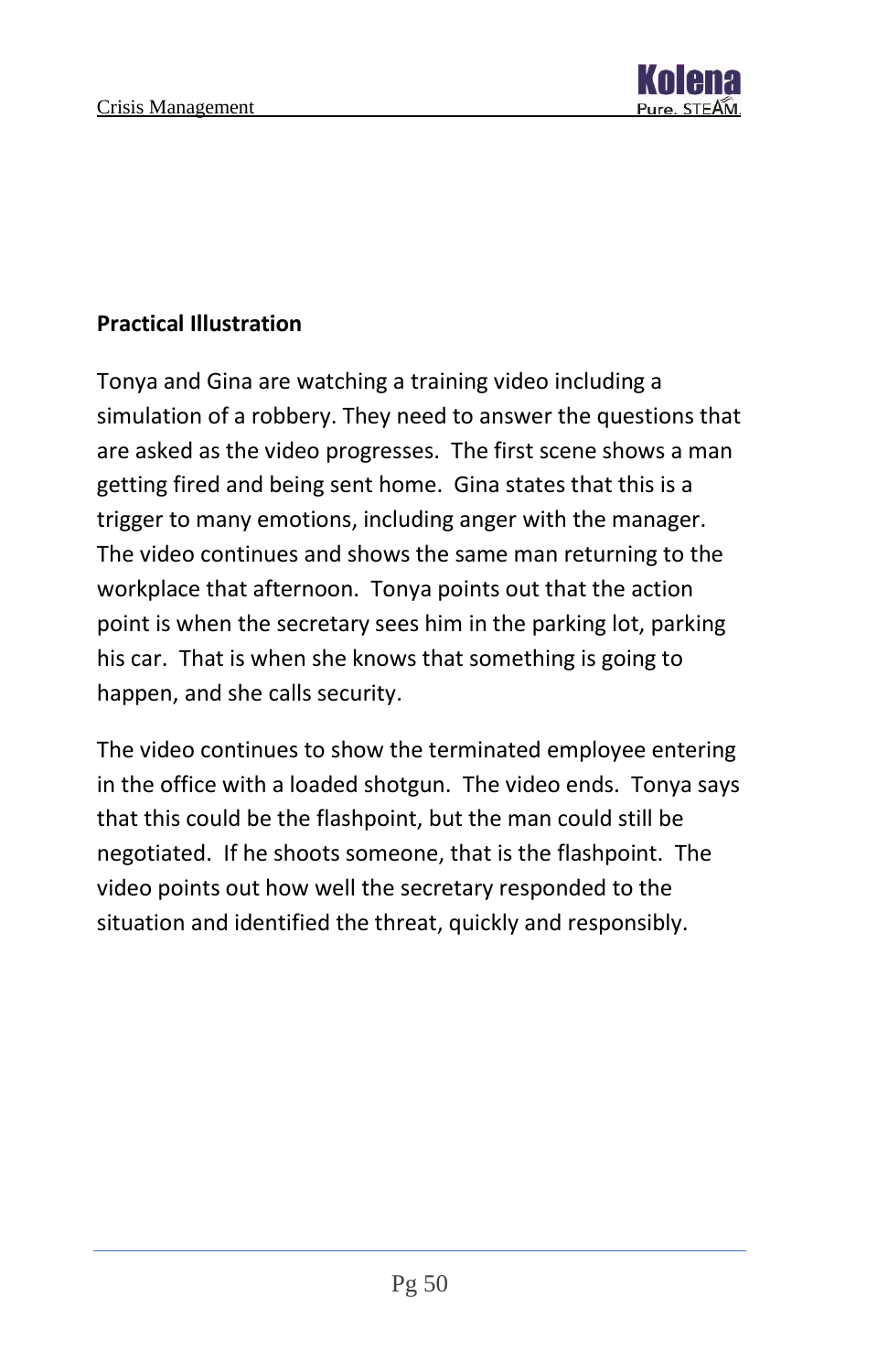

*Awareness means understanding that workplace violence can impact anyone, in any work setting, and across all levels of employment.*

*Anonymous*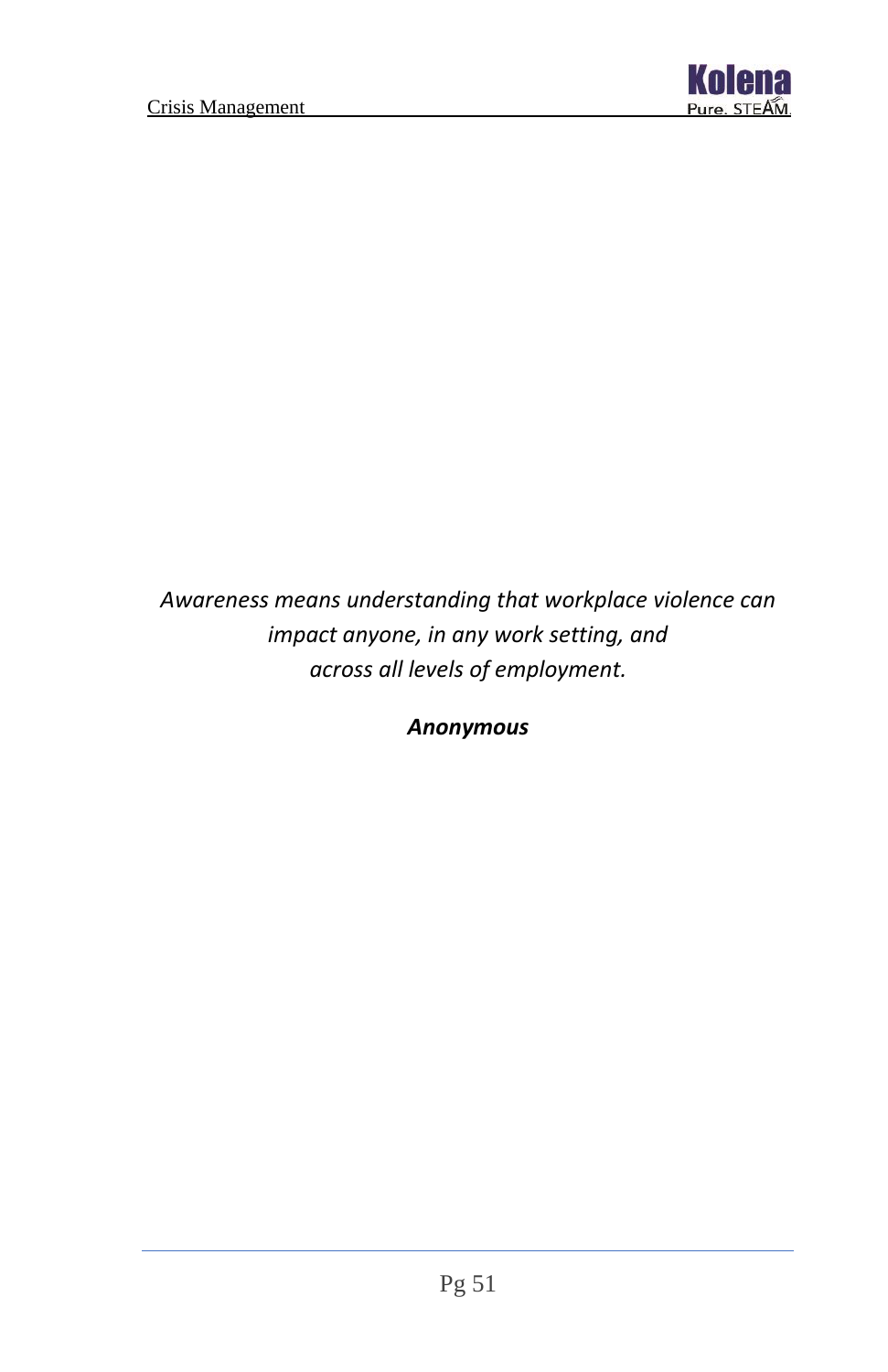

# <span id="page-52-0"></span>**Chapter Nine: Response**

You know what causes the violent incident, and the warning signs that may be expressed. What should you do in the case that you may see something alarming? Do you go straight to HR? What if it isn't what it seems? What if you do not say anything to anyone, and a terrible event occurs tomorrow? This section is going to address a general idea of how to react to warning signs and behaviors that may lead up to a workplace crisis event.

#### **Note Areas of Concern**

A disruptive co-worker, one that throws temper tantrums, would be what would be considered as a lower level area of concern. The co-worker isn't threatening anyone, or abusing someone, but disruptive. Another example of an area that should be noticed would be a co-worker that has no respect for authority. These are both behaviors that need to be noted, but not immediately alarming. This may be a good time for an "informal intervention".

Maybe this co-worker doesn't realize how his/her behavior is perceived. A quick, private discussion could be in order, to let the co-worker know that they are not in line with the company's policy on conduct. A friendly reminder that it bothers the team to have this behavior. Make sure you document your conversation afterwards. The documentation does not have to be sent anywhere, but could be used in the future if the problem persists.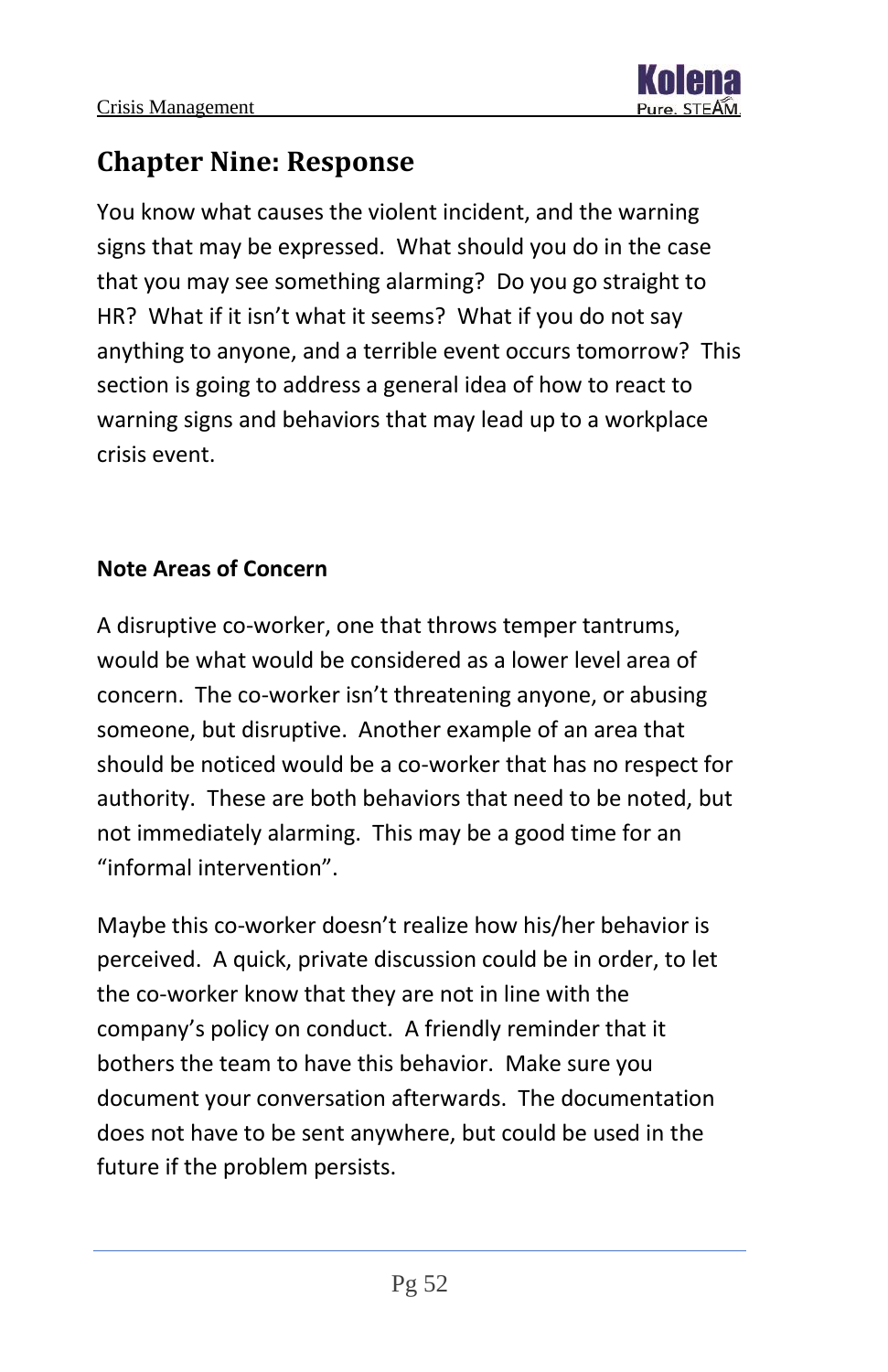

#### **Discuss It**

You notice some concerning behaviors in a co-worker. You are now noticing that these bad behaviors are not occasional or isolated incidents, but more of a pattern. A pushy co-worker, is more disrespectful and a bully. He/she pushes the envelope with authority and what rules they follow. This is more of a risk to escalation than the previous section, and needs to be handled differently.

This level of behavior is more aggressive than the last examples that could be handled with an informal discussion. This type of behavior is more disruptive to the team, and being a pattern, needs to be stopped immediately. This type of behavior needs to have a superior, such as the supervisor's attention. The supervisor can express to the employee that this behavior is not allowed according to company policy on conduct. The supervisor will then document the conversation, and forward it to the proper manager.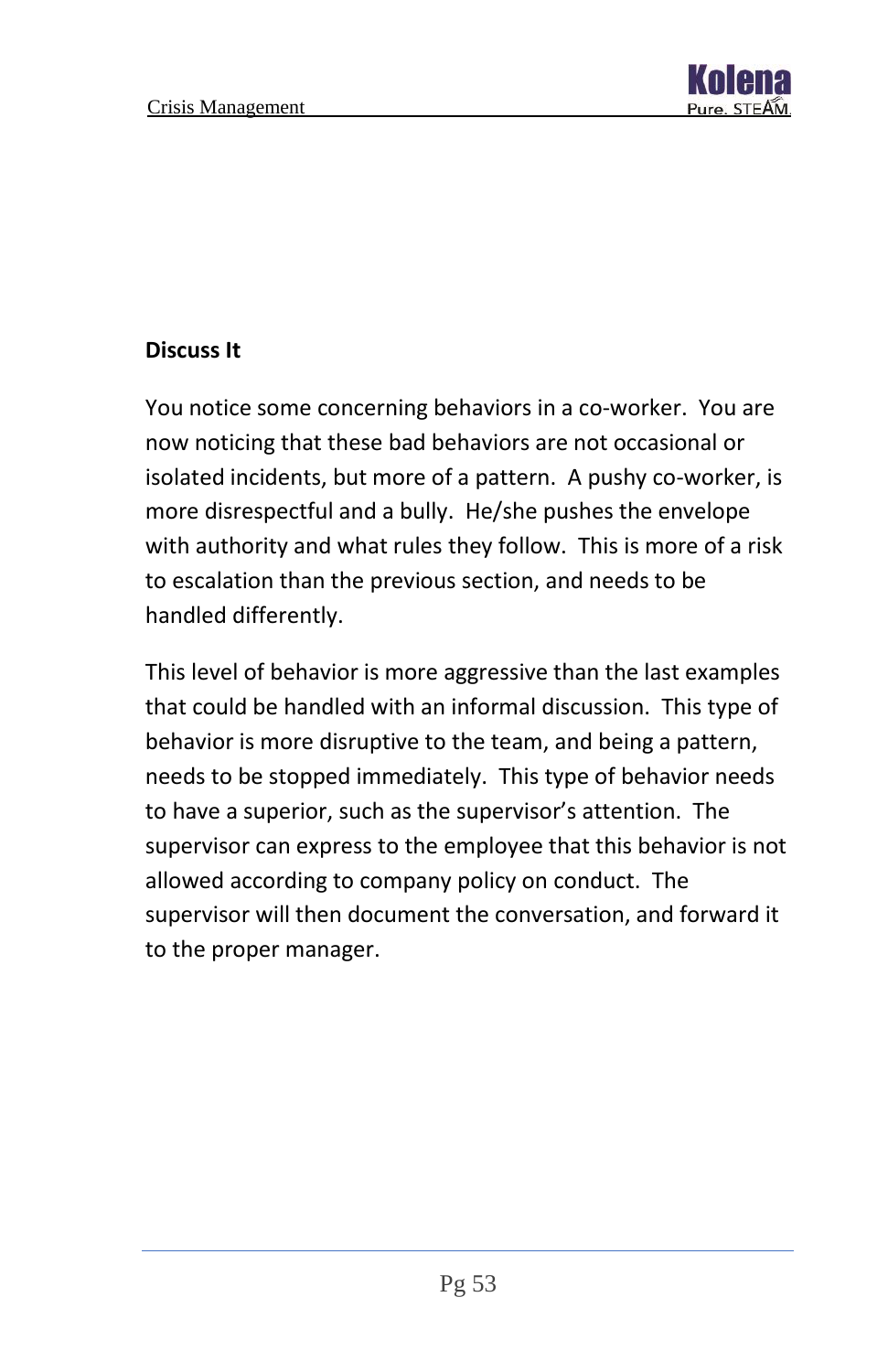

#### **Report It**

This is the level of behavior that is intimidating others, being disruptive and disrespectful, etc. Or maybe you have witnessed bullying and intimidation. These behaviors cause anxiety on the team and affects everyone. The supervisor has counseled the employee, but the problems are persisting. It is apparent that he/she is not interested in improving their behavior, and has a total disregard for the situation. You need to report the incidents, and all the pertinent information to the appropriate manager.

At this point, there needs to be a formal conversation between management and the employee, possibly with a witness. Specific behaviors and occurrences need to be addressed. This could also be the time that the employee is given a warning, or reprimand. Most employees would at that time change their behaviors. This discussion will also need to be documented and forwarded to the HR department for placement in the employee's file.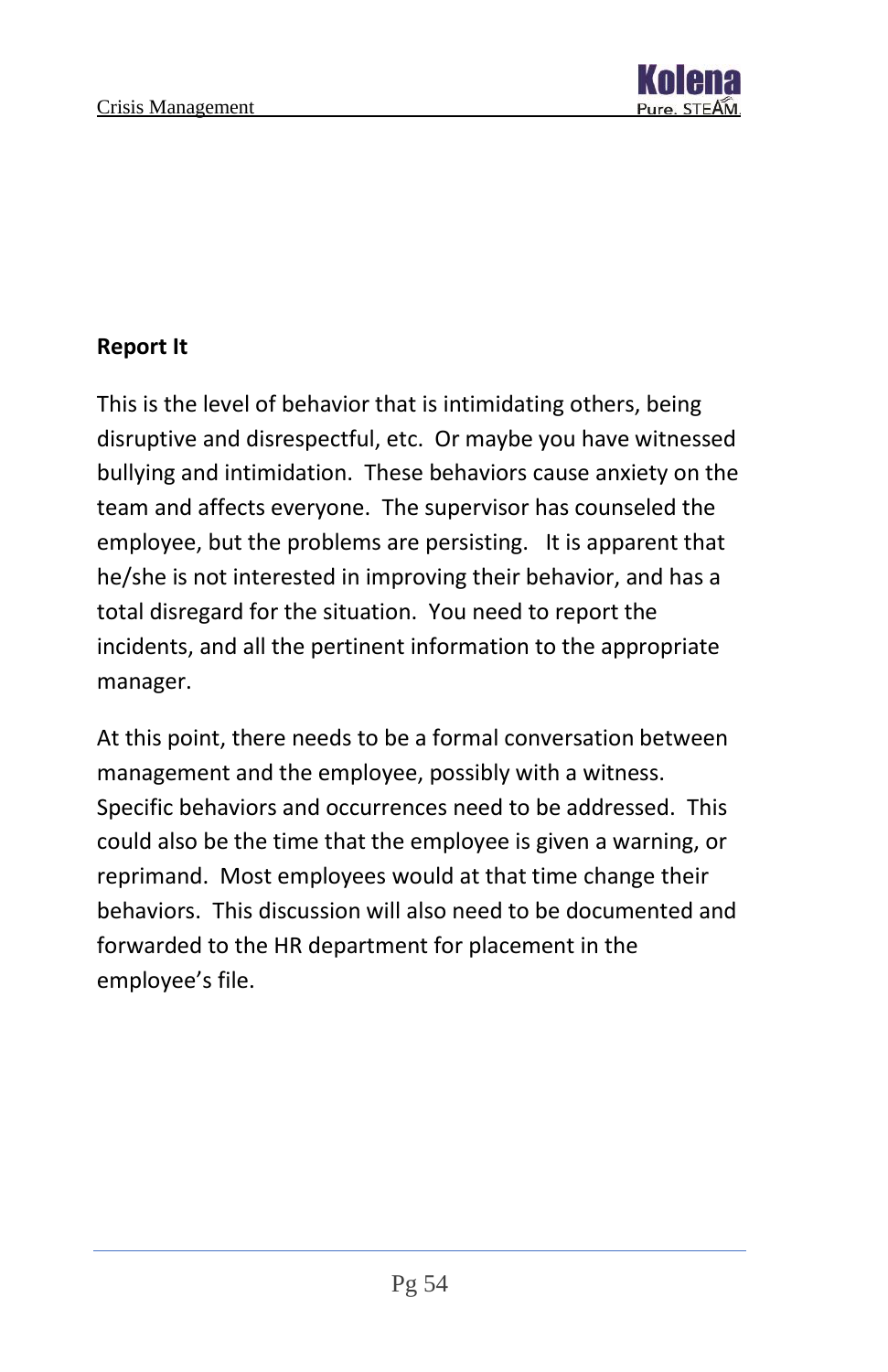

#### **Report Extreme Cases to HR/Tip Line**

Let's use an example of a co-worker is bullying customers, like always. You are the only one that sees this happen, every day. You can report your concerns to a supervisor, but if that makes you uncomfortable, or there are extreme behaviors being exhibited, you can always go the human resources department (HR), or the employee assistance program (EAP). This example is not only bad behavior on the co-worker's part, but is also a form of intimidation. The employee assumes that since you haven't reported it, you condone it. This behavior cannot go unreported, and you have to bring it to the proper department's attention.

HR, tip lines, or the EAP, all are trained to handle your situation. Your safety and wellbeing are the company's top priority. You just need to report the issues, incidents, or occurrences. Have your details ready such as date, time, other witnesses, location, etc. The company can't improve things, if they do not know there is an issue.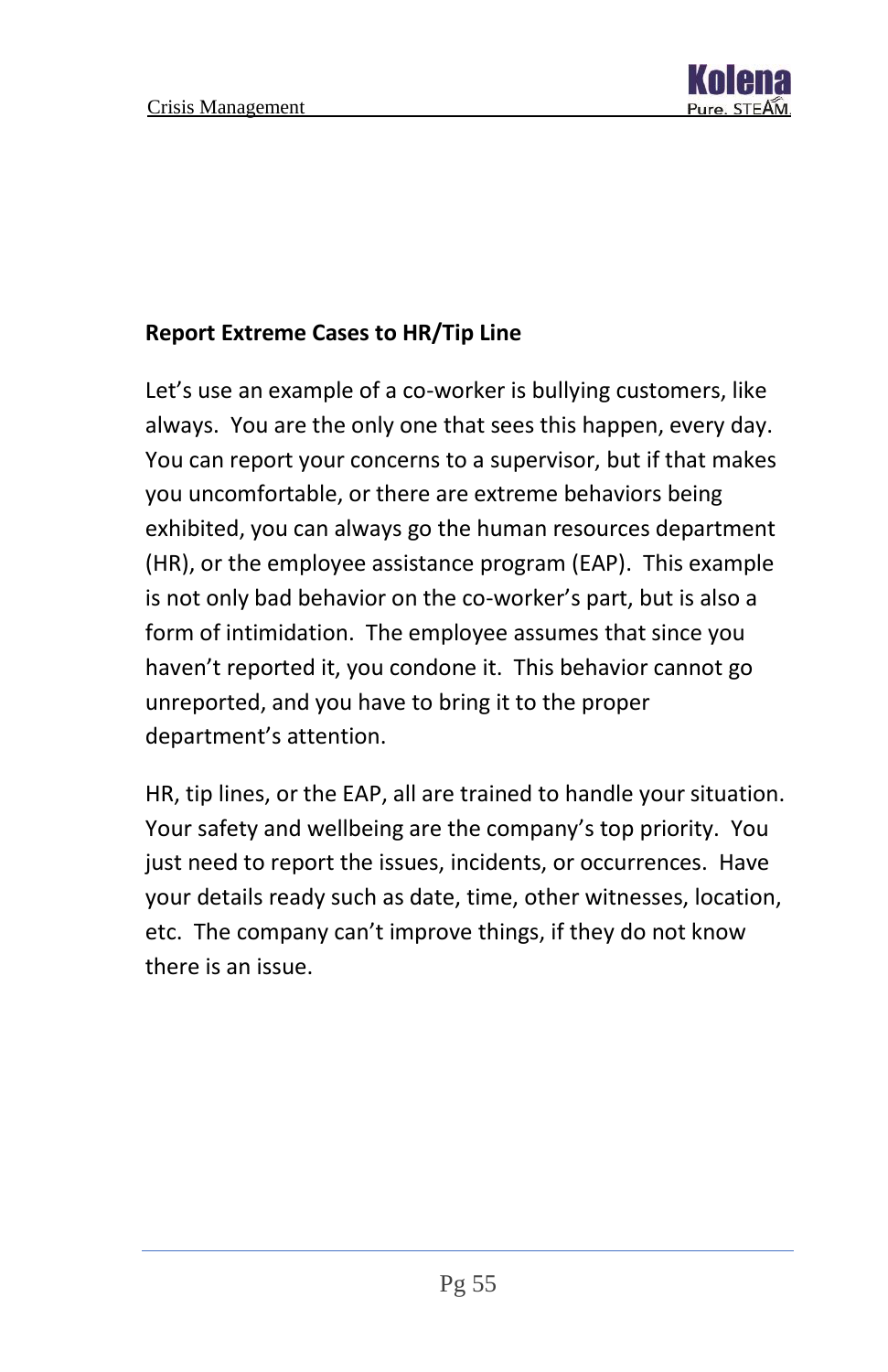#### **Practical Illustration**

Harry is addressing his crew on the company's workplace violence program and policies. This year, Harry is sharing the spotlight with Clara, and they are training both of their crews at the same time. Harry tells Clara that he always starts the presentation with the explanation that noticing concerning behaviors like a temper tantrums and documenting them is the first level of response to disruptive behavior. That way the team knows that not every case means the employee needs disciplined. Clara agrees.

Clara suggests that she cover the sections on discussing issues with the employee, in hopes of curbing the bad behavior, without a disciplinary action being needed. A warning for the employee, and ensure that the worker knows the company's policy on this behavior. She would also like to cover the section on reporting and documenting more extreme cases to the manager for a reprimand that would go into the employee's file. Harry wants to end the presentation with the discussion on extreme behavior that needs to be reported immediately, and possibly anonymously to the company tip line. Clara and Harry feel they have a good presentation, and schedule the meeting for the next day.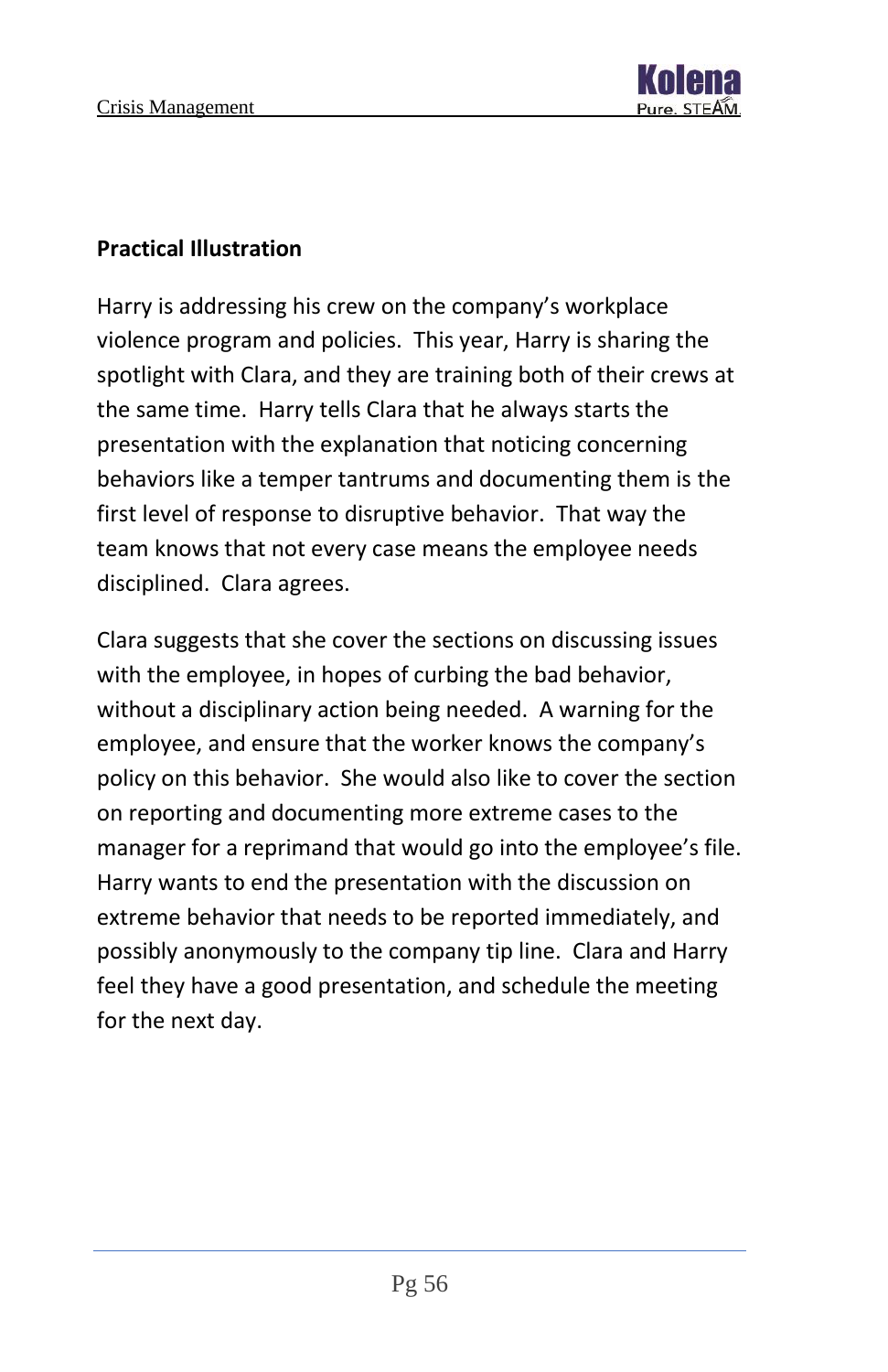

*The enemy doesn't stand a chance when the victim decides to survive.*

*Rae Smith*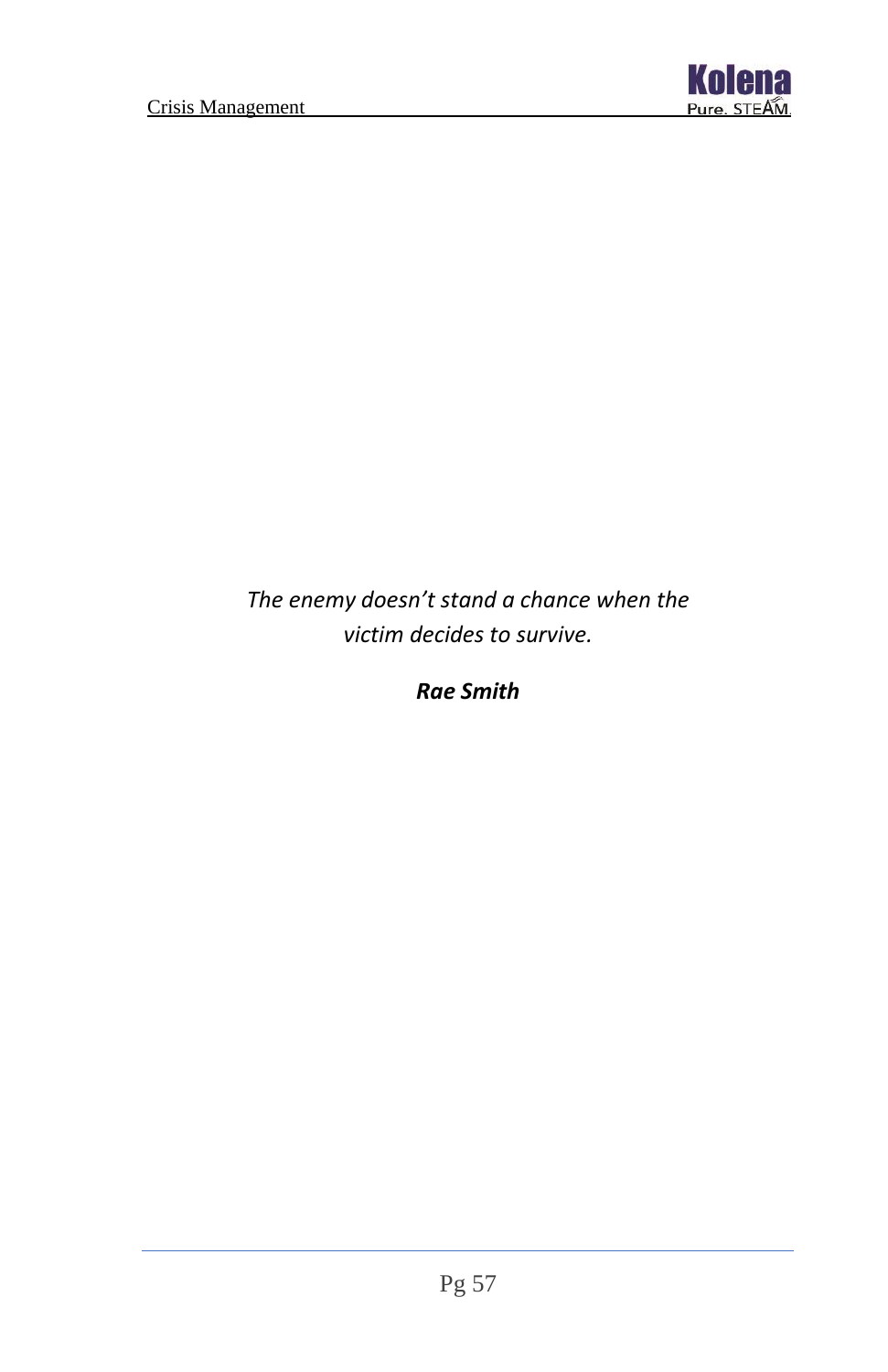# <span id="page-58-0"></span>**Chapter Ten: Strategies**

Be proactive. You should also have a strategy of what to do in a "worst case scenario." Workplace violence prevention programs, policies, and training programs like this, will educate you and those around you to recognize the warning signs and triggers of workplace violence. You can learn what to do when you see these behaviors to stop the escalation. The company should also include emergency responses specific to different crisis. What does your company do to stop workplace violence? What are you supposed to do in the event of a crisis?

#### **Policies**

There are several policies that the company needs to have in their workplace violence policy. First, a clear company policy stating their position on violence and how it will be handled. This code of conduct needs to come from the top of the company, to stress the importance. This will emphasize that zero tolerance is the company's stance. Second, policies on natural disaster, such as fire or tornado, need to be included in the plan. Step by step policies address evacuations, documentations, department involvement, etc. Last, policies should be included on criminal acts from outside (unknown) sources, such as robbery or active shooter need to be addressed and distributed throughout the workforce, along with all the other policies on crisis.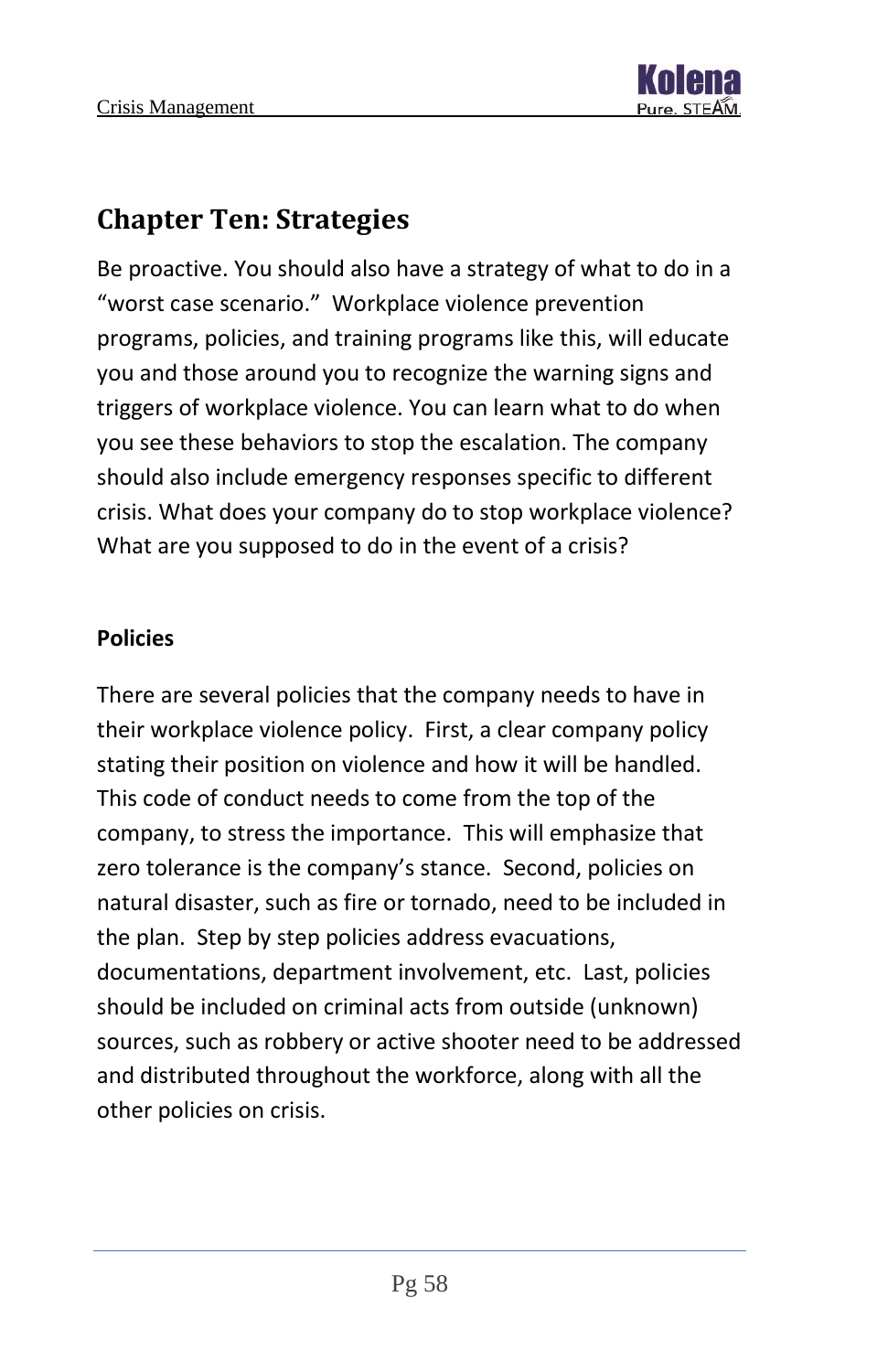

#### **Programs**

Second, there should be programs to perform risk assessments on a regular basis and a statement of how the company will handle these risks available to all employees; this analysis should identify the necessary changes to the company's response to a crisis. There should also be a program designed for the reporting, documenting, and investigation into behaviors that cause concern. Employee assistance programs (EAP) are a good example of a company program that could aid employees in this area. They are also usually equipped to work with the aftercare of employees in the unfortunate event of a crisis.

These programs should be known to all employees. These programs will better equip everyone to identify risks, potential problems, and possible sources of violence, or crisis. It will also train the employees the proper responses to any crisis. These programs will also nurture an open door culture within the company. Communication is one of the most important factors to the success of crisis management.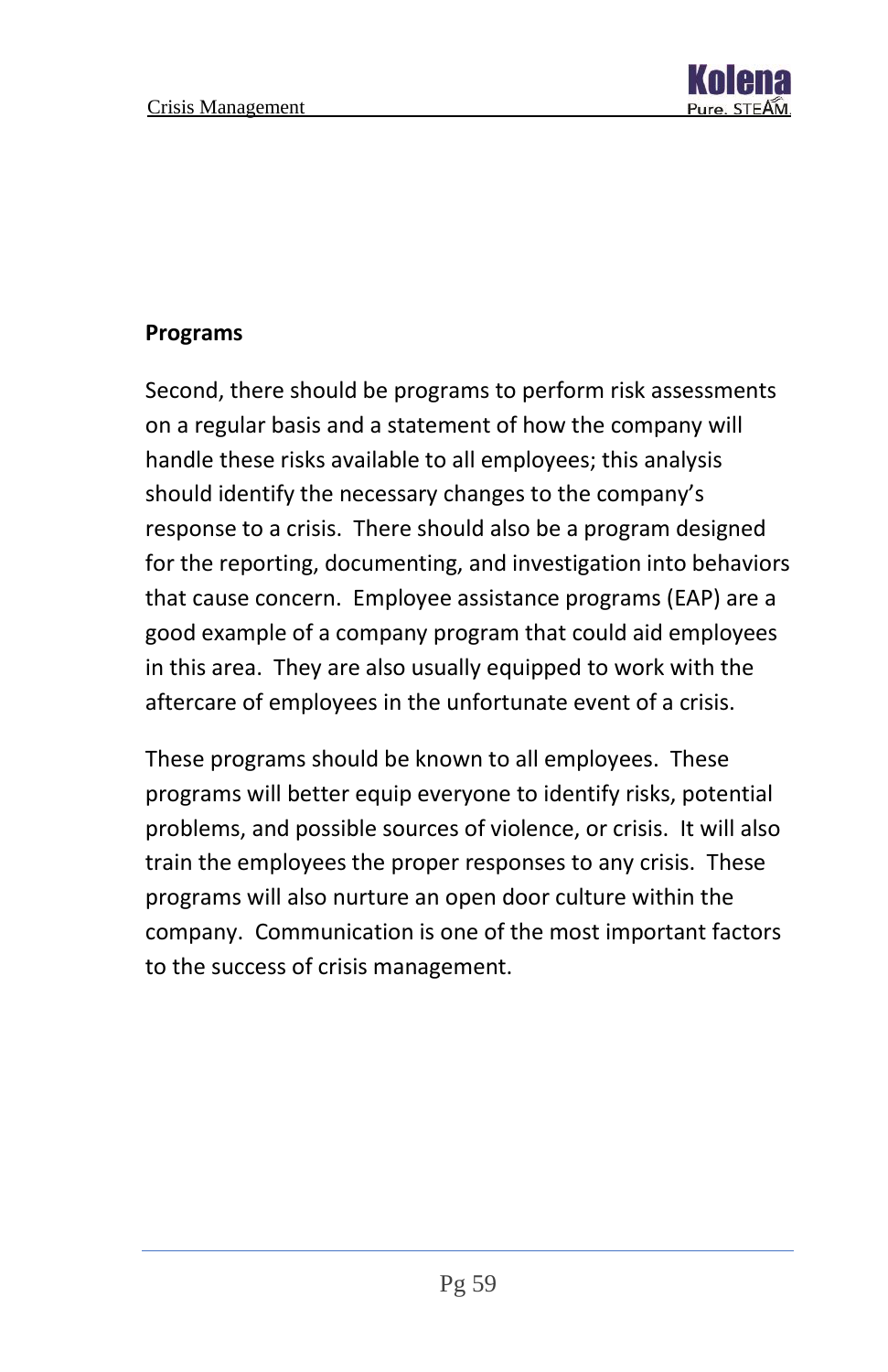

#### **Emergency Procedures**

Emergency procedures need to be included in the crisis management program of any company. The procedures and responsibilities of not only the emergency response team need to be specified, but also the procedures that the rest of the employees need to follow. For example, there needs to be a fire evacuation procedure, an active shooter procedure, etc.

These procedures need to specifically explain, step by step, each employees' responsibility and needed response. Each risk, or crisis type needs to have its own procedure and documentation. This documentation can then be used in future analysis. Review and response to these procedures needs to occur on a regular basis. These procedures should include:

- Procedures for calling for help.
- Emergency escape routes.
- Procedures for accounting for all employees during crisis.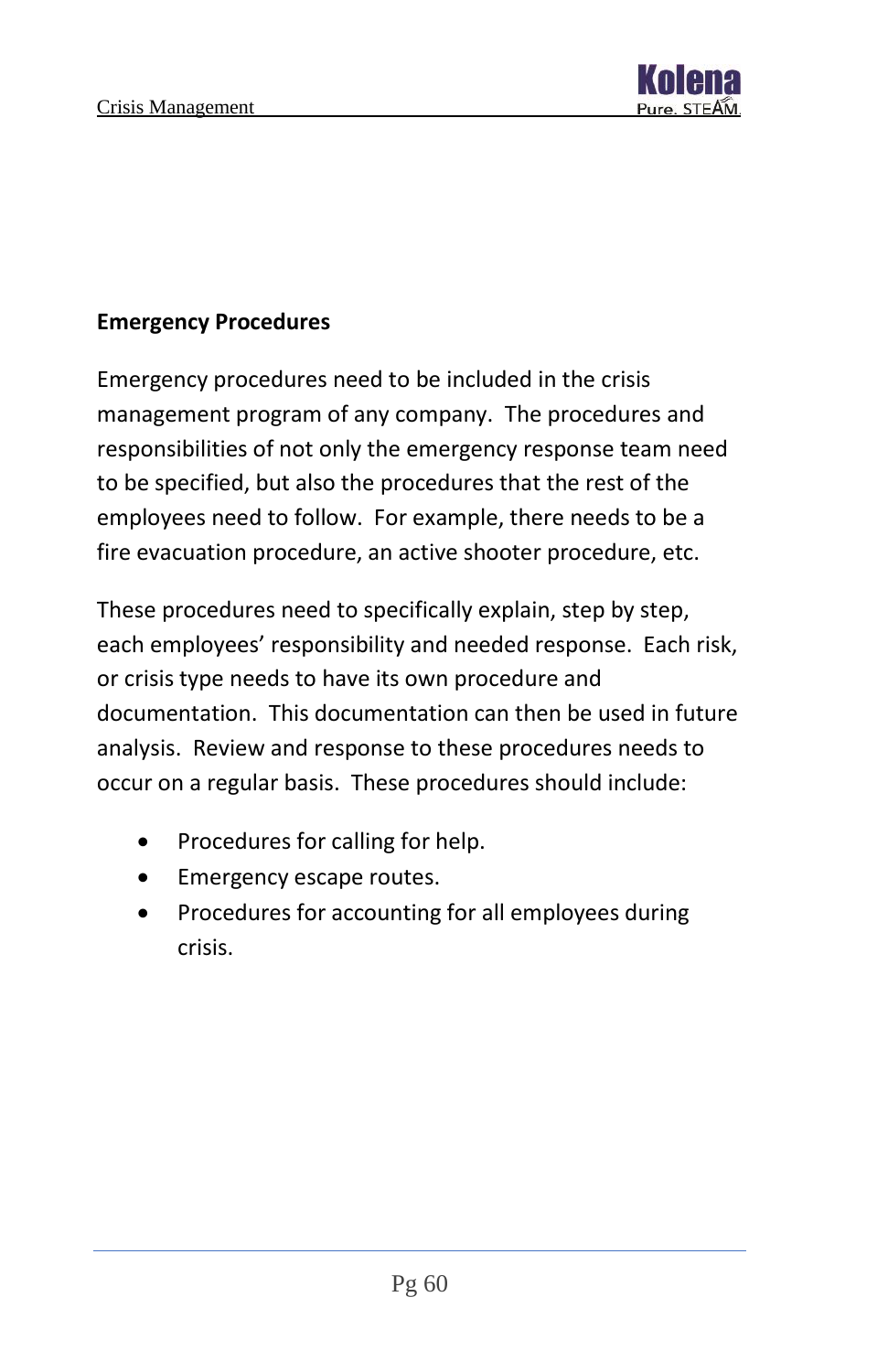

#### **Train Employees**

All employees need to be trained on the warning signs of crisis, along with reporting policies and emergency procedures, in the event that there is an occurrence. New hires should be trained as they are hired. As the risks and policies change, the entire workforce needs to be retrained. There should also be practices or drills where applicable. For example, fire drills or active shooter drills are good ways to practice a crisis so that there is less panic if/when a crisis occurs.

Employees need to know how important the workplace violence program is to the well-being of the company. They also need to understand the consequences to breaking these rules. Emergency preparedness training includes the employees' responsibilities and necessary responses. Training will provide the experience needed to react during a crisis.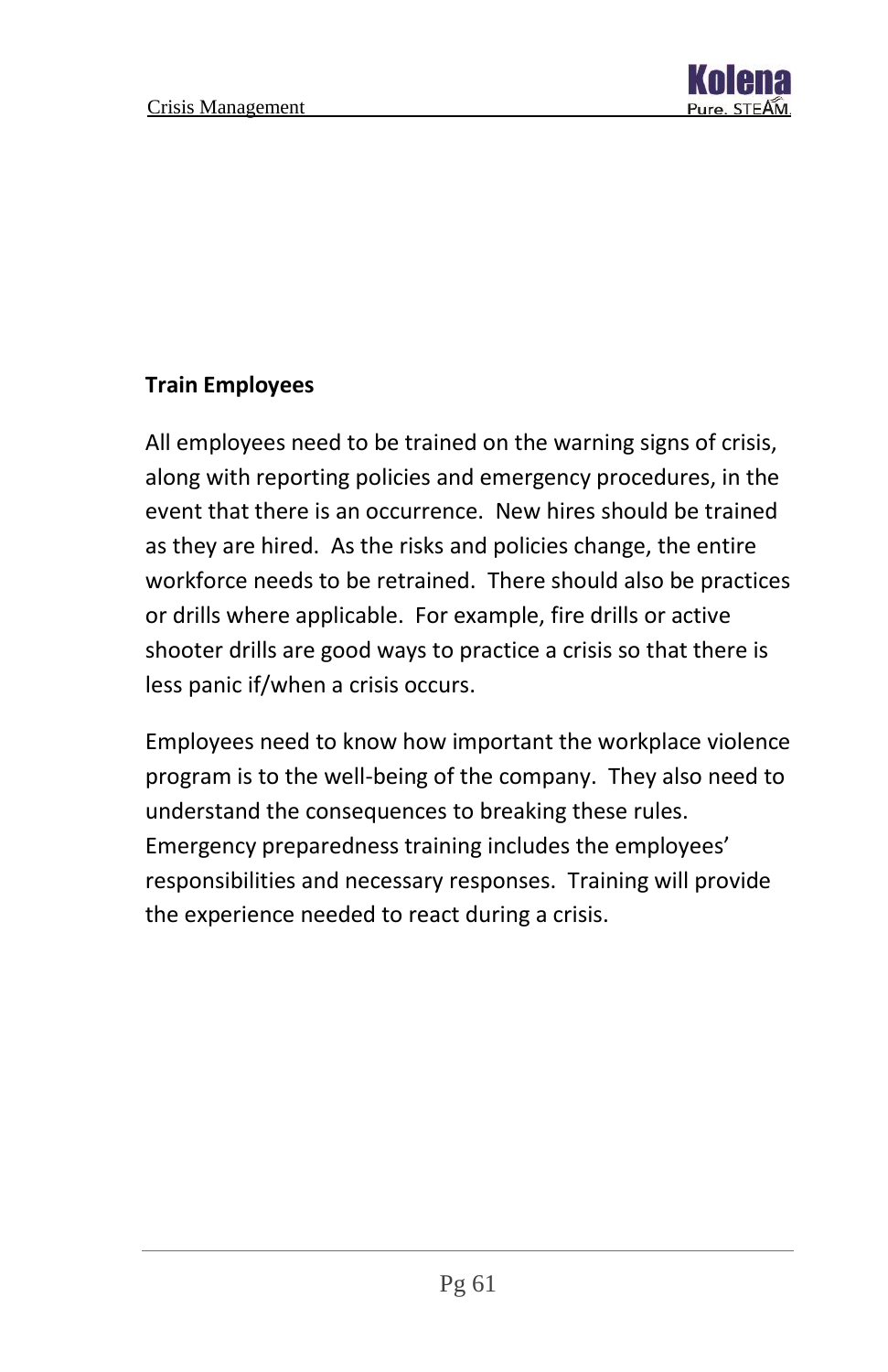

#### **Practical Illustration**

Scott is going over the crisis/workplace violence program with the new employee Jenni. He first gives Jenni a code of conduct guide that includes the policy of violence and behavior. He points out that there is an HR department and EAP for any issues that Jenni may have and need to report. He also shows her where to find copies of the crisis management program in the employee handbook.

Jenni asks about some different procedures like active shooter and fire evacuations. Scott goes over emergency procedures and different policies on her specific questions. He also refers her to her manager for any more questions on the procedures for her department. Scott tells Jenni that they will have an annual training session for everyone in the company to go over any changes. Jenni is glad that Scott covered these topics, as it is easy to forget to ask, until it is too late.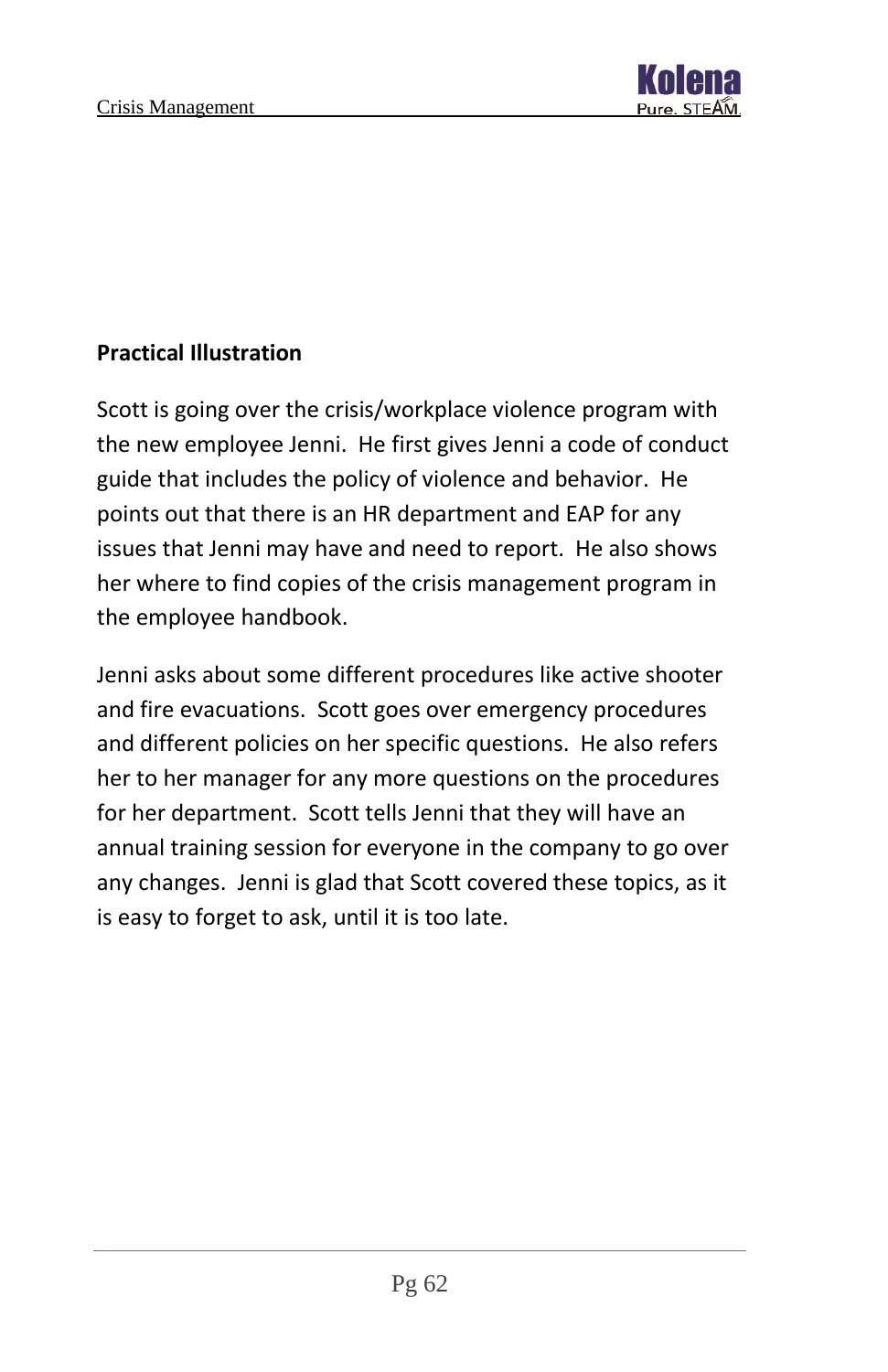

*We must always take sides. Neutrality helps the oppressor, never the victim. Silence encourages the tormentor, never the tormented.*

*Elie Wiesel*